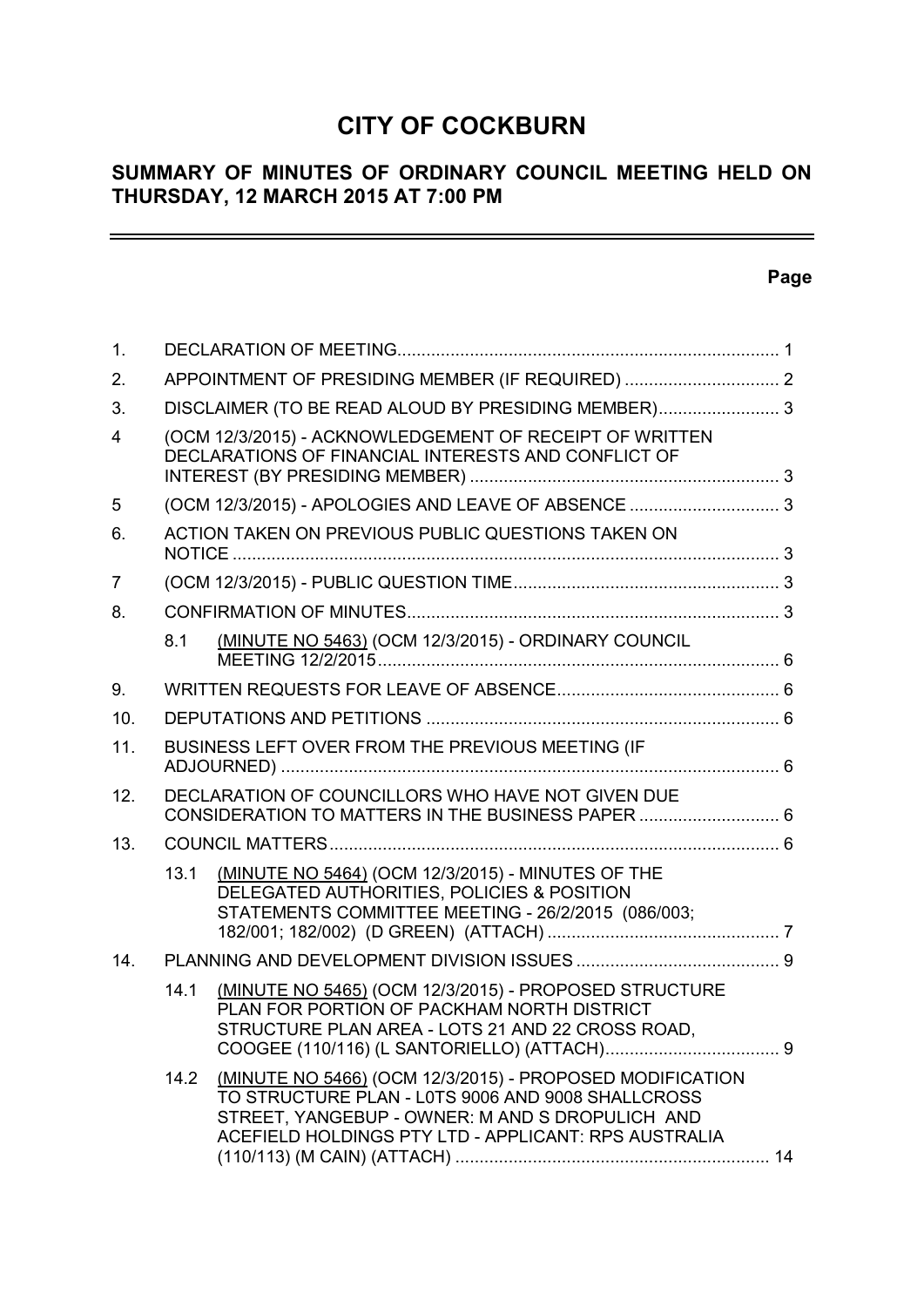|     | 14.3                                                        | (MINUTE NO 5467) (OCM 12/3/2015) - THE LAKES<br>REVITALISATION STRATEGY LOCATION: CITY OF COCKBURN                                                                                                                  |  |
|-----|-------------------------------------------------------------|---------------------------------------------------------------------------------------------------------------------------------------------------------------------------------------------------------------------|--|
| 15. |                                                             |                                                                                                                                                                                                                     |  |
|     | 15.1                                                        | (MINUTE NO 5468) (OCM 12/3/2015) - LIST OF CREDITORS PAID -                                                                                                                                                         |  |
|     | 15.2                                                        | (MINUTE NO 5469) (OCM 12/3/2015) - STATEMENT OF FINANCIAL<br>ACTIVITY AND ASSOCIATED REPORTS - JANUARY 2015                                                                                                         |  |
| 16. |                                                             |                                                                                                                                                                                                                     |  |
|     | 16.1                                                        | (MINUTE NO 5470) (OCM 12/3/2015) - PROPOSED<br>CONSTRUCTION OF FOOTPATH ALONG CHIVALRY WAY,                                                                                                                         |  |
| 17. |                                                             |                                                                                                                                                                                                                     |  |
|     | 17.1                                                        | (MINUTE NO 5471) (OCM 12/3/2015) - CITY OF COCKBURN<br>PROPOSED COMMUNITY SAFETY & CRIME PREVENTION PLAN<br>2015-2018 (016/007; 027/014) (B MENTZ) (ATTACH) 36                                                      |  |
|     | 17.2                                                        | (MINUTE NO 5472) (OCM 12/3/2015) - AMENDMENT TO<br>DISABILITY ACCESS AND INCLUSION PLAN 2012-2017 (016/002)                                                                                                         |  |
|     | 17.3                                                        | (MINUTE NO 5473) (OCM 12/3/2015) - PROPOSED CITY OF<br>COCKBURN PARKING AND PARKING FACILITIES LOCAL LAW<br>2007 AMMENDMENT TO CREATE PARKING STATION 2 COOGEE<br>BEACH - POWELL ROAD COOGEE (082/013 & 025/001) (R |  |
| 18. |                                                             |                                                                                                                                                                                                                     |  |
| 19. |                                                             | MOTIONS OF WHICH PREVIOUS NOTICE HAS BEEN GIVEN  48                                                                                                                                                                 |  |
|     |                                                             | ADDENDUM - ORDINARY COUNCIL MEETING 12/3/2015.  48                                                                                                                                                                  |  |
|     | 19.1                                                        | (MINUTE NO 5474) (OCM 12/3/2015) - NOTICE OF MOTION -<br>MAYOR HOWLETT - PROPOSED AMENDMENTS TO THE<br>CONTROL OF VEHICLES (OFF ROAD AREAS) ACT AND                                                                 |  |
|     |                                                             |                                                                                                                                                                                                                     |  |
| 20. |                                                             | NOTICES OF MOTION GIVEN AT THE MEETING FOR CONSIDERATION                                                                                                                                                            |  |
| 21. | NEW BUSINESS OF AN URGENT NATURE INTRODUCED BY              |                                                                                                                                                                                                                     |  |
| 22  |                                                             | (OCM 12/3/2015) - MATTERS TO BE NOTED FOR INVESTIGATION.                                                                                                                                                            |  |
| 23. |                                                             |                                                                                                                                                                                                                     |  |
| 24  | (MINUTE NO 5475) (OCM 12/3/2015) - RESOLUTION OF COMPLIANCE |                                                                                                                                                                                                                     |  |
| 25  |                                                             |                                                                                                                                                                                                                     |  |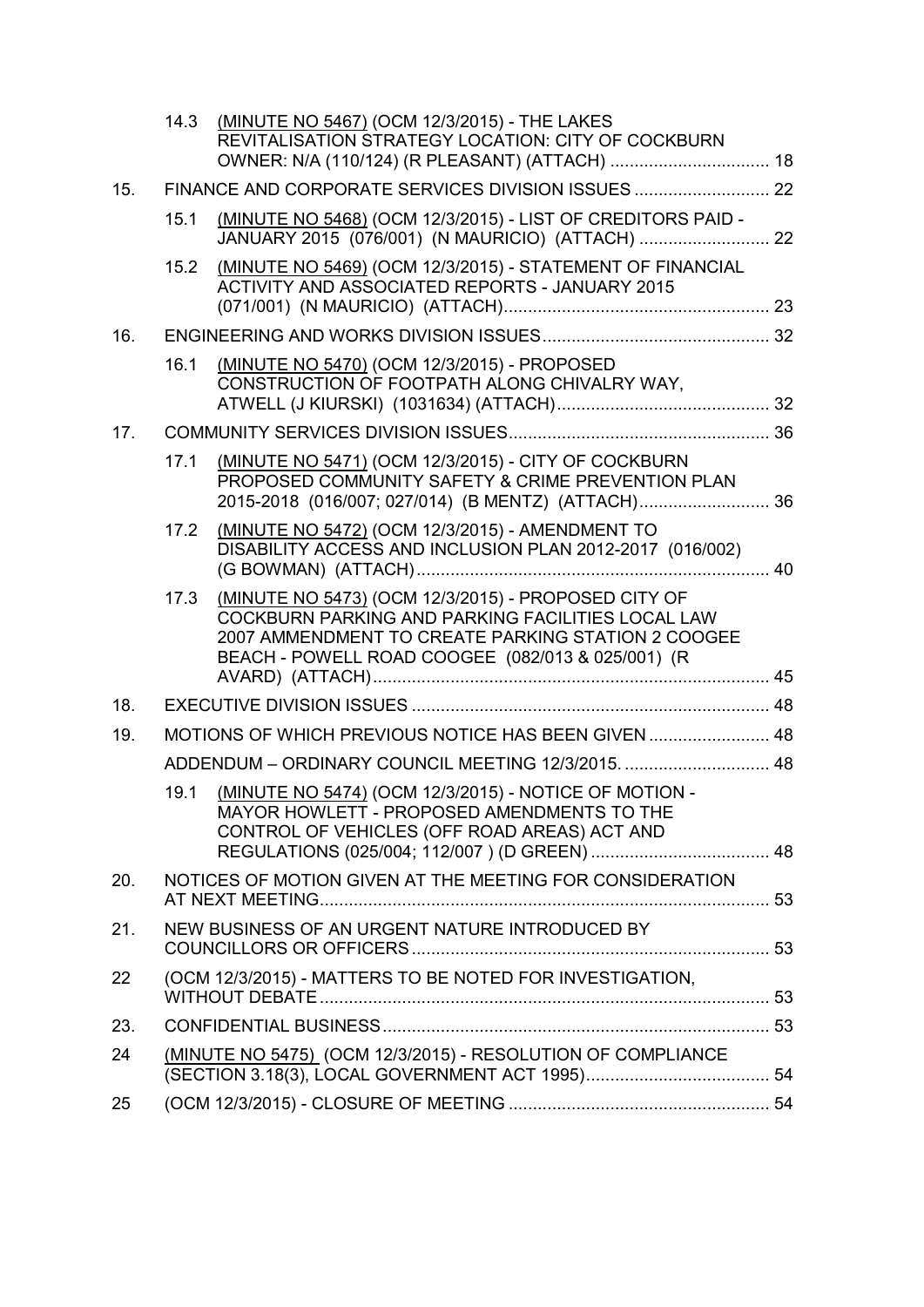# **CITY OF COCKBURN**

## **MINUTES OF ORDINARY COUNCIL MEETING HELD ON THURSDAY, 12 MARCH 2015 AT 7:00 PM**

#### **PRESENT:**

#### **ELECTED MEMBERS**

| Mr L Howlett       | Mayor (Presiding Member) |
|--------------------|--------------------------|
| Mrs C Reeve-Fowkes | Deputy Mayor             |
| Mr K Allen         | Councillor               |
| Ms L Wetton        | Councillor               |
| Mr Y Mubarakai     | Councillor               |
| Mr S Portelli      | Councillor               |
| Mr S Pratt         | Councillor               |
| Mr P Eva           | Councillor               |

#### **IN ATTENDANCE**

| Mr S. Cain        | $\blacksquare$                  | <b>Chief Executive Officer</b>             |  |  |  |  |
|-------------------|---------------------------------|--------------------------------------------|--|--|--|--|
| Mr D. Green       | $\sim$                          | Director, Governance & Community Services  |  |  |  |  |
| Mr S. Downing     | $\omega_{\rm{max}}$             | Director, Finance & Corporate Services     |  |  |  |  |
| Mr C. Sullivan    | $\frac{1}{2}$ and $\frac{1}{2}$ | Director, Engineering & Works              |  |  |  |  |
| Mr D. Arndt       | $\sim$ $-$                      | Director, Planning & Development           |  |  |  |  |
| Ms L. Boyanich    | $\sim 10^7$                     | <b>Media Liaison Officer</b>               |  |  |  |  |
| Mrs L. Jakovcevic | $\sim 10^{-10}$                 | PA to Directors of Engineering & Works and |  |  |  |  |
|                   |                                 | <b>Planning and Development</b>            |  |  |  |  |

## **1. DECLARATION OF MEETING**

The Presiding Member declared the meeting open at 7.02 pm and welcomed everyone attending.

The Presiding Member made the following announcements.

I acknowledge the Nyungar People who are the traditional custodians of the land we are meeting on and I pay respect to the Elders of the Nyungar Nation, both past and present and extend that respect to Indigenous Australians who are with us tonight.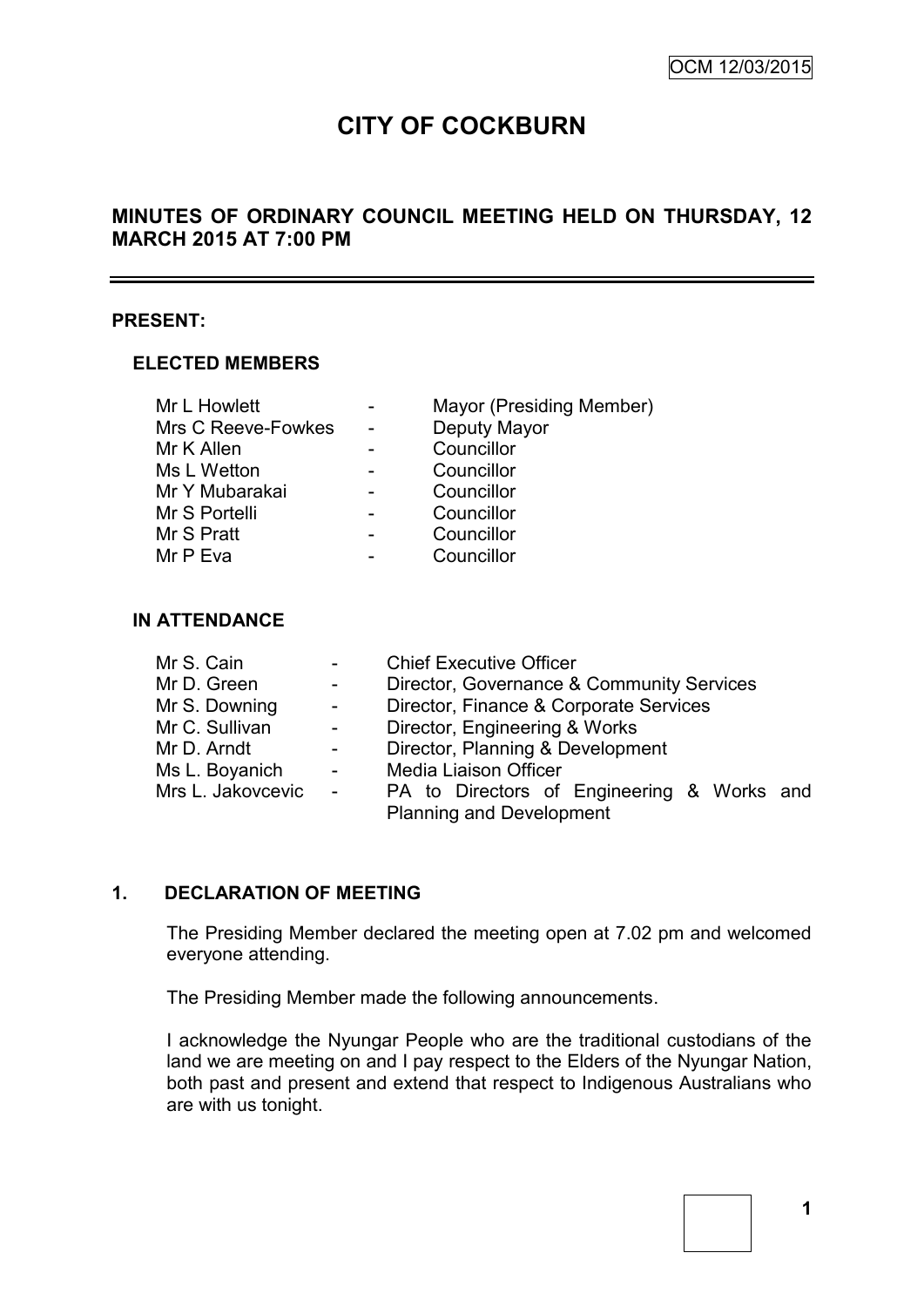I welcome Mr Charles Sullivan, Director Engineering & Works who commenced with the City on Tuesday 3 March 2015. I thank Mr Anton Lees who carried out the role of Acting Director Engineering & Works over the last few months for his professionalism.

#### Cockburn Jetty to Jetty Event

Another very successful Cockburn Jetty to Jetty was held last Sunday morning. Entries were around the 700 mark. Congratulations go to the Rotary Club of Cockburn and the Cockburn Master Swimming Association for co-ordinating the event with support from the Coogee Beach Surf Life Saving Club and other volunteers.

#### Summer of Fun Regional Concert

Following on from the highly successful Pinked concert the regional concert will showcase Eskimo Joe in the delightful setting of Manning Park. The final of Cockburn Idol will also be taking place from 6.00pm.

#### Hello Baby

Hello Baby will be held in Manning Park on Wednesday 18 March between 10.00am and 12.30pm. Record attendances and very positive feedback from service providers and attendees clearly demonstrates the value of this annual event.

#### Local Government Reform

Written advice has been received from the Minister for Local Government & Communities that the Governor's Orders signed on 24 December 2014 will be formally revoked by way of publication in the Government Gazette, tomorrow, Friday 13 March 2015.

This brings to an end the State Government Local Government Reform process. All metropolitan local governments will remain with their current boundaries. Ladies and gentlemen, the roller coaster ride has come to an end.

Along with other metropolitan local governments we will be submitting a claim for re-imbursement of funds expended on the reform process through the West Australian Local Government Association who will represent our interests in discussions with the State Government.

## **2. APPOINTMENT OF PRESIDING MEMBER (If required)**

Nil.

**2**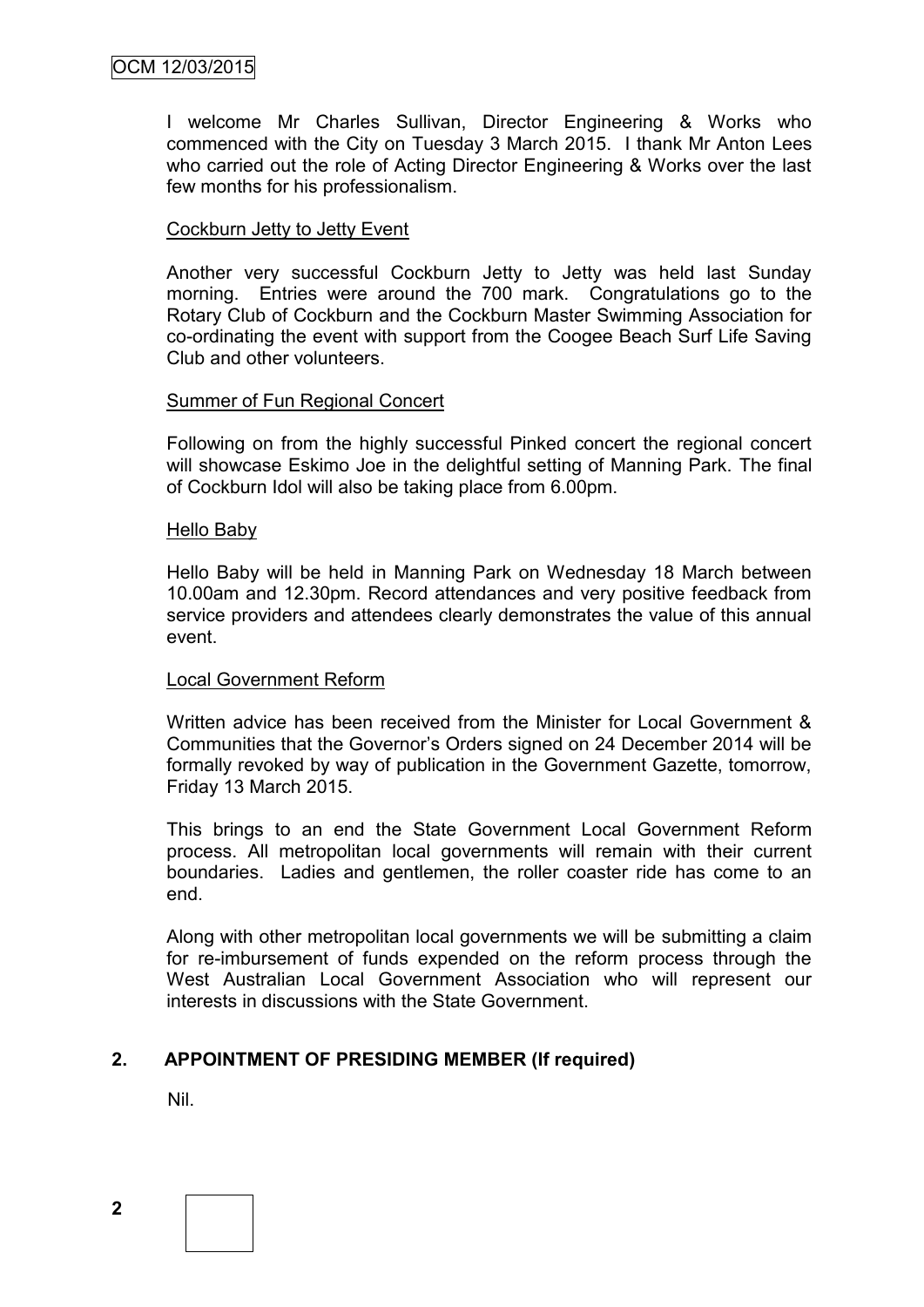#### **3. DISCLAIMER (To be read aloud by Presiding Member)**

Members of the public, who attend Council Meetings, should not act immediately on anything they hear at the Meetings, without first seeking clarification of Council's position. Persons are advised to wait for written advice from the Council prior to taking action on any matter that they may have before Council.

#### **4 (OCM 12/3/2015) - ACKNOWLEDGEMENT OF RECEIPT OF WRITTEN DECLARATIONS OF FINANCIAL INTERESTS AND CONFLICT OF INTEREST (BY PRESIDING MEMBER)**

The Presiding Member advised the meeting that he had received advice from Clr S Portelli that he had a Conflict of Interest in relation to Item 16.1, which will be read at the appropriate time.

#### **5 (OCM 12/3/2015) - APOLOGIES AND LEAVE OF ABSENCE**

| Mr B Houwen | - | Apology |
|-------------|---|---------|
| Ms L Smith  | - | Apology |

# **6. ACTION TAKEN ON PREVIOUS PUBLIC QUESTIONS TAKEN ON NOTICE**

Nil

#### **7 (OCM 12/3/2015) - PUBLIC QUESTION TIME**

#### **Items on the Agenda**

#### *Item 16.1 Proposed construction of footpath along Chivalry Way Atwell*

*Ben Leitch, Chivalry Way Atwell* 

- Q1. Why have I not received anything from the Council in writing at all. I have only just been informed a few days ago that this will be coming to Council.
- Q2. Why have the affected owners in regards to this footpath not been contacted by Council. I heard second hand that people not affected on the other side of the street received a pamphlet, but the people who are affected received nothing.
- Q3. What is the Council's Policy about things being said face to face and then doing a back-flip. When I spoke to Anton Lees, he was recommending further community consultation and that has not happened.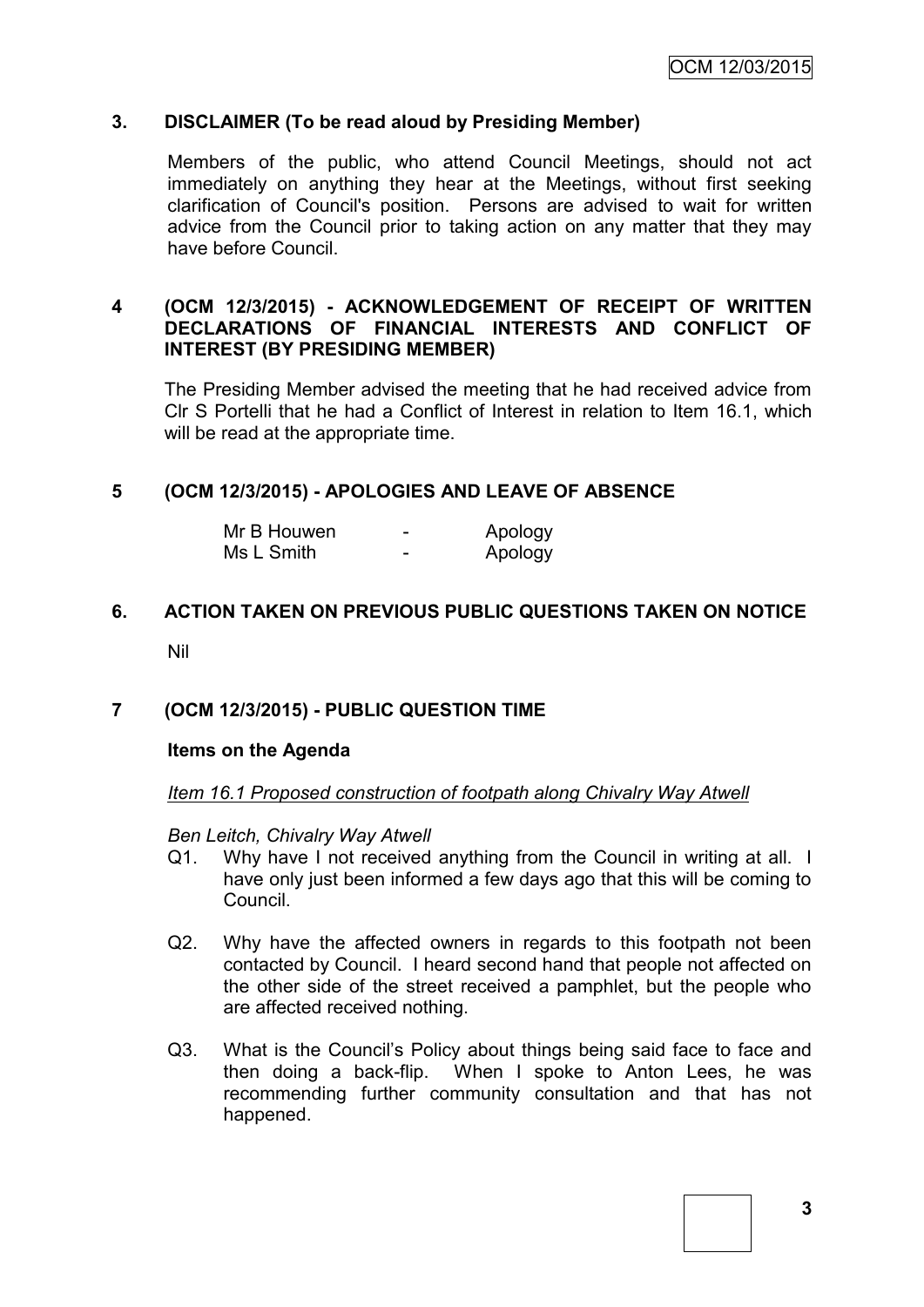- Q4. I am also questioning the validity of the engineers report about the professional contractor that had been engaged and the report outlining the City of Cockburn's traffic report and how that can relate to a small street in an estate.
- A. Once we brief Council the week before Council Meeting, the Agenda's then go out on the Friday and on the website.

We agreed that on this occasion, the consultation was not required and was not carried out any further. Depending on the debate on the item tonight and depending on what Council's decision is then we will proceed from there whatever instructions Council decides.

#### *Shannon Borg – Chivalry Way Atwell*

Q1. Can I have one reason that is greater than the safety of my children and the other children in my street, why we should not have a footpath in our street. There are people with prams walking every day, morning and night and we live near a primary school.

#### *Jason Taylor – Chivalry Way Atwell*

- Q1. How can adding an additional footpath increase the access to the facilities when there is already enough footpaths in Harvest Lakes. It should be noted that this is only one of three streets in this estate that does not have a footpath.
- A1. The general policy in most local authorities is in the built up suburban areas there should be a footpath on at least one side of every urban roadway and Chivalry Way clearly does not have a footpath on either side, hence the footpath proposal has been on Council's Capital Works plan for the current financial year and depends on Council's decision tonight as to whether that project proceeds or not.

#### **Items not on the Agenda**

#### *Ray Woodcock – Mell Road Spearwood*

- Q1. Will Council make a greater effort to see that the Cockburn Police Station be retained and at its current location. Over the time I have presented a petition to this Council signed by 2,500 people from Bibra Lake, Coogee, Spearwood, Munster, Beeliar and Henderson to see the Cockburn Police Station retained.
- A1. As everyone knows Police facilities and the Police Station is a State Government responsibility. The petition was supported by Council resolution and Council's resolution was that it supported the Police Station remaining open. I am not aware of any immediate plans for the Cockburn Police Station to be closed. We don't have any more information other than that. The state government would be the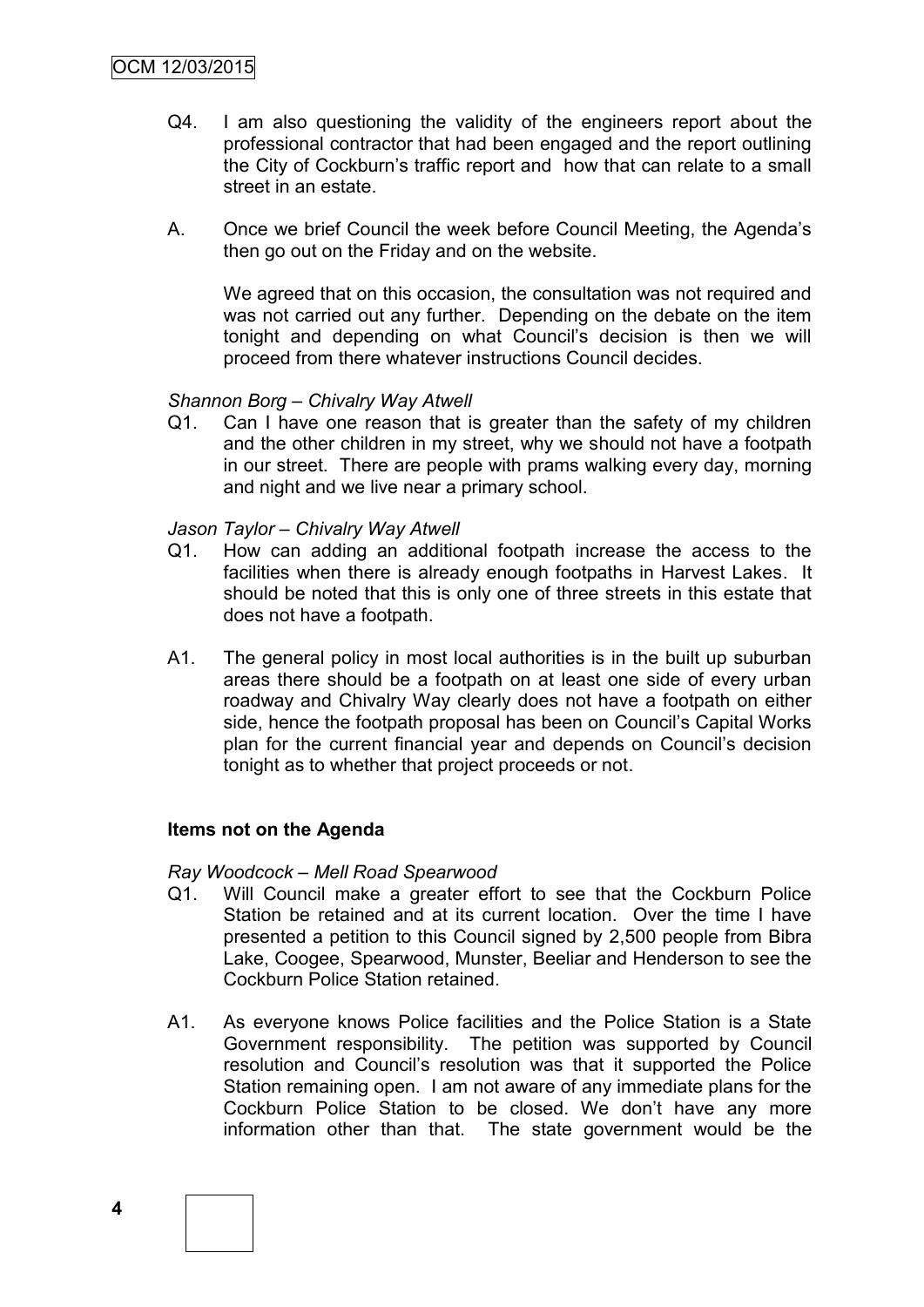appropriate avenue to contact for any further information. Council's decision has not changed.

- Q2. In the Cockburn Herald dated 2 March 2015, there was an article written by Steven Pollock titled "Council's at risk of rorting". Has the Council found any rorting within the City of Cockburn with its employees, outside company's services and contracts? If there is, what has the Council done about it.
- A2. In the article, as it was published in the paper, I believe it noted that the City of Cockburn participated in a voluntary audit to the CCC, and the voluntary audit indicated there were no instances of fraud perceived or otherwise in Council's process of dealing with this. When the CCC approached us, we voluntarily said we have nothing to hide, but if you can come back and look at our processes and you can suggest to us that there might be better ways of doing things, we are more than happy to see that. Council is quite happy with the audit from the CCC.

We do take these things seriously at the City of Cockburn in procurement. In fact, we have taken a risk free fraud study prior to the CCC coming to the City of Cockburn to do an audit. They then went through us and they did find some issues with our systems and loopholes, which we were able to effectively close off and demonstrate to the auditors of the CCC that we had done so and certainly in their findings they acknowledged that Cockburn had led the way in the procurement audit space. Cockburn has presented a number of times at various WALGA conferences, showing how we have adopted the best practice in a whole range of procurement issues.

Q4. At a forum in Fremantle in June last year, Commissioner Callahan made it very clear, he said, the Cockburn Police Station will be closed.

#### *Michael Separovich – Spearwood*

- Q1. In the budget we have \$24M for arts and culture expense. Has the City got a full time permanent Arts Director. Was the City of Cockburn looking at having a more active Arts Director.
- A1. We have a full time Cultural and Arts officer. She is very good at what she does. The Council does provide funds to Arts projects, not \$24M, to be delivered each year and for programs and events that fit into this category. This coming financial year we do have on our strategic plan to produce a culture and arts strategy so that will provide clear direction for that particular area.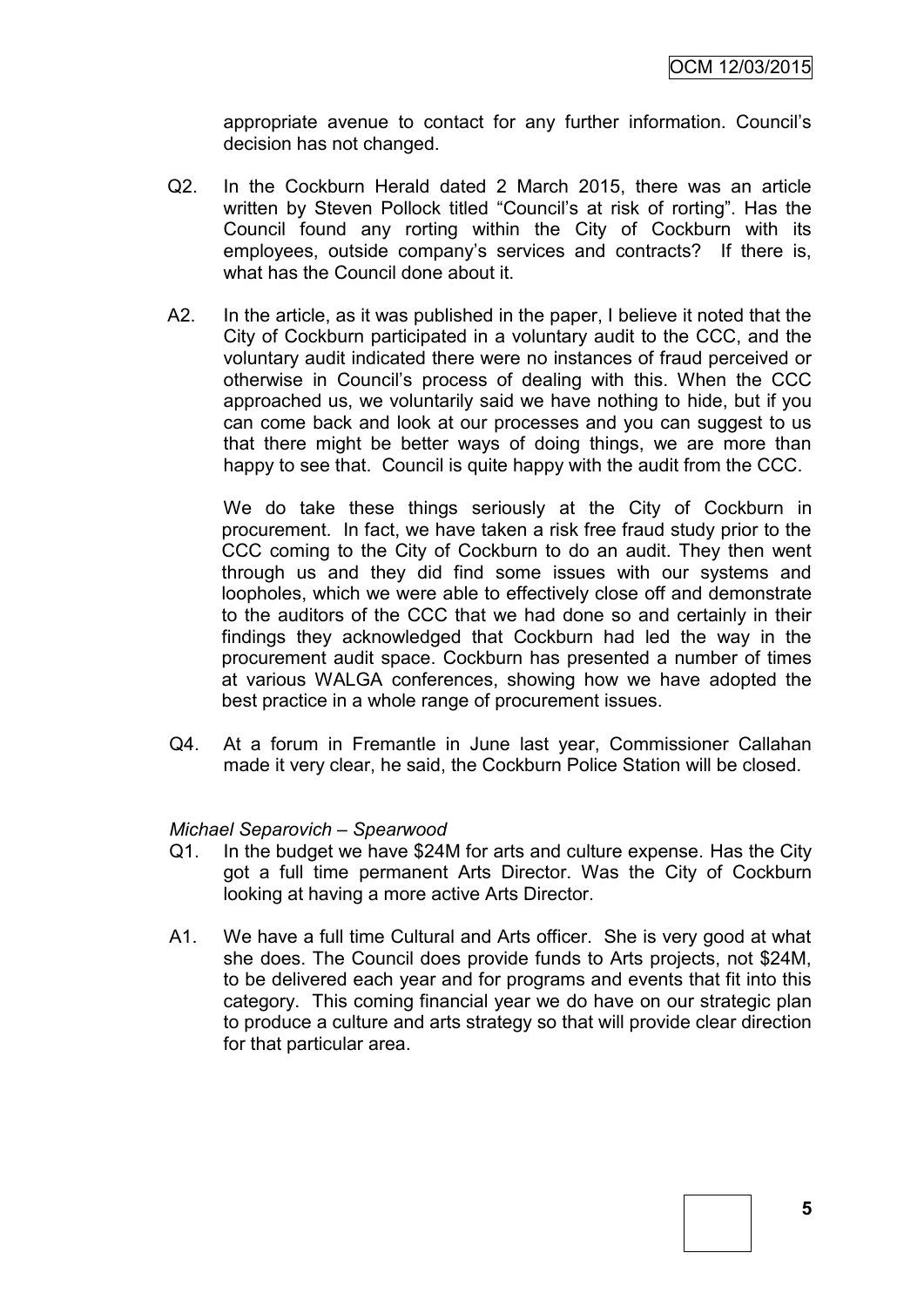## **8. CONFIRMATION OF MINUTES**

## **8.1 (MINUTE NO 5463) (OCM 12/3/2015) - ORDINARY COUNCIL MEETING 12/2/2015**

## **RECOMMENDATION**

That Council adopt the Minutes of the Ordinary Council Meeting held on Thursday 12 February 2015, as a true and accurate record.

#### **COUNCIL DECISION**

MOVED Clr P Eva SECONDED Clr S Pratt that the recommendation be adopted.

**CARRIED 8/0**

## **9. WRITTEN REQUESTS FOR LEAVE OF ABSENCE**

Nil

## **10. DEPUTATIONS AND PETITIONS**

Nil

## **11. BUSINESS LEFT OVER FROM THE PREVIOUS MEETING (If adjourned)**

Nil

## **12. DECLARATION OF COUNCILLORS WHO HAVE NOT GIVEN DUE CONSIDERATION TO MATTERS IN THE BUSINESS PAPER**

Nil

#### **13. COUNCIL MATTERS**

**NOTE**: AT THIS POINT IN THE MEETING, THE TIME BEING 7.22 PM THE FOLLOWING ITEMS WERE CARRIED BY AN "EN BLOC" RESOLUTION OF COMMITTEE:

**6**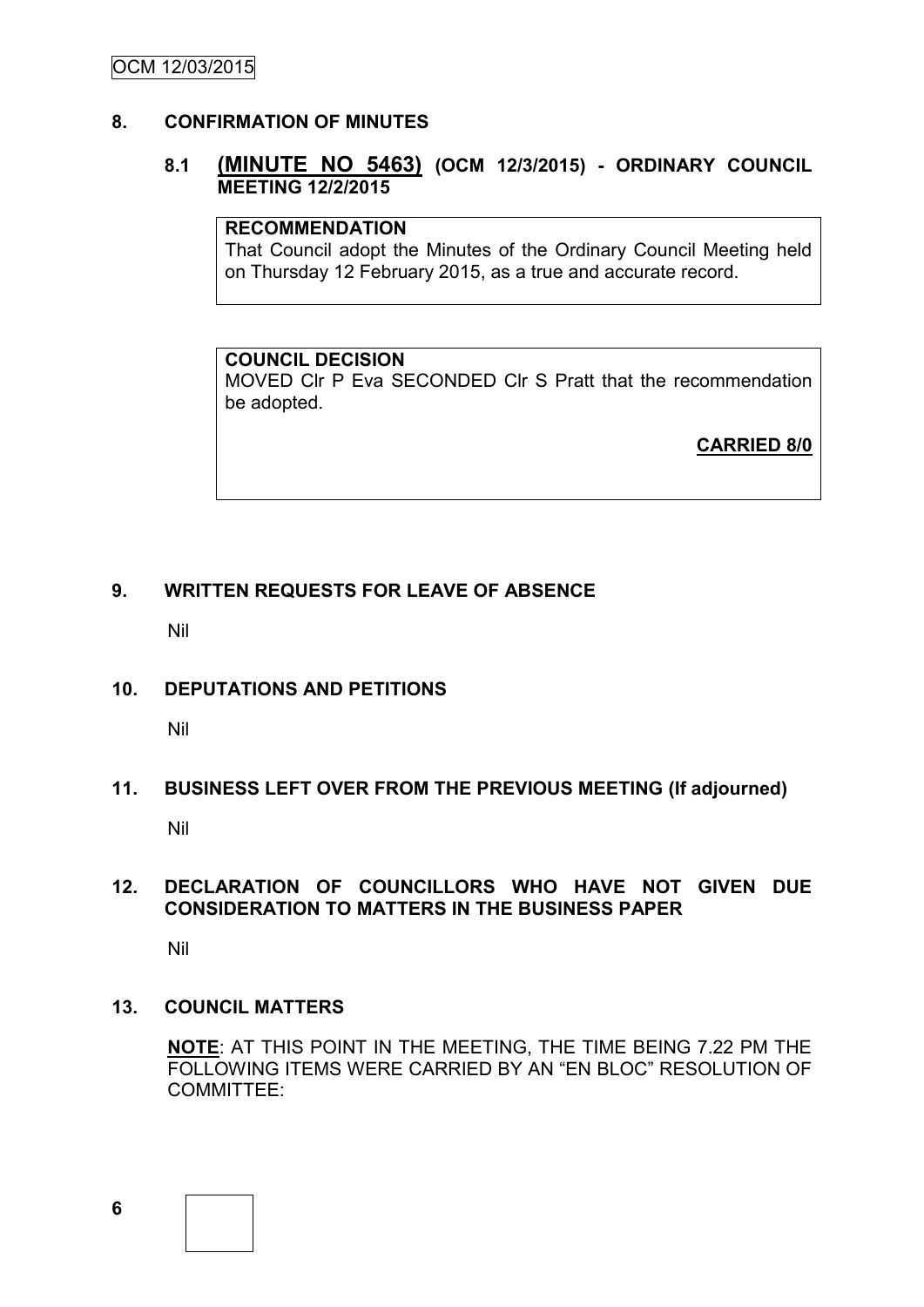**13.1 (MINUTE NO 5464) (OCM 12/3/2015) - MINUTES OF THE DELEGATED AUTHORITIES, POLICIES & POSITION STATEMENTS COMMITTEE MEETING - 26/2/2015 (086/003; 182/001; 182/002) (D GREEN) (ATTACH)**

## **RECOMMENDATION**

That Council receive the Minutes of the Delegated Authorities, Policies and Position Statements Committee Meeting held on Thursday, 26 February 2015, and adopts the recommendations contained therein.

#### **TO BE CARRIED BY AN ABSOLUTE MAJORITY OF COUNCIL**

#### **COUNCIL DECISION**

MOVED Clr S Portelli SECONDED Clr S Pratt that the recommendation be adopted.

## **CARRIED BY ABSOLUTE MAJORITY OF COUNCIL 8/0**

#### **Background**

The Delegated Authorities, Policies and Position Statements Committee conducted a meeting on 26 February 2015. The Minutes of the meeting are required to be presented.

#### **Submission**

N/A

#### **Report**

The Committee recommendations are now presented for consideration by Council and if accepted, are endorsed as the decisions of Council. Any Elected Member may withdraw any item from the Committee meeting for discussion and propose an alternative recommendation for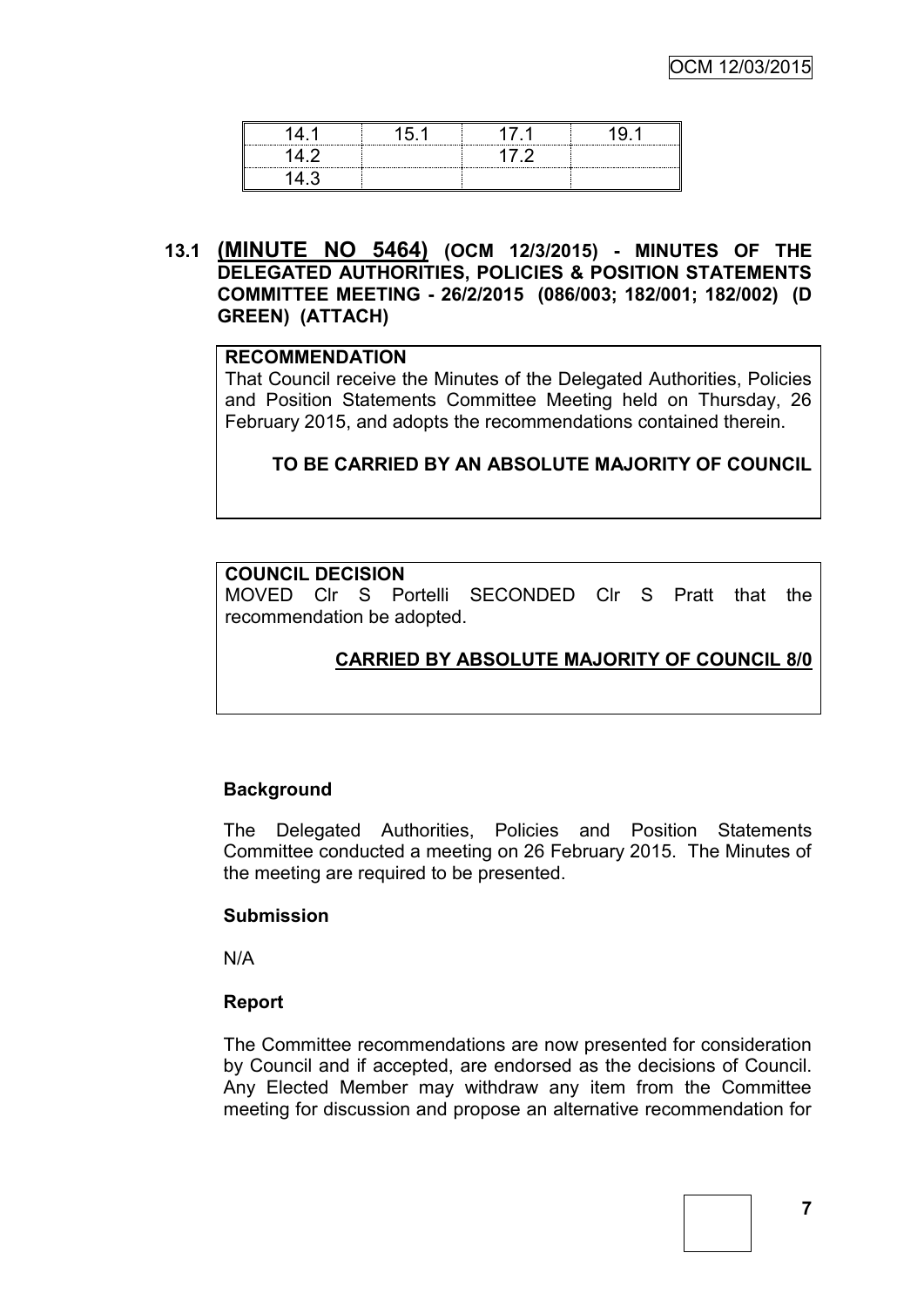Council's consideration. Any such items will be dealt with separately, as provided for in Council's Standing Orders.

The primary focus of this meeting was to review Policies and Position Statements and associated Delegated Authorities relevant to Planning and Development Services, including those DAPPS which were required to be reviewed on an as needs basis.

#### **Strategic Plan/Policy Implications**

## **Leading & Listening**

- Effective and constructive dialogue with all City stakeholders.
- Effective advocacy that builds and manages relationships with all stakeholders.
- A responsive, accountable and sustainable organisation.
- A culture of risk management and compliance with relevant legislation, policy and guidelines

#### **Budget/Financial Implications**

As contained in the Minutes.

#### **Legal Implications**

N/A

#### **Community Consultation**

As contained in the Minutes.

#### **Attachment(s)**

Minutes of the Delegated Authorities, Policies and Position Statements Committee Meeting – 26 February 2015.

#### **Advice to Proponent(s)/Submissioners**

N/A

#### **Implications of Section 3.18(3) Local Government Act, 1995**

Nil.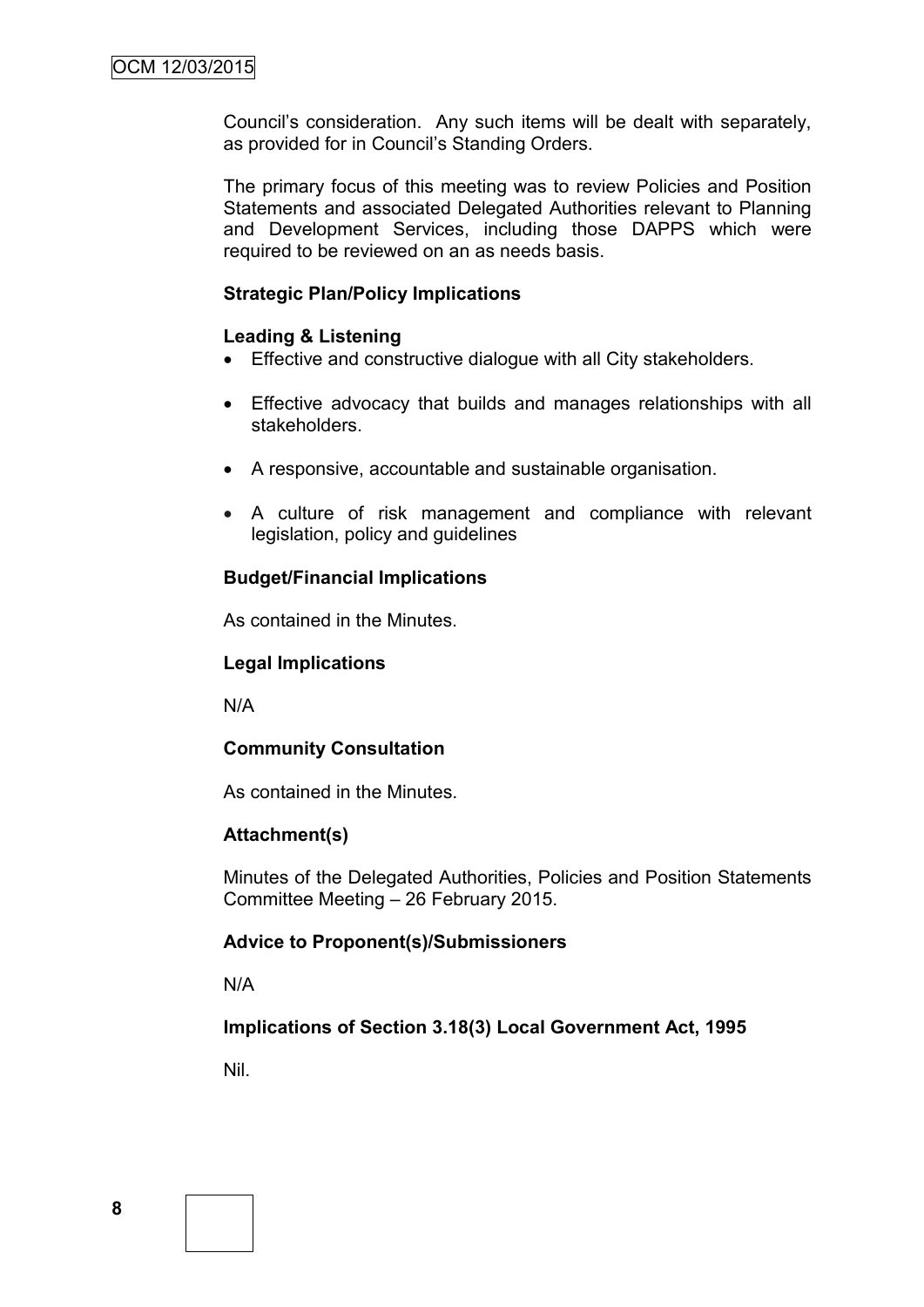## **14. PLANNING AND DEVELOPMENT DIVISION ISSUES**

#### **14.1 (MINUTE NO 5465) (OCM 12/3/2015) - PROPOSED STRUCTURE PLAN FOR PORTION OF PACKHAM NORTH DISTRICT STRUCTURE PLAN AREA - LOTS 21 AND 22 CROSS ROAD, COOGEE (110/116) (L SANTORIELLO) (ATTACH)**

#### **RECOMMENDATION** That Council

(1) in pursuance of Clause 6.2.9.1 (a) of City of Cockburn Town Planning Scheme No. 3 ("Scheme") adopt the Proposed Structure Plan for Lots 21 and 22 Cross Road Coogee;

- (2) endorse the Schedule of Submissions prepared in respect of the Proposed Structure Plan for Lots 21 and 22 Cross Road Coogee;
- (3) advise the proponent and those persons who made a submission of Council's decision; and
- (4) in pursuance of Clause 6.2.10.1 of the Scheme, forward the adopted Structure Plan to the Western Australian Planning Commission within 7 days of Council's resolution for endorsement.

#### **COUNCIL DECISION**

MOVED Deputy Mayor C Reeve-Fowkes SECONDED Clr L Wetton that the recommendation be adopted.

**CARRIED 8/0**

## **Background**

The Proposed Structure Plan was prepared by Whelans Town Planning on behalf of the landowners. It relates to land within the Packham North District Structure Plan area, namely Lots 21 and 22 Cross Road, Coogee ("subject site").

The Proposed Structure Plan seeks to affect a residential development outcome across the subject land. The purpose of this report is to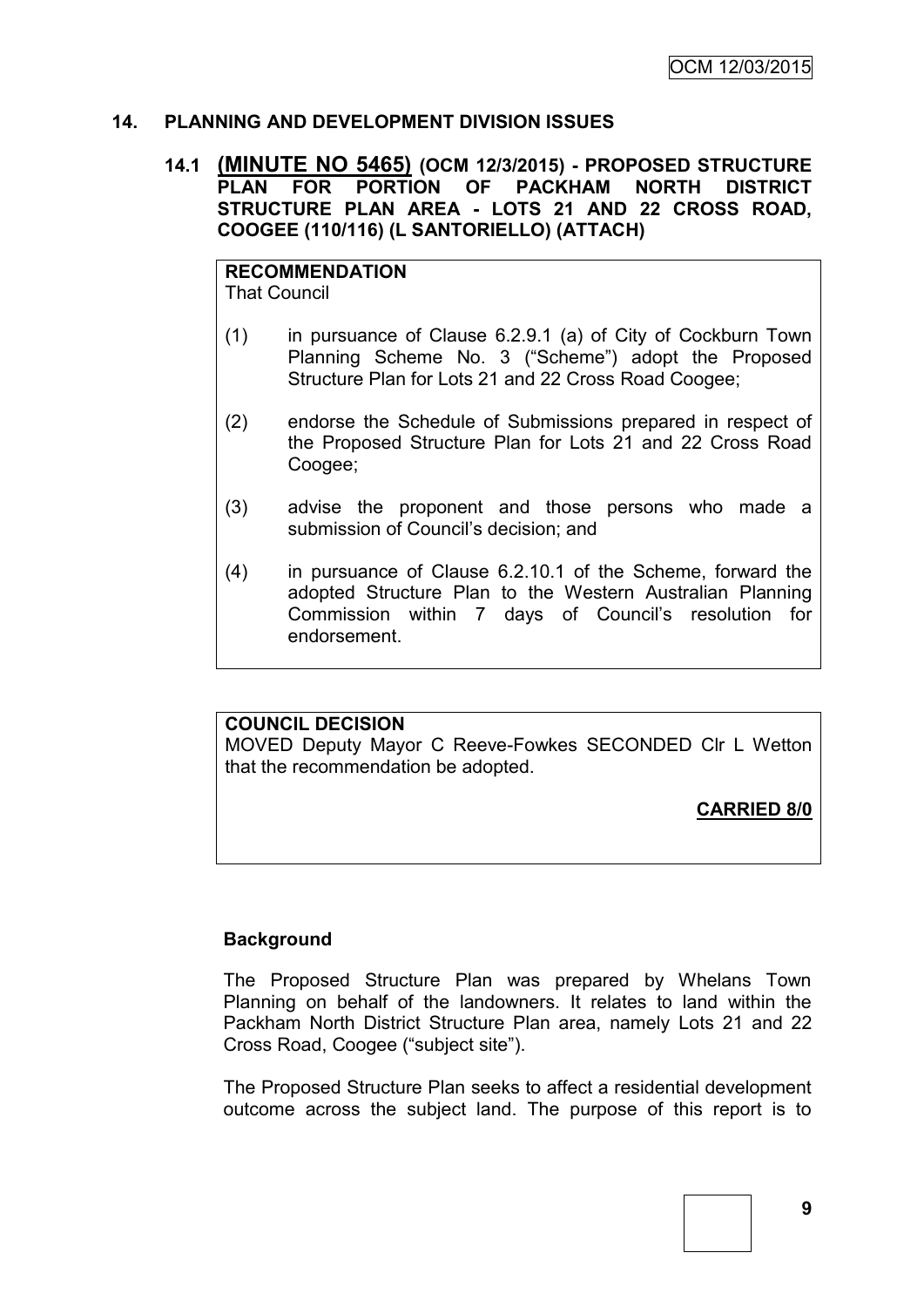consider the Proposed Structure Plan for adoption in light of the advertising process that has taken place.

#### **Submission**

N/A

#### **Report**

#### Planning Background

The subject site is bound by Cross road to the west and Entrance Road to the north. The land to the north, south and east is currently being developed for residential development in accordance with the Packham North District Structure Plan.

The land to the west of Cross road, which is approximately 11 hectares in area, is reserved for Parks and Recreation under the Metropolitan Region Scheme ("MRS") and City of Cockburn Town Planning Scheme No. 3 ("TPS3"). This land is extensively covered in native vegetation and generally slopes downwards towards the subject site (Attachment 2).

The subject site is zoned 'Urban' under the MRS and 'Development' under TPS3. The subject site is also located within Development Area No. 31 ("DA 31"), Development Contribution Areas No. 12 and 13 ("DCA 12") and ("DCA 13").

Pursuant to Clause 6.2.4 of TPS3, a Structure Plan is required to be prepared and adopted prior to any subdivision or development within a Development Area.

#### Planning Assessment

Directions 2031 and Beyond ("Directions 2031") and Liveable Neighbourhoods provide the State Government policy framework in which to consider a Proposed Structure Plan. This is supplemented by the City's TPS3, which in conjunction with local planning policies provides the more detailed local planning framework to consider the Proposed Structure Plan. Under the State Government framework, a target of a minimum of 15 dwellings per gross hectare is set for new Structure Plan areas.

Supporting this, the State Government's Outer Metropolitan Perth and Peel Sub-Regional Strategy identifies the subject land as being part of the "WAT 1" area with a future dwelling target of 900+.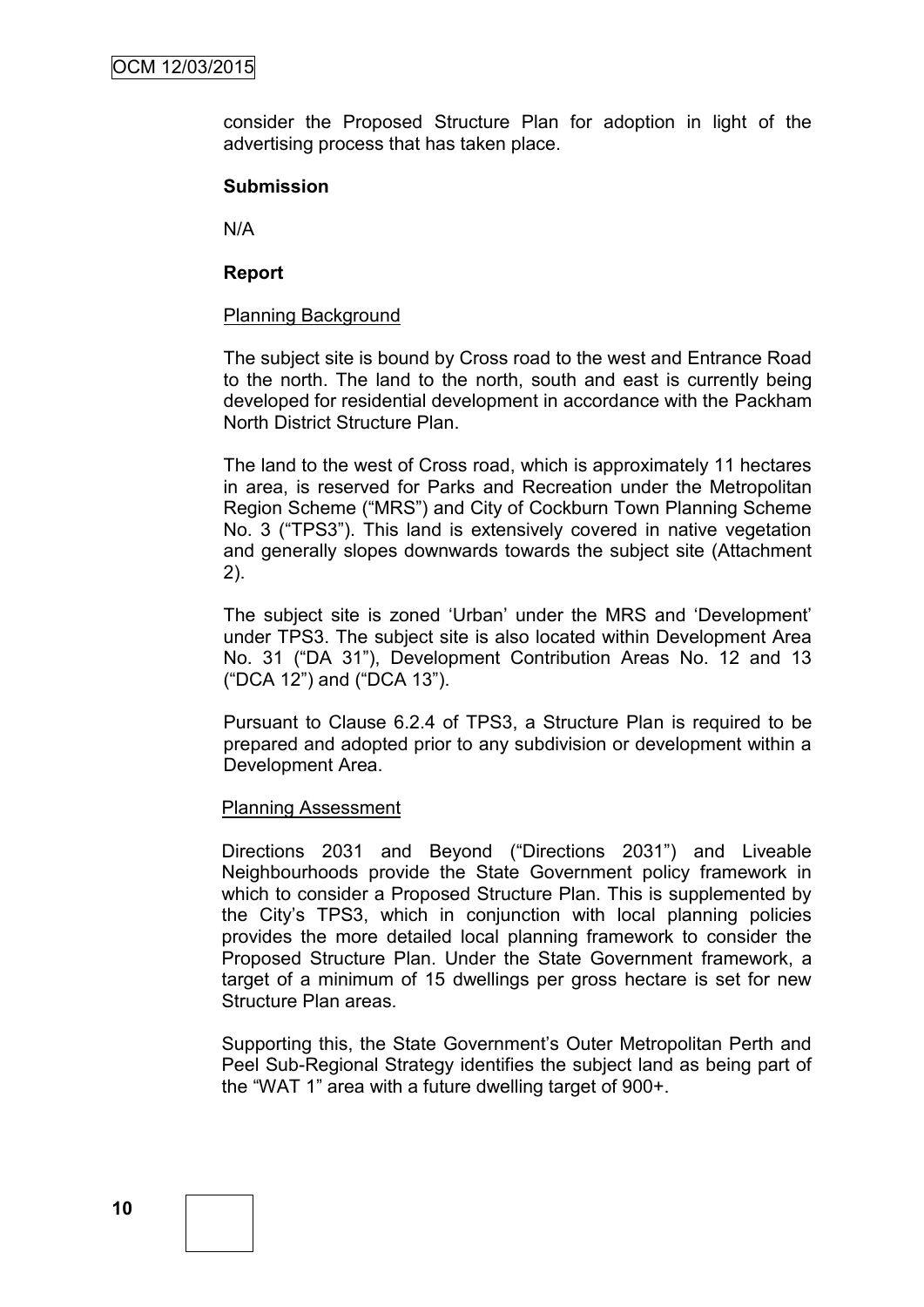The Proposed Structure Plan incorporates two separate lots covering an area of approximately 1.4 hectares. The proposed density codes are 'R30' with 'R40' opposite the Public Open Space which will provide for a range of lot sizes from 280 $m^2$  to 379 $m^2$  on Lot 21. The indicative subdivision concept plan aims to retain two existing dwellings on Lot 22 over two separate lots of  $836m^2$  and  $682m^2$  in area. These larger lots will provide a diversity of housing options and retention of the current built form and local character of the area. Under the 'R30' density these larger lots will have the potential to be later subdivided should the owners seek to demolish the existing dwellings.

In total the Structure Plan is expected to yield a total of 26 lots with an estimated 29 dwellings in the long term. These additional residential lots will provide for further dwelling diversity in the locality while contributing to the State Government's density targets.

#### Packham North District Structure Plan

The subject land forms part of the Packham North District Structure Plan area. The purpose of the District Structure Plan is to facilitate the development of the former 'Watsons food plant' and surrounding land that was previously within an odour buffer of the plant for residential and associated uses.

Following the gazettal of Scheme Amendment 70 on 15 October 2010, the 'Watsons' site and the surrounding land was rezoned for residential development purposes subject to the endorsement of Structure Plan/(s).

The adopted District Structure Plan outlines the broad land use framework including the major road network, neighbourhood structure, commercial land and public open space areas.

Structure Plans are required to demonstrate the achievement of a minimum 15 dwellings per gross urban zoned hectare of land and a minimum of 22 dwellings per site hectare of residential land. This Proposed Structure Plan yields a density of approximately 20.5 dwelling units per gross urban hectare and 28 dwellings per net site hectare. The District Structure Plan sets 'Medium Density' locational criteria of 'R30 to R60' for land which is generally surrounding areas of high amenity, such as open space.

The submitted Structure Plan is considered to be in accordance with the provisions of the District Structure Plan. This has been determined on the basis of the Structure Plan's proposed street network, associated densities and areas of Public Open Space conforming to the locations prescribed on the District Structure Plan.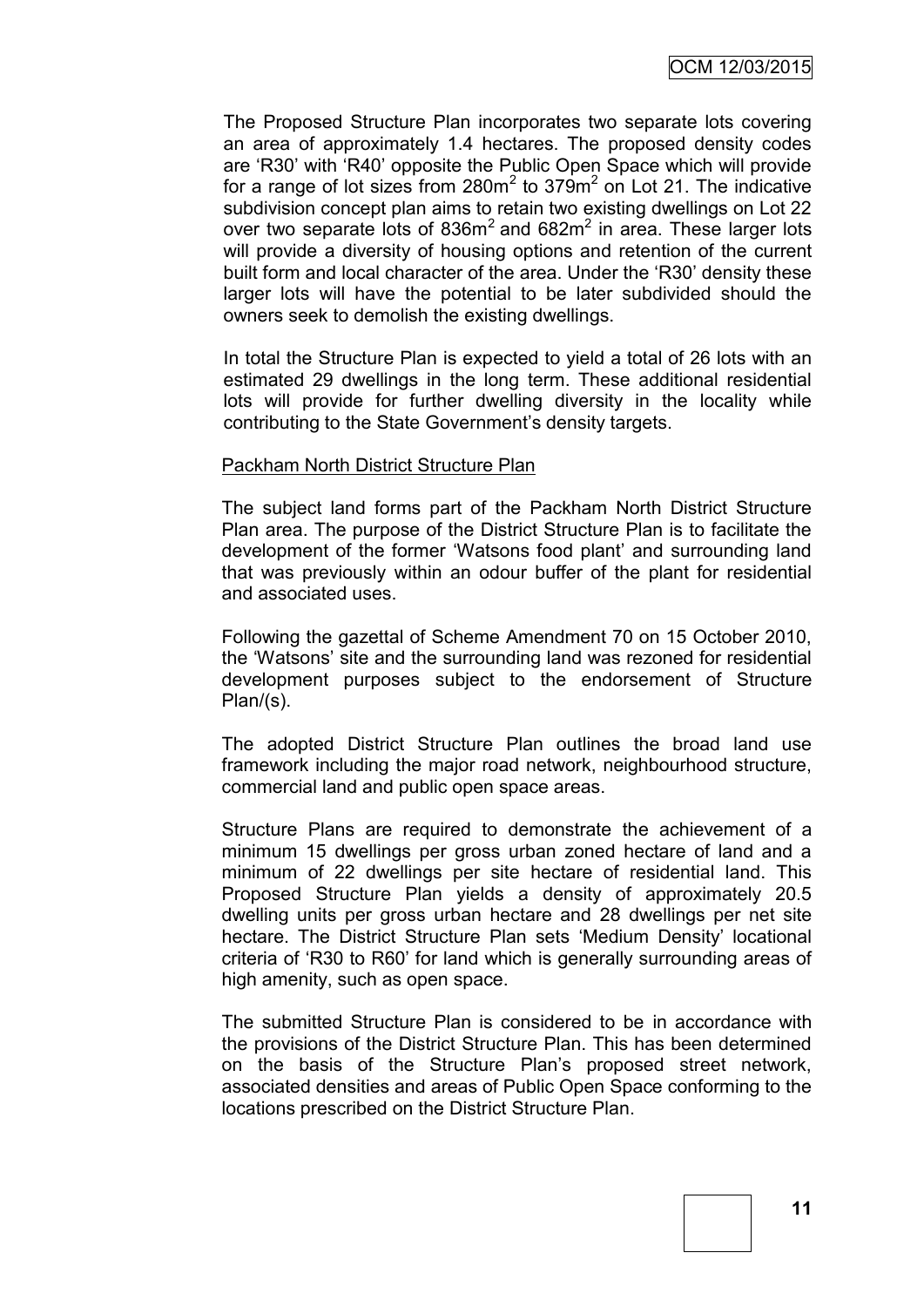#### Public Open Space

The Structure Plan proposes 0.1415 hectares of public open space which equates to 10% of the site area. The POS will form a drainage function in accordance with water sensitive urban design principles.

The POS is proposed with an east-west orientation to coincide with the Packham North District Structure Plan. The POS provision is provided entirely by Lot 21. The Structure Plan report specifies that the landowner of Lot 22 will provide a cash payment to the landowner of Lot 21 for the surplus POS being provided by Lot 21 to cover Lot 22 POS requirement. This agreement will be a private agreement between the two landowners. The City is not obligated to be involved. Section 13.1 of the Structure Plan report specifies the subdivision will be undertaken in a single stage as agreed by the two landowners. At this point the City will secure a management order for the Public Open Space.

The adopted District Structure Plan included the Packham North District Water Management Strategy and a Local Water Management Strategy. Accordingly the applicant did not provide a separate Local Water Management Strategy as part of the Proposed Structure Plan. Both the Department of Water and the City's engineering services are satisfied with this approach (Attachment 4). It is noted however that the future subdivision application/(s) for the subject site will require the provision of an Urban Water Management Plan which complies with the Packham North Local Water Management Strategy.

Typically, the parkway may contain a shared path, seated resting furniture, appropriate species of tree plantings and mulched dry landscaping. These details will be addressed in detail at subdivision stage. The parkland will serve the regular small scale needs of the immediate residential population within a five to ten minute walking distance. The predominant use, as outlined within the District Structure Plan, is for informal recreation for individuals and households, especially low level children's play, dog walking and relaxation.

The advertising process for the Proposed Structure Plan did not raise any objections from submitters.

#### Bushfire Management

As discussed previously in this report the adjacent land to the west of Cross road is heavily vegetated. As this land is reserved for Parks and Recreation the vegetation will not be cleared which poses an ongoing bushfire threat to the future and existing dwellings.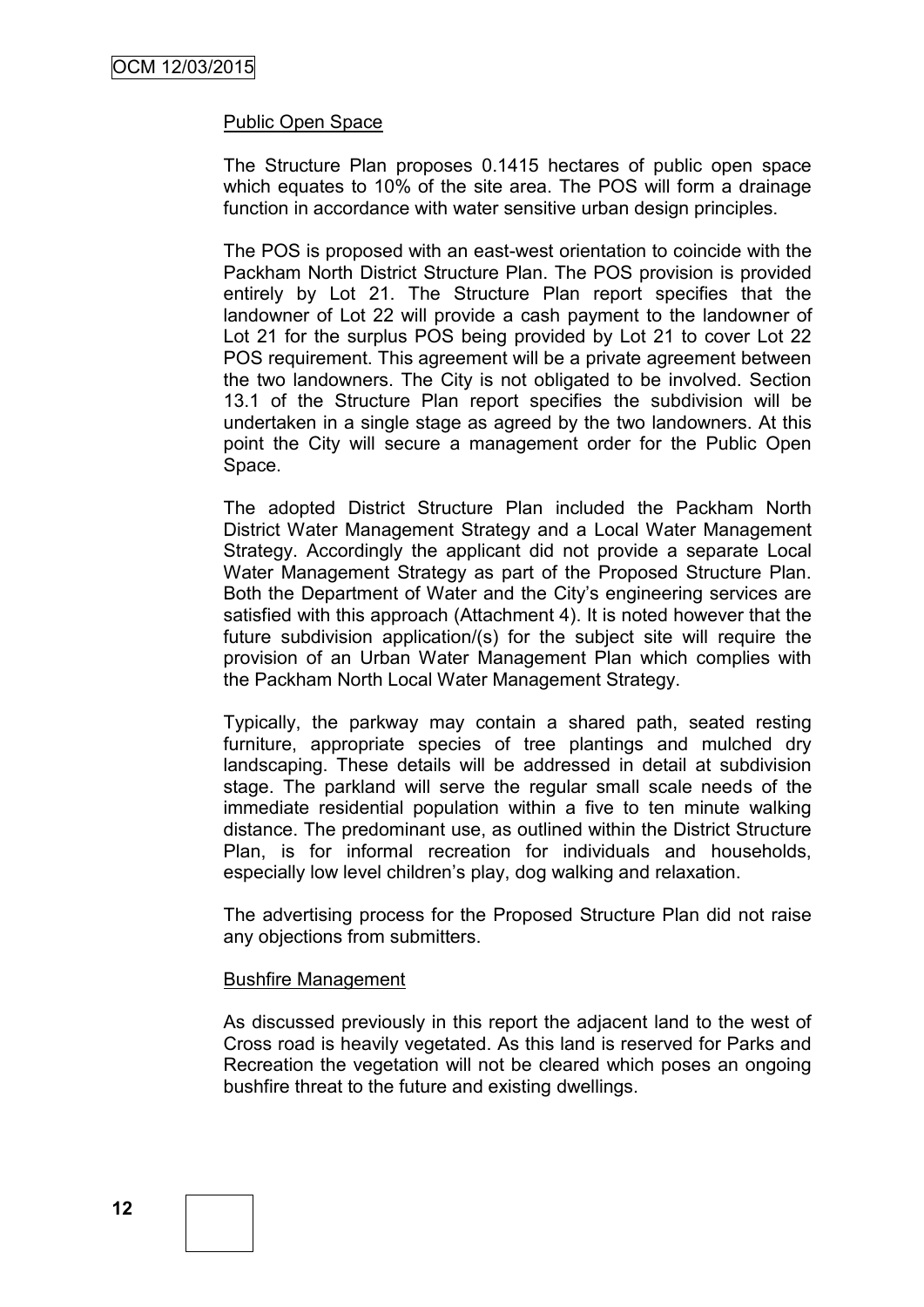Under the existing planning framework Structure Plans are required to include a Bushfire Management Plan, in these instances, to guide future residential development and mitigate the impacts of bushfires.

The Bushfire Management Plan prescribes a Bushfire Attack Level of 12.5 for approximately two thirds of the subject site (Attachment 3). This rating is the lowest rating prescribed by Australian Standard 3959- 2009 which will apply to new residences only. These additional building measures aim to improve construction and thus better equip buildings to withstand the effects from bushfires.

#### **Conclusion**

The Proposed Structure Plan yields a density of approximately 20.5 dwelling units per gross urban hectare and 28 dwellings per net site hectare. The density targets are above the minimum expectation of Directions 2031, Liveable Neighbourhoods and the District Structure Plan. In addition the Proposed Structure Plan indicates an area of approximately 10% for public open space which is designed in an eastwest orientation in accordance with the District Structure Plan.

The Structure Plan includes a Bushfire Management Plan which prescribes additional building construction standards for future dwellings. The additional building standards will provide protection from the bushland to the west which is reserved for Parks and Recreation.

As such it is recommended that Council adopts the Proposed Structure Plan and forward the adopted Structure Plan, pursuant to Clause 6.2.10.1 of the scheme, to the Western Australian Planning Commission within 7 days for endorsement.

#### **Strategic Plan/Policy Implications**

#### **Growing City**

- Development that is soundly balanced between new and existing areas.
- Diversity of housing to respond to changing needs and expectations.

#### **Moving Around**

• Infrastructure that supports the uptake of public transport and pedestrian movement.

## **Budget/Financial Implications**

N/A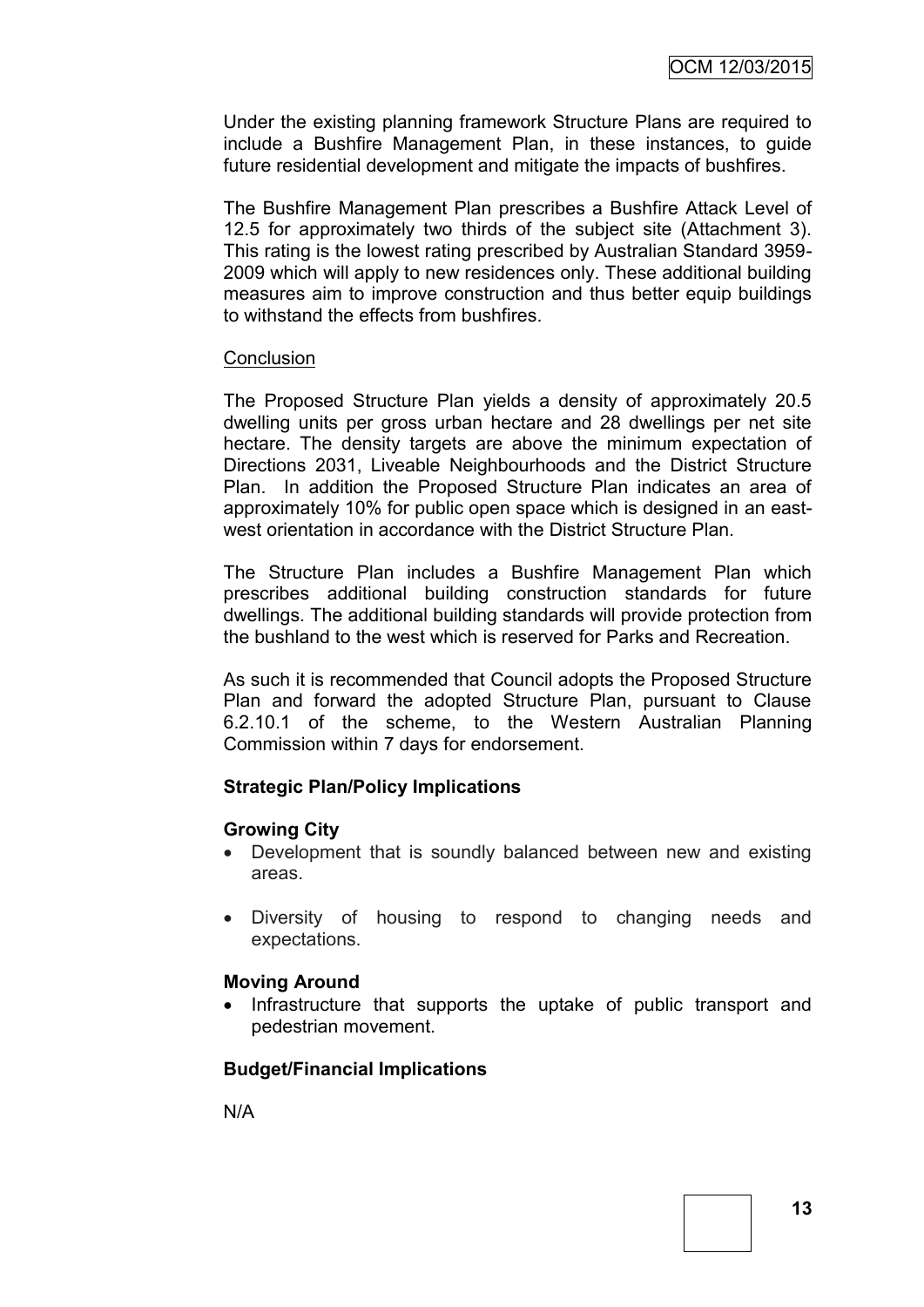## **Legal Implications**

N/A

## **Community Consultation**

The Proposed Structure Plan was advertised for a period of 21 days in accordance with Clause 6.2.8 of the Scheme. The advertising period commenced on the 13 January 2015 and concluded on 3 February 2015. In total the City received seven submissions of which 1 was from a local resident and the remaining six were from government and servicing agencies. All submissions were in support of the proposal and are addressed in detail within Attachment 4 of this report.

## **Attachment(s)**

- 1. Location Plan
- 2. Aerial Photograph
- 3. Structure Plan Map
- 4. Schedule of submissions

## **Advice to Proponent(s)/Submissioners**

The Proponent(s) and those who lodged a submission on the proposal have been advised that this matter is to be considered at the 12 March 2015 Council Meeting.

## **Implications of Section 3.18(3) Local Government Act, 1995**

Nil.

## **14.2 (MINUTE NO 5466) (OCM 12/3/2015) - PROPOSED MODIFICATION TO STRUCTURE PLAN - L0TS 9006 AND 9008 SHALLCROSS STREET, YANGEBUP - OWNER: M AND S DROPULICH AND ACEFIELD HOLDINGS PTY LTD - APPLICANT: RPS AUSTRALIA (110/113) (M CAIN) (ATTACH)**

#### **RECOMMENDATION** That Council

(1) in pursuance to Clause 6.2.9.1 of City of Cockburn Town Planning Scheme No. 3 ("Scheme"), adopt the Proposed variation to the Structure Plan for Lots 9006 and 9008 Shallcross Street, Yangebup as shown in Attachment 2;

(2) endorse the Schedule of Submissions prepared in respect of the Structure Plan;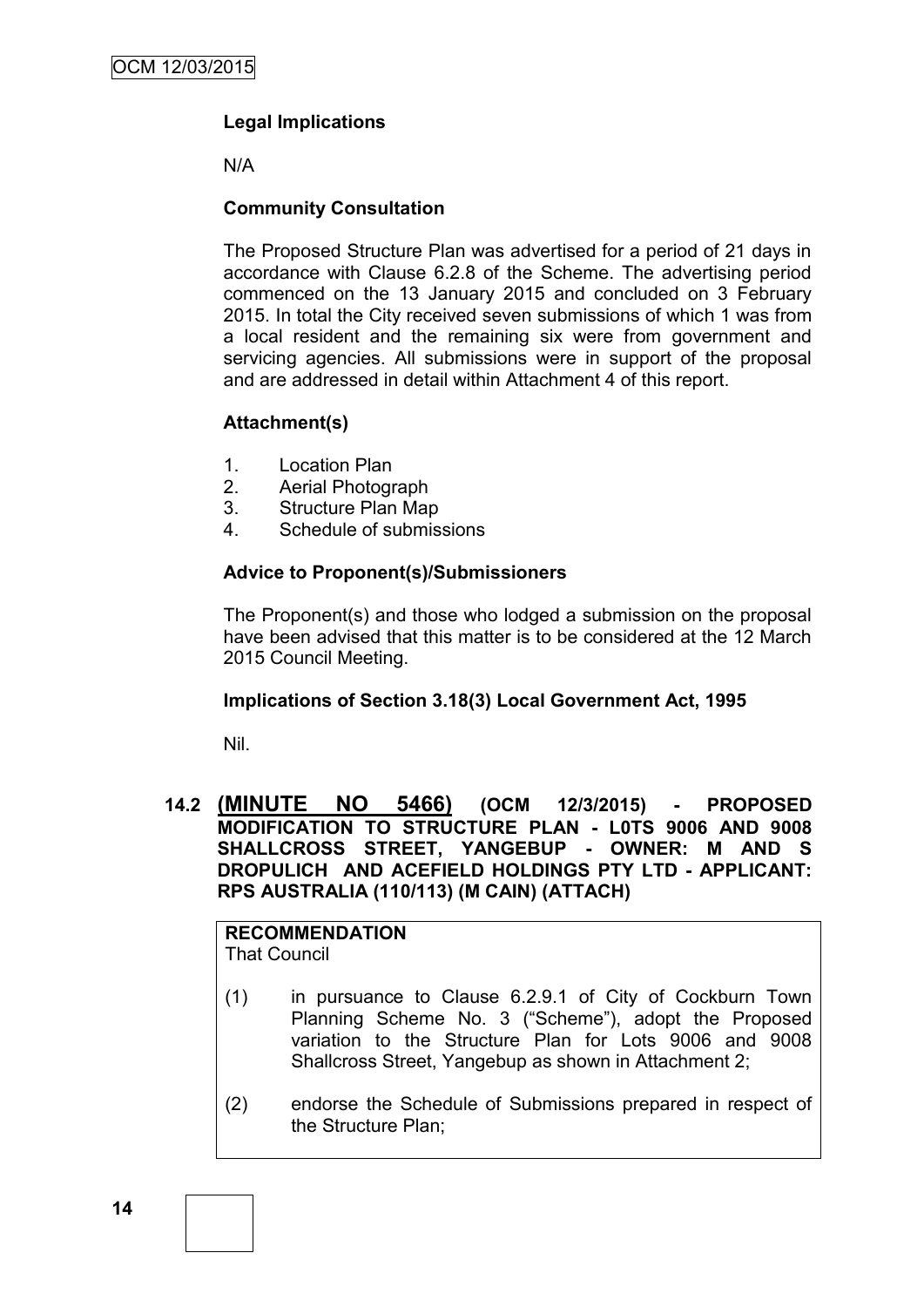- (3) advise the proponent and those persons who made a submission of Council's decision; and
- (4) refer the Structure Plan to the Western Australian Planning Commission.

## **COUNCIL DECISION**

MOVED Deputy Mayor C Reeve-Fowkes SECONDED Clr L Wetton that the recommendation be adopted.

## **CARRIED 8/0**

## **Background**

The purpose of this report is to consider for adoption the proposed variation to the Structure Plan for Lots 9006 and 9008 Shallcross Street, Yangebup ("subject land"). The proposed variation seeks to rezone two lots from their current 'Residential R20' coding, to a higher coding of 'Residential R25'. This will provide the landowner the ability to increase their potential dwelling yield by 6 dwellings.

#### **Submission**

Nil.

#### **Report**

#### Planning Background

The subject land comprises a combined area of 1.187ha. It is bound by Shallcross Road to the west, Erceg Road to the north, Simper Road to the east and Yangebup Road to the south (refer Attachment 1). The subject land is mostly vacant. There are two existing dwellings in the north east corner of the lot and a small disused outbuilding just to the south of these dwellings, with remainder of the site being relatively cleared.

The subject land is zoned Development under the Scheme and located within Development Area 4. The subject area is also zoned 'Urban' under the Metropolitan Region Scheme ("MRS"). The subject land is within Development Contribution Area 4 and Development Contribution Area 13.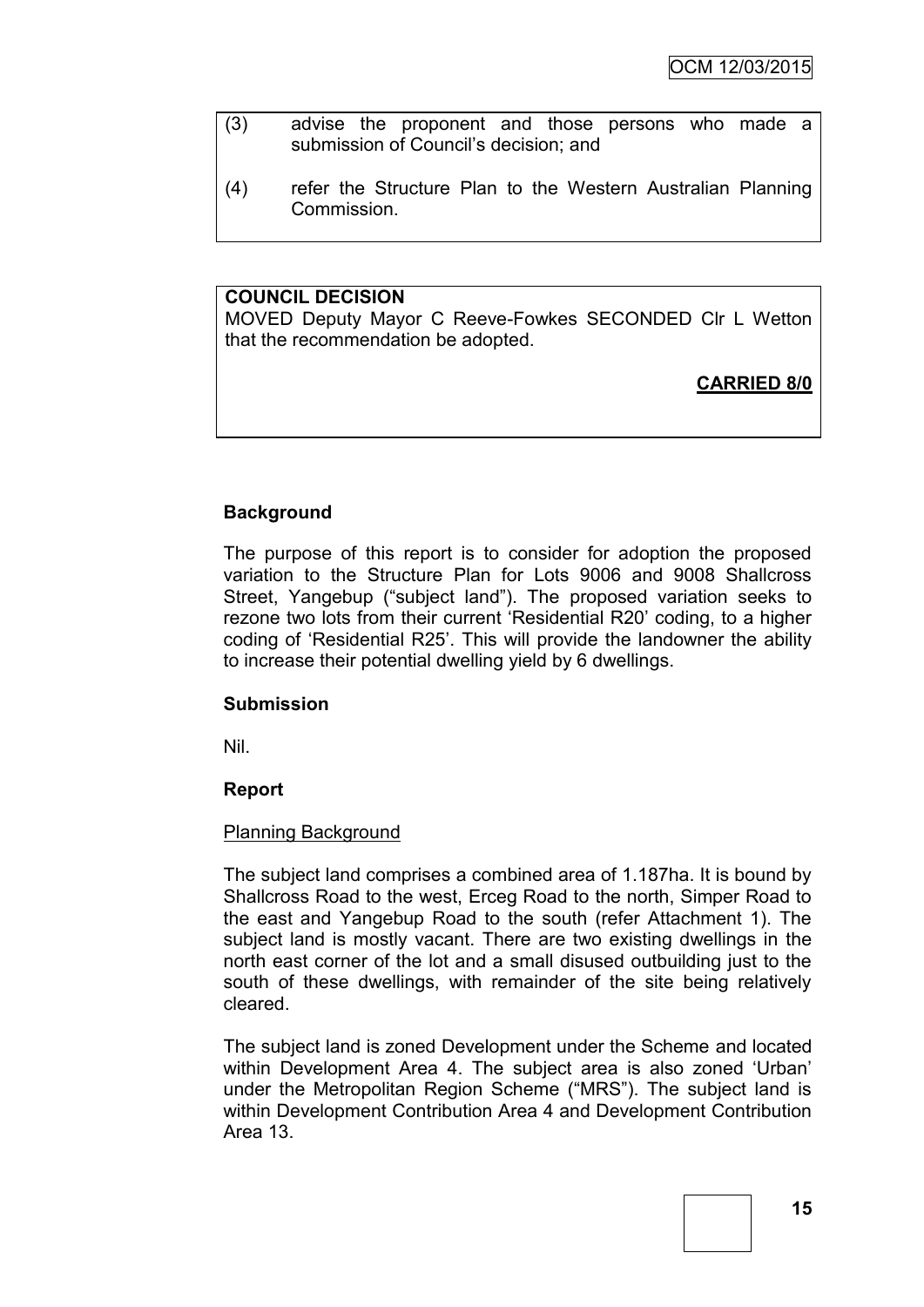Pursuant to Clause 6.2.4 and Schedule 11 of the Scheme; a Structure Plan is required to be prepared and adopted to guide future subdivision and development. The purpose of this report is to consider the proposed variation to the Structure Plan for adoption.

#### Proposed Structure Plan

The proposed variation to the Structure Plan (as shown in Attachment 2) seeks to rezone the subject land to 'Residential R25' in order to facilitate subdivision and development at a medium density.

With the proposed variation to the residential zoning, the landowner has the capacity to increase the number of dwellings able to be developed by six. With an average of 2.8 persons per dwelling, this proposal would provide for an estimated 17 extra residents.

The proposed density is higher than the existing structure plan which depicts an R20 density. Under the remit of the State Government's Directions 2031 Strategy as well as Liveable Neighbourhoods, a target of a minimum of 15 dwellings per gross hectare is set for new Structure Plan areas. This equates to an equivalent R25 residential density coding. Should Council support this variation, it will demonstrate a change to the structure plan which reflects the broader imperative for higher residential densities within the metropolitan region.

#### Community Consultation

The Structure Plan was advertised for a period of 21 days from 27 January 2015 to 17 February 2015. The proposal was advertised to nearby and affected landowners and also referred to relevant government authorities.

During the submission period a total of four submissions were received by the City from servicing/government authorities. All submissions received during this period were supportive of the proposed variation. No submissions were received from surrounding landowners. All of the submissions received are set out and addressed in the Schedule of Submissions (Attachment 3).

#### **Conclusion**

The proposed variation to the Structure Plan seeks to facilitate the upcoding of these sites from the current zoning of 'Residential R20' to 'Residential R25'. No adverse impacts are expected from this variation. It is hoped that this will deliver an increased mix of residential lots to the area, as well as encourage other landowners yet to subdivide to consider providing a broader range of residential densities.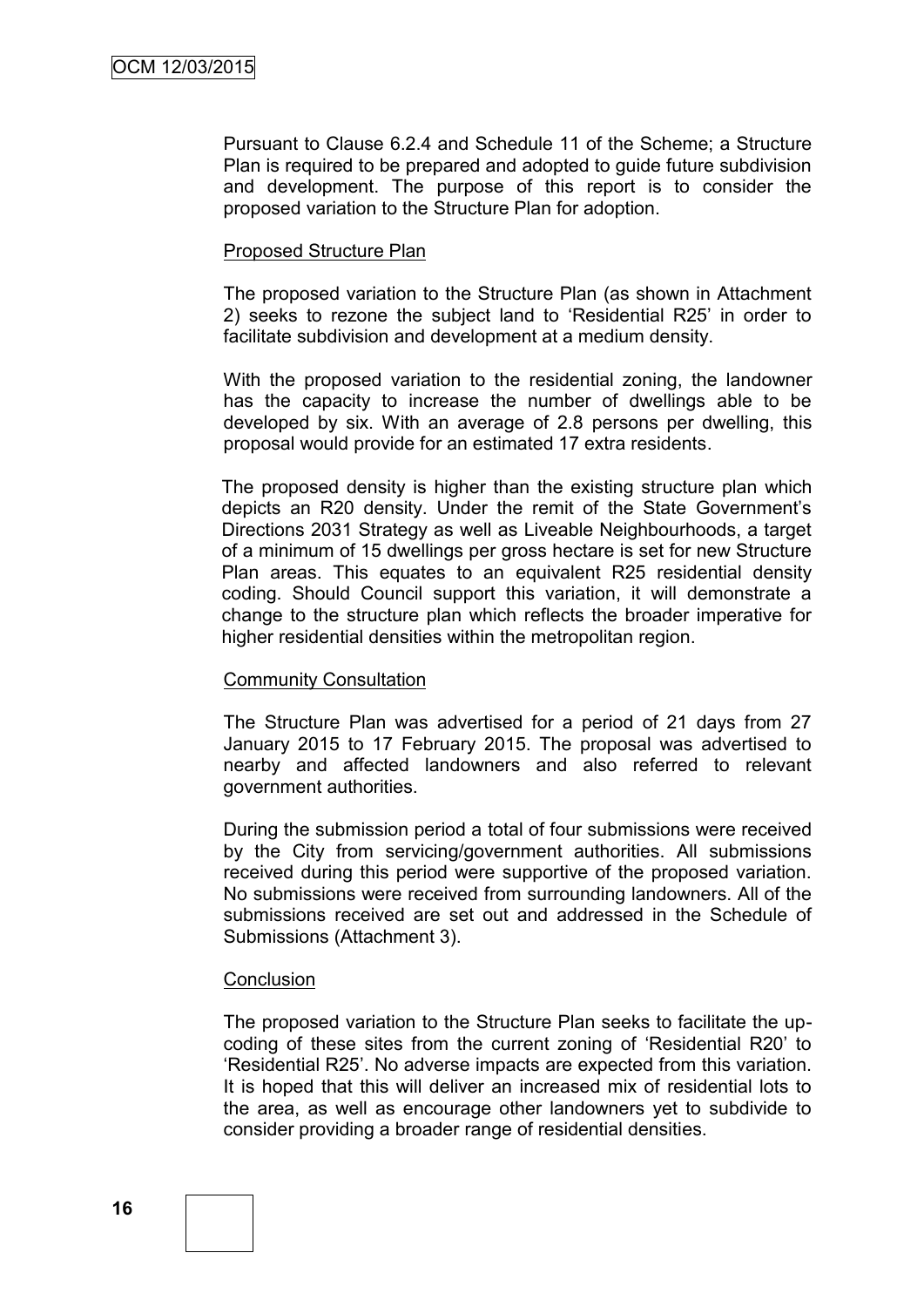The proposed variation is in keeping with the principles of orderly and proper planning and supports current State Planning objectives. It is recommended that Council adopt the proposed variation to the Structure Plan for Lots 9006 and 9008 Shallcross Street, Yangebup.

## **Strategic Plan/Policy Implications**

#### **Growing City**

- Development that is soundly balanced between new and existing areas.
- Diversity of housing to respond to changing needs and expectations.

#### **Budget/Financial Implications**

N/A

## **Legal Implications**

N/A

## **Community Consultation**

In accordance with Clause 6.2.8 of the City's Scheme, the proposed variation to the Structure Plan was advertised for a period of 21 days from 27 January 2015 to 17 February 2015. No objections were received as a result of advertising.

#### **Attachment(s)**

- 1. Location Map
- 2. Proposed variation to the Structure Plan
- 3. Schedule of Submissions

#### **Advice to Proponent(s)/Submitters**

The Proponent(s) and those who lodged a submission on the proposal have been advised that this matter is to be considered at the 12 March 2015 Council Meeting.

#### **Implications of Section 3.18(3) Local Government Act, 1995**

Nil.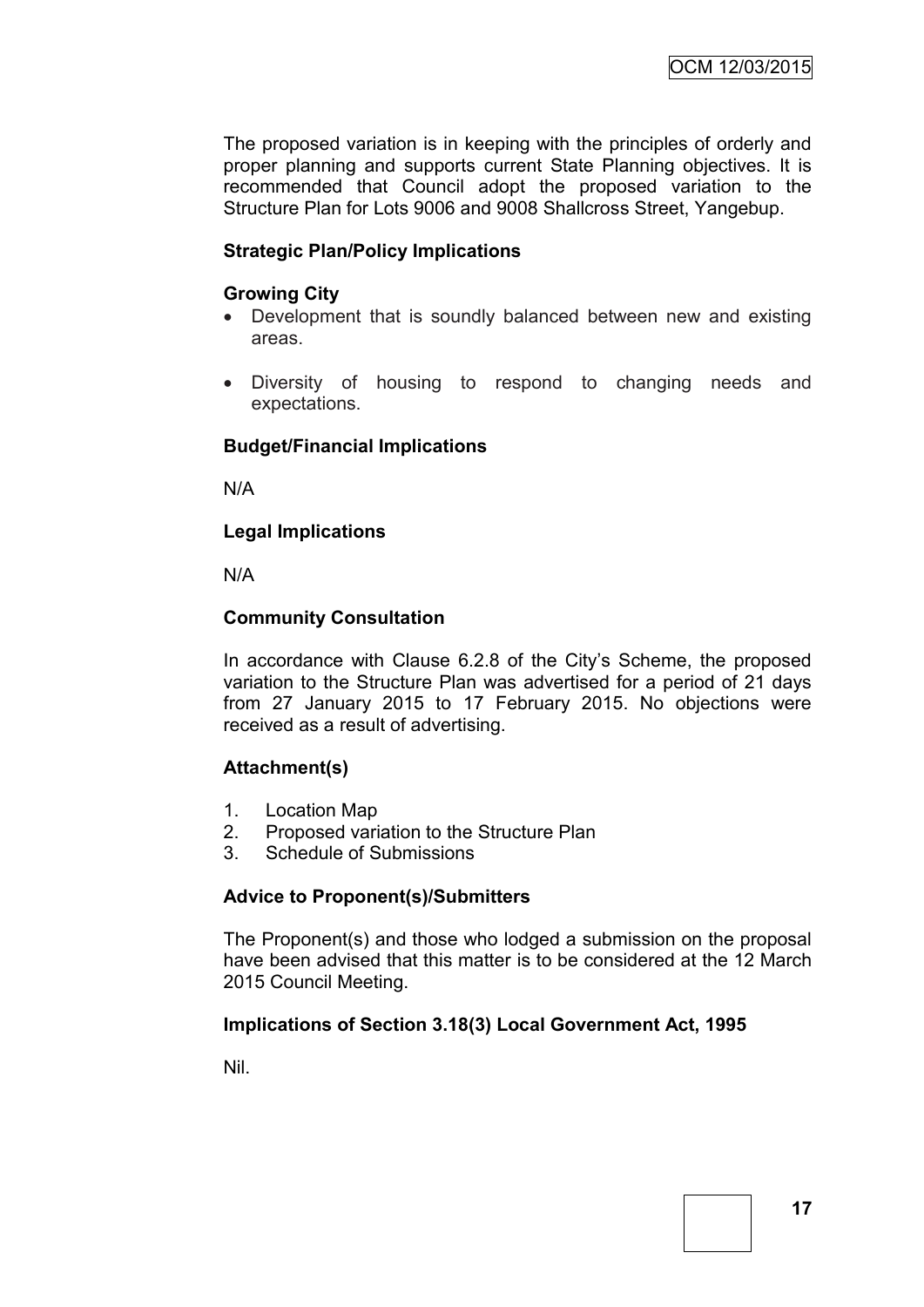## **14.3 (MINUTE NO 5467) (OCM 12/3/2015) - THE LAKES REVITALISATION STRATEGY LOCATION: CITY OF COCKBURN OWNER: N/A (110/124) (R PLEASANT) (ATTACH)**

#### **RECOMMENDATION**

That Council supports the preparation of The Lakes Revitalisation Strategy and endorses the approach as described in the project plan contained within the attachment.

#### **COUNCIL DECISION**

MOVED Deputy Mayor C Reeve-Fowkes SECONDED Clr L Wetton that the recommendation be adopted.

**CARRIED 8/0**

**Note:** Correction in the body of the under the heading Report, first paragraph, first line, date should read "…Corporate Business Plan 2012/13-2016/17…".

#### **Background**

Since 2009 the City has engaged with residents and landowners resulting in three revitalisation strategies to guide future development in the areas of Spearwood, Hamilton Hill and Coolbellup. The preparation of revitalisation strategies is predominantly driven through:

- 1. the need to promote further housing choice options as suburbs and communities throughout the locality grow, change, and age; and
- 2. to guide investment in the public realm to help support growing residential populations which may result as part of uplifting of residential densities.

The Western Australian Planning Commission ("WAPC") in 2010 released its latest strategic plan for Perth and Peel, Directions 2031 and beyond: Metropolitan planning beyond the horizon ("Directions 2031"). Directions 2031 set a target that 47% of the additional dwellings required by 2031 will be delivered through urban infill. This target seeks to address the urban sprawl of Perth's outer suburbs and to promote more sustainable planning objectives.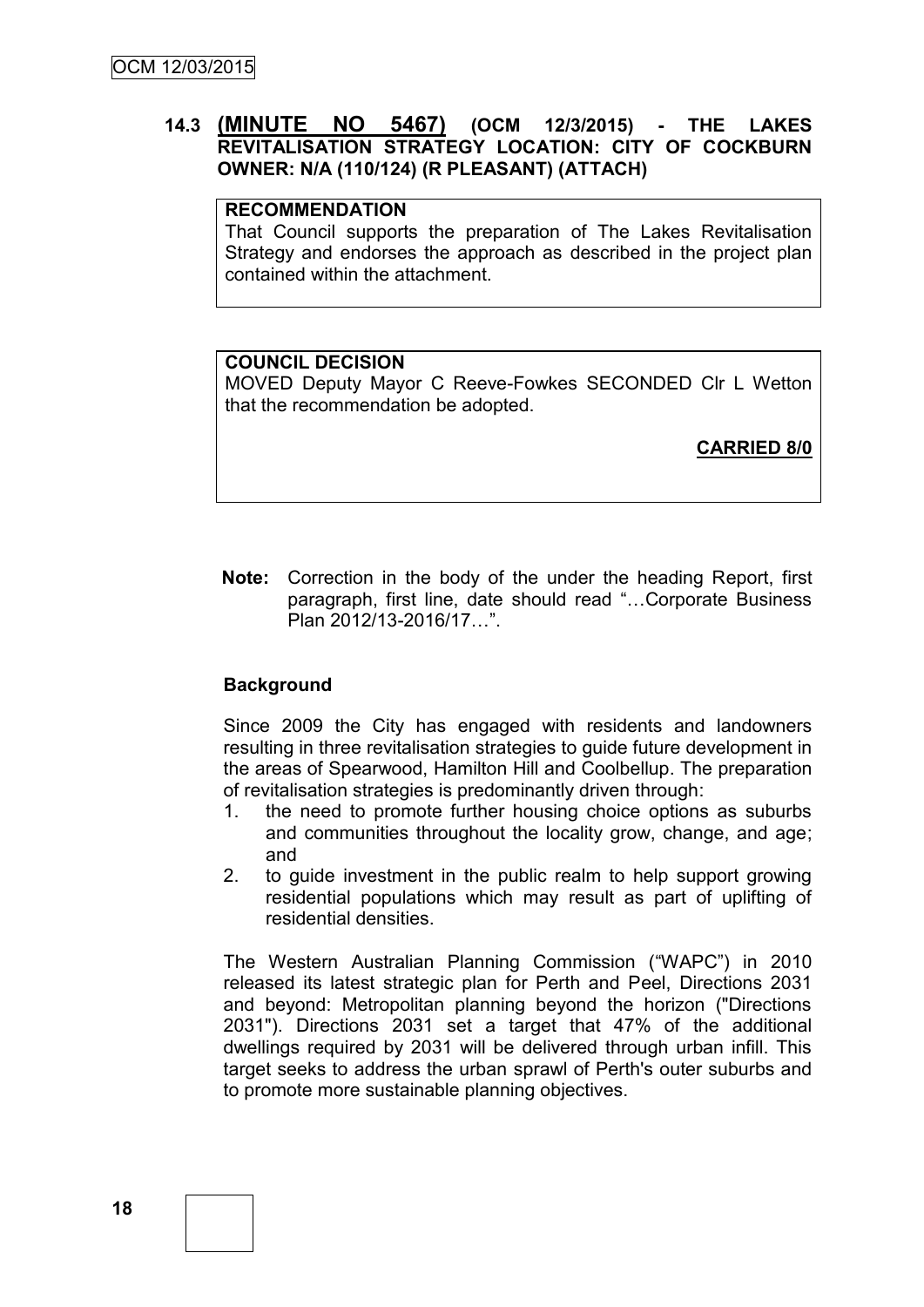The purpose of this report is to seek support for the project plan as shown in the attachment to undertake The Lakes Revitalisation Strategy.

#### **Submission**

N/A

#### **Report**

A key theme of the City of Cockburn Corporate Business Plan 2012/13- 2016/17 is for the *City to grow sustainably – integrating social, economic, environment and cultural considerations, and ensuring that the City embraces the natural environment.* As a direct result of this vision, the Corporate Plan required the preparation of a Revitalisation Strategy Staging Plan and as a result at the 14 November 2015 Ordinary Council Meeting, Council provided support for such a plan.

This Staging Plan identifies new revitalisation strategy staging; the first being inclusive of the areas of North Lake and Bibra Lake. Due to the smaller size of both North Lake and Bibra Lake, and the close relationship to South Lake, it is considered appropriate that the City embark on a unified revitalisation strategy for all three suburbs, to be named The Lakes Revitalisation Strategy.

The suburbs of North Lake, Bibra Lake and South Lake are a logical next step in which to examine infill development opportunities and associated revitalisation work due to the following factors:

- 1. Being a well-connected suburb in proximity to the new Fiona Stanley Hospital, Murdoch University Precincts and close to the emerging Cockburn Central Town Centre.
- 2. The physical age of built form within parts of these suburbs is such that decisions for redevelopment and/or renewal are expected to be made by landowners over the coming years, providing the opportunity to consider whether redevelopment to other forms of housing (grouped and multiple) should take place.
- 3. Providing the opportunity to support further improvements in and around the local activity centres, including seeking opportunities to increase residential densities in areas close to these centres.
- 4. A high number of 3 or more bedroom dwellings and a high percentage of lone person households exist within the locality. Opportunities exist to explore more diverse responses in housing variety and form through the suburb. A key aim is to ensure housing stock meets the need of current and future residents. For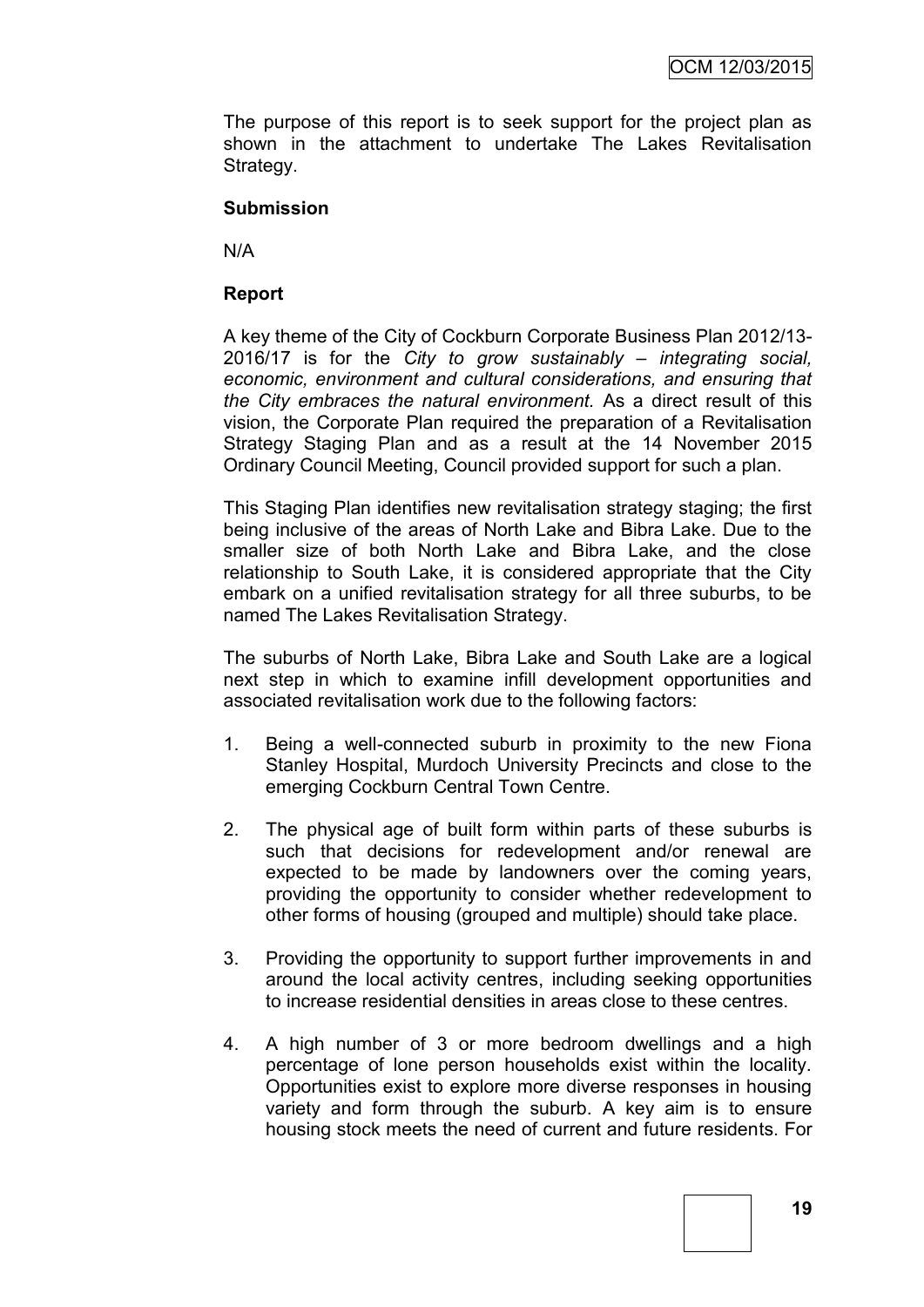example in the suburb of South Lake, only 1.7% of homes are 1 or 2 bedrooms (excluding aged care and retirements homes), while 53% of the population are 1 or 2 person households.

5. Given the enclosed road layout of these suburbs, opportunities exist to enhance the pedestrian environment and encourage sustainable transport modes.

Once this revitalisation strategy is completed, the Staging Plan identifies the next stage as Yangebup (2016/2017) and finally the southern portion of Spearwood and Munster (2018/2019).

#### The Lakes Revitalisation Strategy

The Revitalisation Strategy will guide the form of future development of North Lake, Bibra Lake and South Lake, with a key aim to provide opportunities to enhance the qualities of these existing neighbourhoods. The Strategy is also seen as an important step in identifying how these suburbs can better connect with adjacent areas, specifically the regionally significant environmental area of Bibra Lake, the emerging town centre of Cockburn Central and key movement connections to important services including the new Fiona Stanley Hospital and between residential areas (Bibra, North and South Lake suburbs).

The Strategy will be developed through a comprehensive contextual analysis of the suburb, stakeholder and community consultation, and the identification of an effective infill development program, including:

- Identification of areas where infill development is desired so as to provide opportunities for further housing growth, meeting the needs of existing and future residents.
- Ensure adequate services and infrastructure including promoting pedestrian orientated streetscapes and appropriate levels of car parking.
- Preserve the natural environment and identify opportunities to enhance the character of these suburbs.
- Identification of possible community facilities and infrastructure required to support additional population growth and provide further support to existing communities.

The guiding principles of the Strategy are to:

- Preserve and enhance the unique character of the Lakes area by identifying context appropriate development opportunities.
- Allow for a variety of housing types and designs, ensuring flexibility.
- Contribute to the urban infill aspirations of *Directions 2031*.
- Promote housing affordability broadly, and:
- Provide infrastructure and services to support future growth.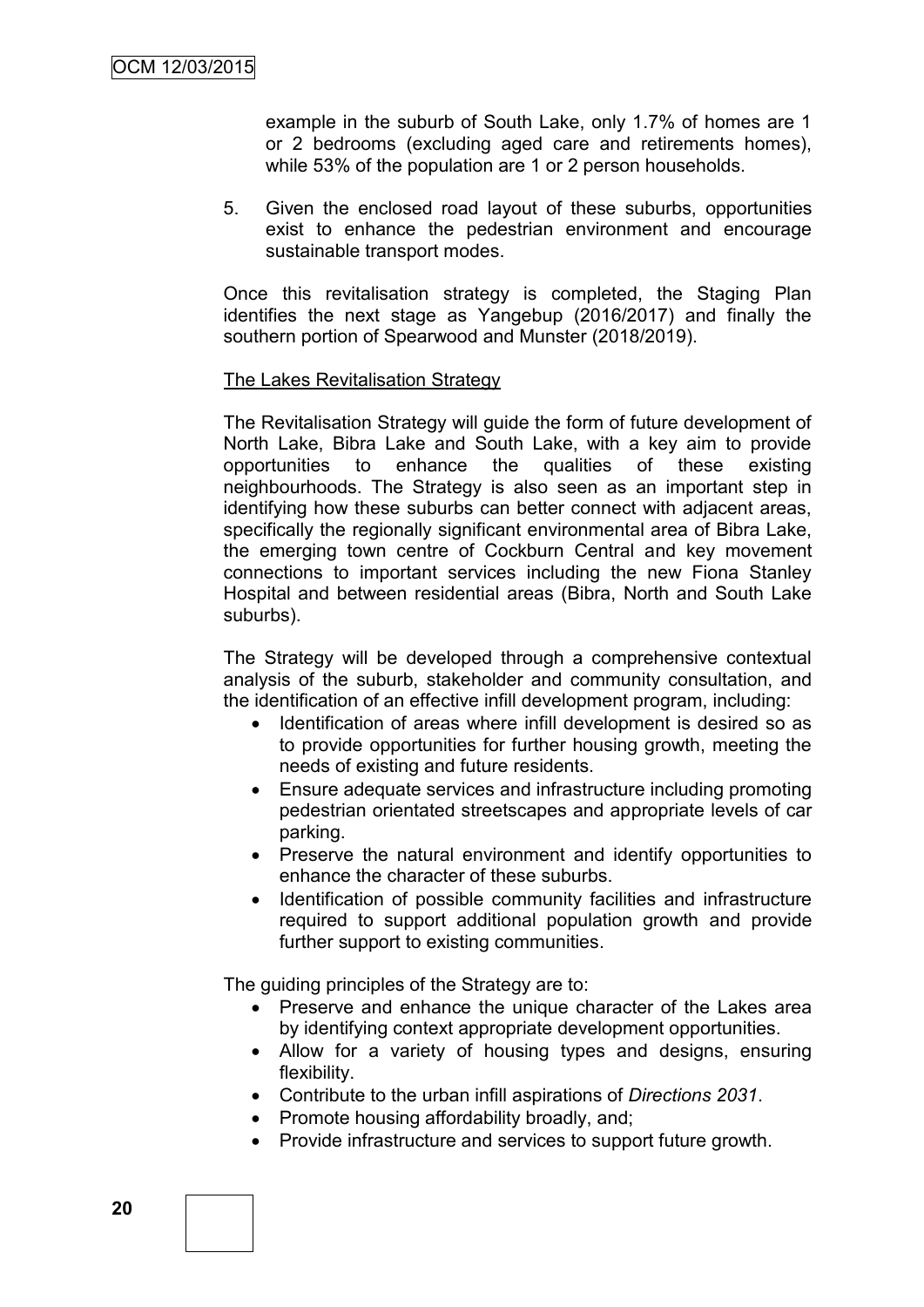The outputs of the Revitalisation Strategy will include:

- Contextual and background assessment;
- Consultation outcomes report.
- Strategy Report and Plan, and;
- Background document.

It is recommended that Council support the commencement of the Lakes Revitalisation Strategy.

#### **Strategic Plan / Policy Implications**

#### **Growing City**

- To grow our City in a sustainable way by using land efficiently, protecting the natural environment and conserving biodiversity.
- Diversity of housing to respond to changing needs and expectations.

#### **Infrastructure**

 Community facilities that meet the diverse needs of the community now and into the future.

#### **Environment & Sustainability**

A community that uses resources in a sustainable manner.

#### **Moving Around**

• Infrastructure that supports the uptake of public transport and pedestrian movement.

#### **Budget/Financial Implications**

The project will be undertaken internally by Council staff with any minor costs associated with the project being funded from the town planning studies budget.

#### **Legal Implications**

N/A

#### **Community Consultation**

The plan at attachment 1 incorporates a comprehensive stakeholder and community engagement process, including a landowner survey, community visioning forums, and a formal advertising stage.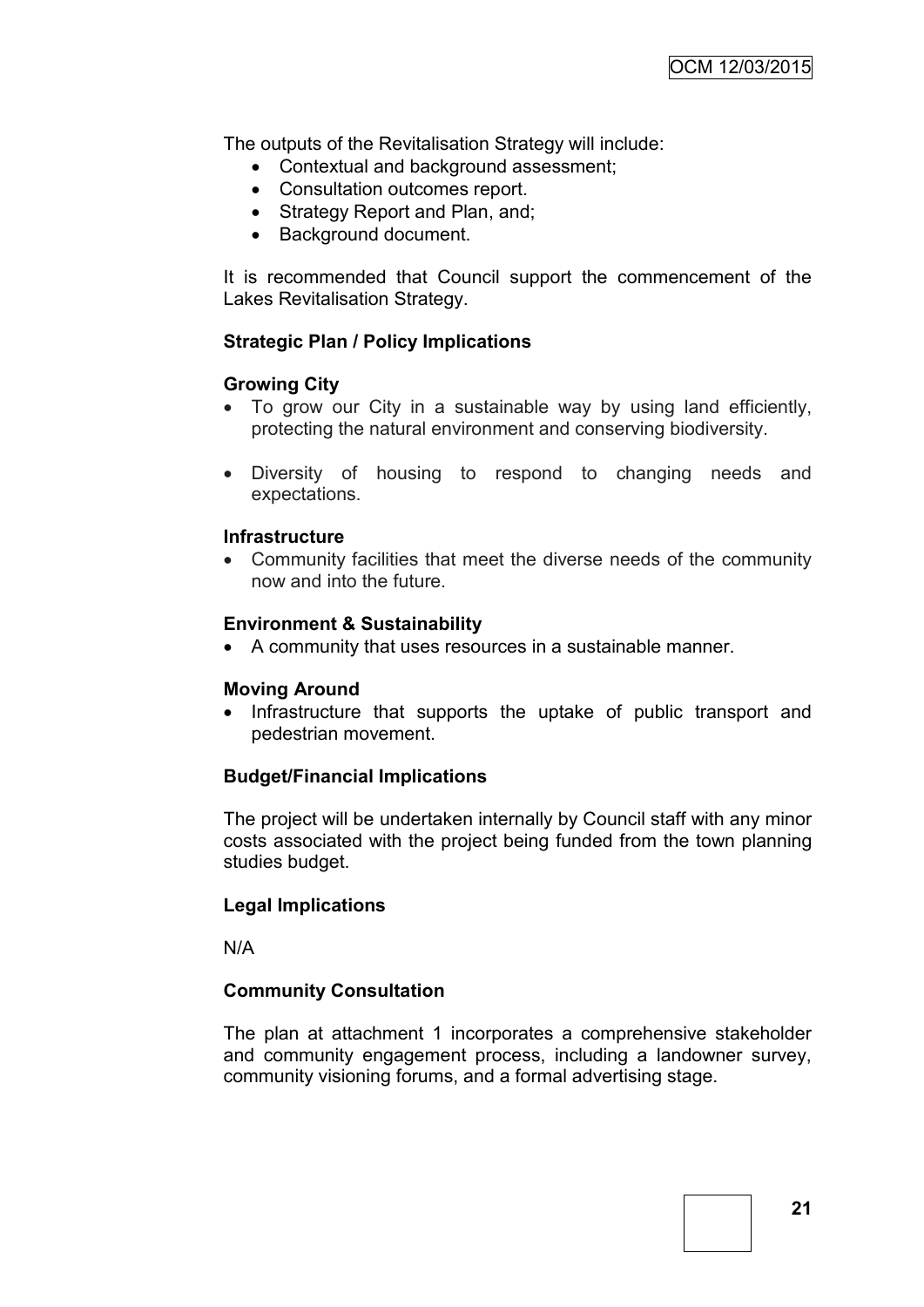## **Attachment(s)**

The Lakes Revitalisation Strategy Project Plan

## **Advice to Proponent(s)/Submitters**

N/A

**Implications of Section 3.18(3) Local Government Act, 1995**

Nil.

## **15. FINANCE AND CORPORATE SERVICES DIVISION ISSUES**

## **15.1 (MINUTE NO 5468) (OCM 12/3/2015) - LIST OF CREDITORS PAID - JANUARY 2015 (076/001) (N MAURICIO) (ATTACH)**

#### **RECOMMENDATION**

That Council adopt the List of Creditors Paid for January 2015, as attached to the Agenda.

#### **COUNCIL DECISION**

MOVED Deputy Mayor C Reeve-Fowkes SECONDED Clr L Wetton that the recommendation be adopted.

**CARRIED 8/0**

## **Background**

It is a requirement of the Local Government (Financial Management) Regulations 1996, that a List of Creditors be compiled each month and provided to Council.

#### **Submission**

N/A

## **Report**

The List of Accounts for January 2015 is attached to the Agenda for consideration. The list contains details of payments made by the City in relation to goods and services received by the City.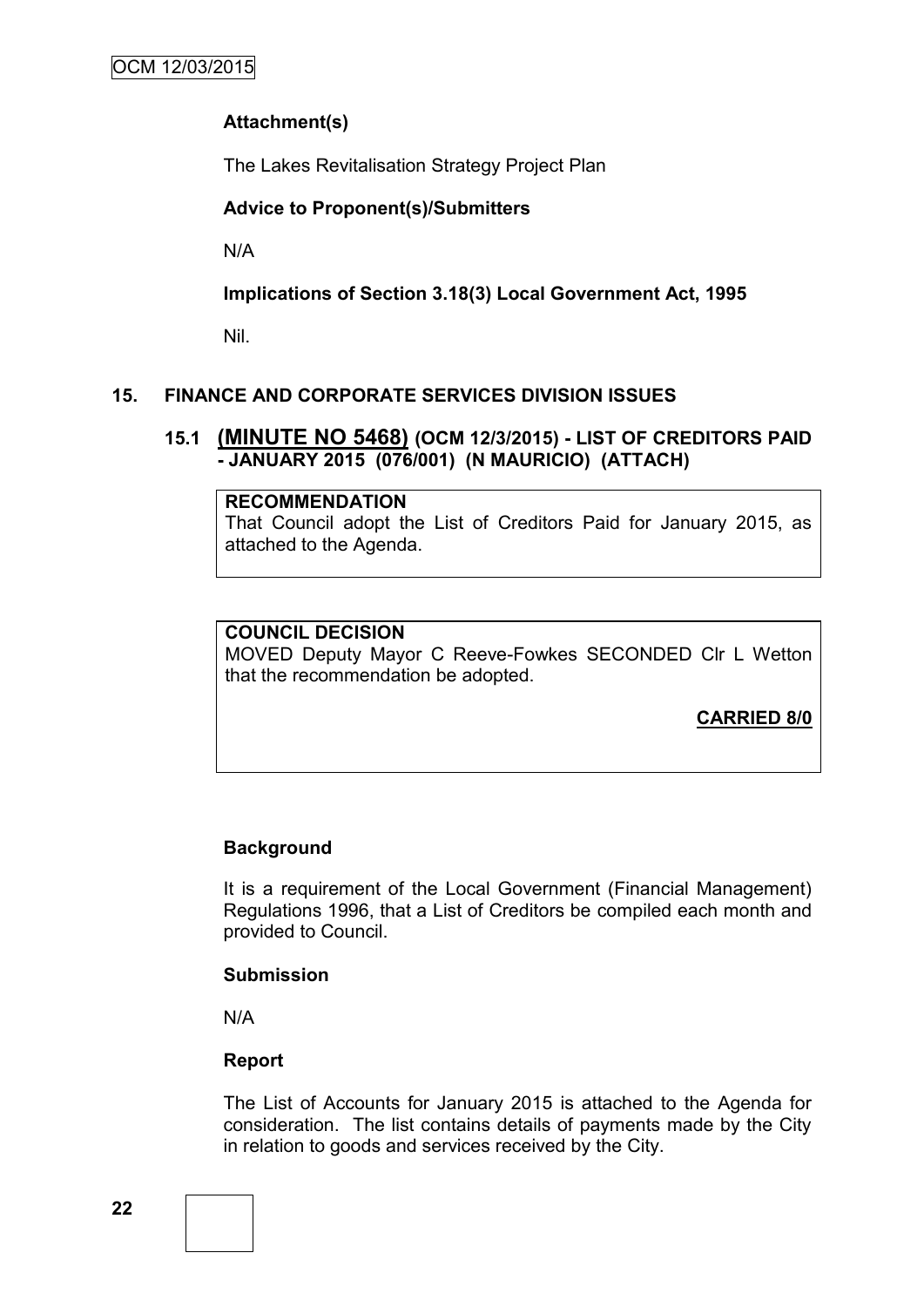## **Strategic Plan/Policy Implications**

## **Leading & Listening**

- Effective and constructive dialogue with all City stakeholders.
- A responsive, accountable and sustainable organisation.

## **Budget/Financial Implications**

N/A

## **Legal Implications**

N/A

## **Community Consultation**

N/A

## **Attachment(s)**

List of Creditors Paid – January 2015.

## **Advice to Proponent(s)/Submissioners**

N/A

**Implications of Section 3.18(3) Local Government Act, 1995**

Nil.

## **15.2 (MINUTE NO 5469) (OCM 12/3/2015) - STATEMENT OF FINANCIAL ACTIVITY AND ASSOCIATED REPORTS - JANUARY 2015 (071/001) (N MAURICIO) (ATTACH)**

**RECOMMENDATION** That Council

- (1) adopt the Statement of Financial Activity and associated reports for January 2015, as attached to the Agenda; and
- (2) amend the 2014/15 Municipal Budget by:
	- 1. Increasing the DCP13 Reserve funding for the Western Suburbs Skate Park from \$108,683 to \$124,790 (CW 4514-4573) and reduce the funding by the Community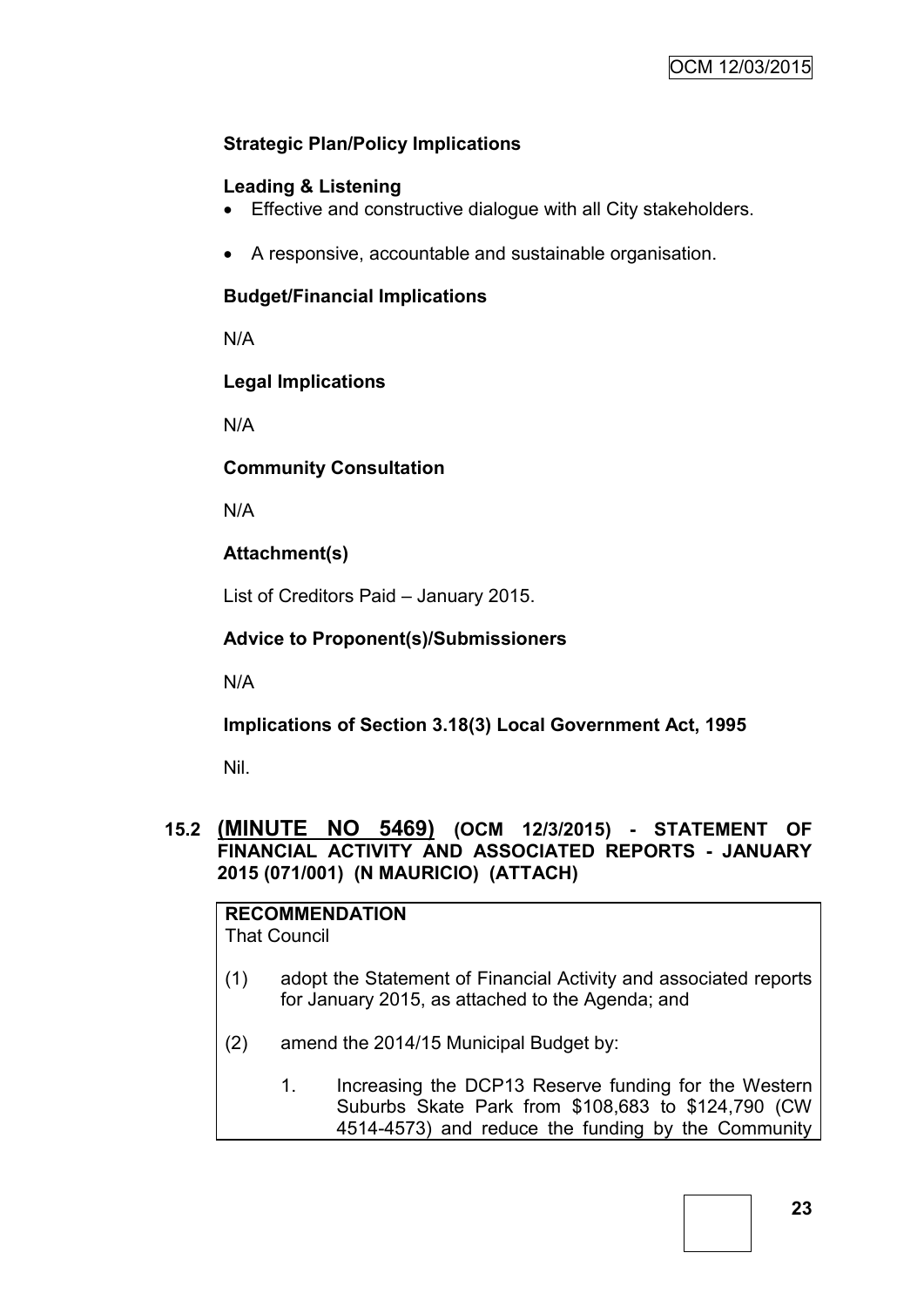Infrastructure Reserve from \$235,317 to \$219,210 (CW 4514-4193).

2. Adding the proceeds from the sale of lot 133 Arthur Rd of \$92,500 (CW 1545-9900) and transfer these into the Land Development & Investment Reserve (CW 1545- 7152).

**TO BE CARRIED BY AN ABSOLUTE MAJORITY OF COUNCIL**

#### **COUNCIL DECISION**

MOVED Clr S Portelli SECONDED Deputy Mayor C Reeve-Fowkes that the recommendation be adopted.

## **CARRIED BY ABSOLUTE MAJORITY OF COUNCIL 8/0**

#### **Background**

Regulations 1996 prescribes that a local government is to prepare each month a Statement of Financial Activity.

Regulation 34(2) requires the Statement of Financial Activity to be accompanied by documents containing:–

- (a) details of the composition of the closing net current assets (less restricted and committed assets);
- (b) explanation for each material variance identified between YTD budgets and actuals; and
- (c) any other supporting information considered relevant by the local government.

Regulation 34(4)(a) prescribes that the Statement of Financial Activity and accompanying documents be presented to Council within 2 months after the end of the month to which the statement relates.

The regulations require the information reported in the statement to be shown either by nature and type, statutory program or business unit. The City chooses to report the information according to its organisational business structure, as well as by nature and type.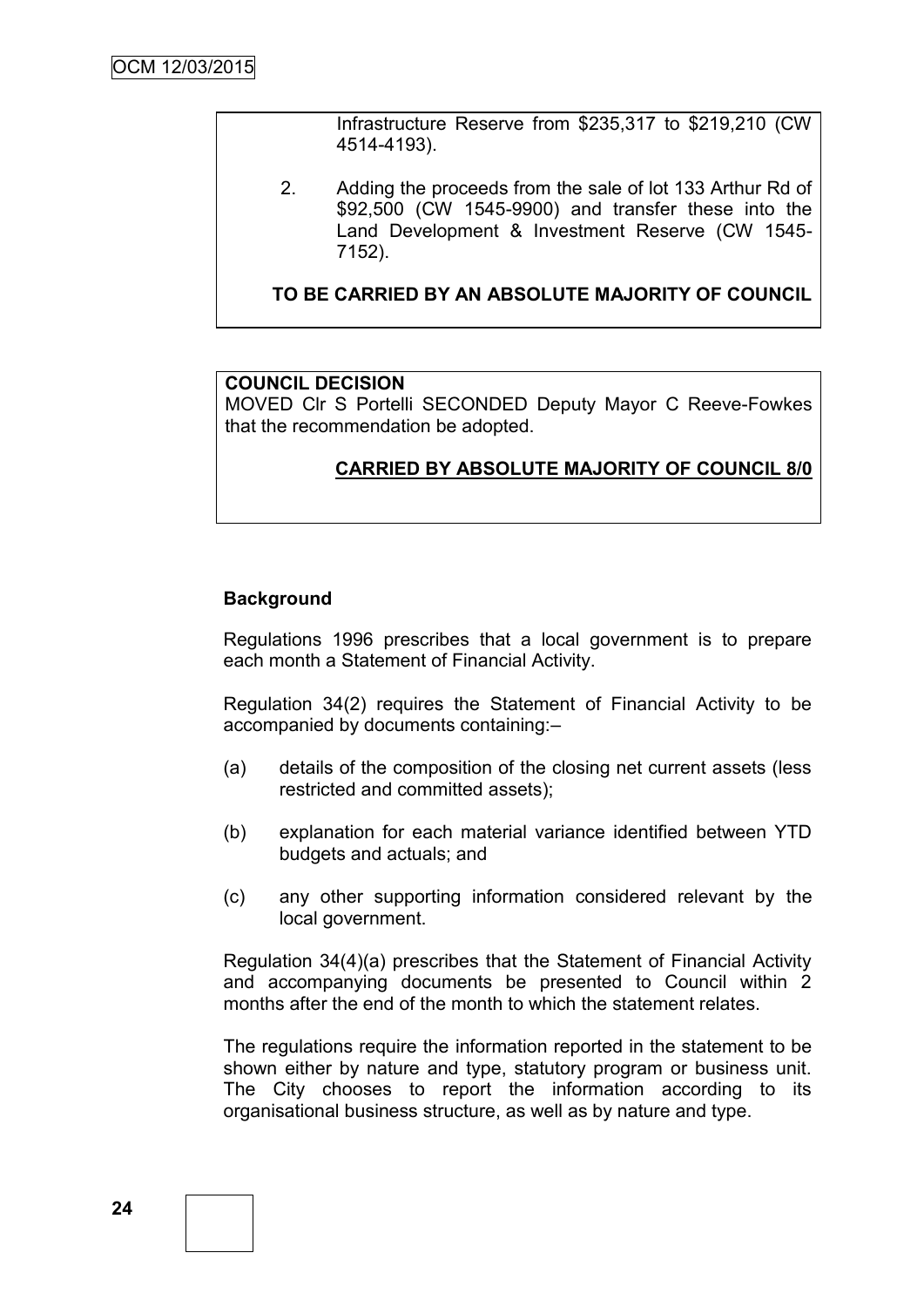Local Government (Financial Management) Regulations - Regulation 34 (5) states:

*(5) Each financial year, a local government is to adopt a percentage or value, calculated in accordance with the AAS, to be used in statements of financial activity for reporting material variances.*

This Regulation requires Council to annually set a materiality threshold for the purpose of disclosing budget variance details. Council adopted a materiality threshold of \$200,000 for the 2014/15 financial year at its August meeting.

#### **Submission**

N/A

#### **Report**

#### Opening Funds

The opening funds actuals of \$13.17M represents the audited closing municipal position for 2013/14. The revised budget currently shows an opening funds position of \$13.28M taken up before audit with the adoption of the carried forwards in October 2014. This variance of \$0.1M was addressed in the mid-year budget review.

The opening funds cover the \$3M surplus forecast in the adopted budget, \$8.9M of municipal funding attached to carried forward works & projects and a residual balance of \$1.3M in uncommitted funds that was applied to the CCW Development Fund Reserve in accordance with Council's budget policy.

#### Closing Funds

The City's closing funds of \$65.7M were \$12.0M higher than the YTD budget target. This comprised net favourable cash flow variances across the operating and capital programs as detailed within this report.

The revised budget shows end of year closing funds of \$10,443 unchanged from December.

The budgeted closing funds will fluctuate throughout the year, due to the impact of Council decisions and budget recognition of additional revenue. Details on the composition of the budgeted closing funds are outlined in Note 3 to the financial summaries attached to this report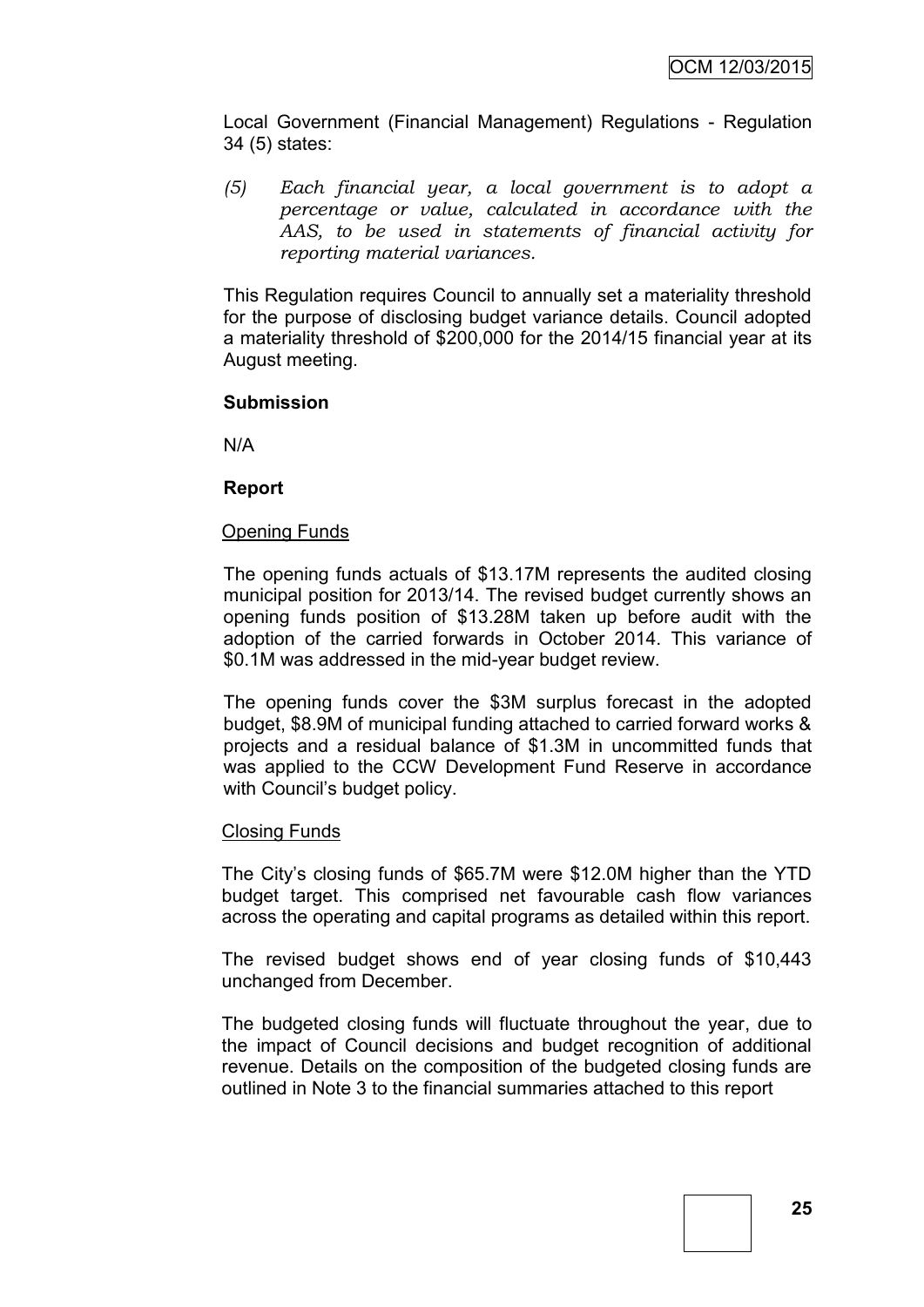## Operating Revenue

Consolidated operating revenue of \$109.3M was ahead of the YTD budget forecast by \$1.7M. The significant variances in this result were:

- Rates revenue \$0.5M ahead of YTD budget due to higher part year rating adjustments.
- Fees & charges were collectively \$0.8M ahead of YTD budget with parking infringement revenue the only material variance at \$0.21M ahead of YTD budget.
- Operating grants & subsidies were over YTD budget by \$0.3M comprising mainly \$0.23M in additional In-Home child care subsidies received.
- Interest earnings were \$0.2M behind the YTD budget as lower interest rates begin to have a budgetary impact.

Further details of budget variances are disclosed in the Agenda attachment.

#### Operating Expenditure

Operating expenditure of \$52.8M (excluding asset depreciation) was under the YTD budget by \$0.8M and comprised the following significant items:

- Material and Contracts were \$0.8M under YTD budget with Waste Services comprising \$0.6M of this variance.
- The cost of utilities was down \$0.24M against YTD budget.
- Direct employee costs were \$0.36M over the YTD budget, with no significant variance against any one particular business area.

Total operating expenditure including depreciation of \$65.4M was \$0.9M lower than the YTD target. Depreciation of \$14.2M was \$0.29M under the YTD budget. This comprised of buildings being under by \$0.32M and parks equipment under by \$0.34M, offset by roads being over by \$0.46M. The depreciation budgets were addressed in the midyear budget review adopted by Council at the February meeting.

A more detailed explanation of the variances within each business unit is included in the attached financial report.

The following table shows the operating expenditure budget performance at the consolidated nature and type level. The internal recharging credits reflect the amount of internal costs capitalised against the City's assets: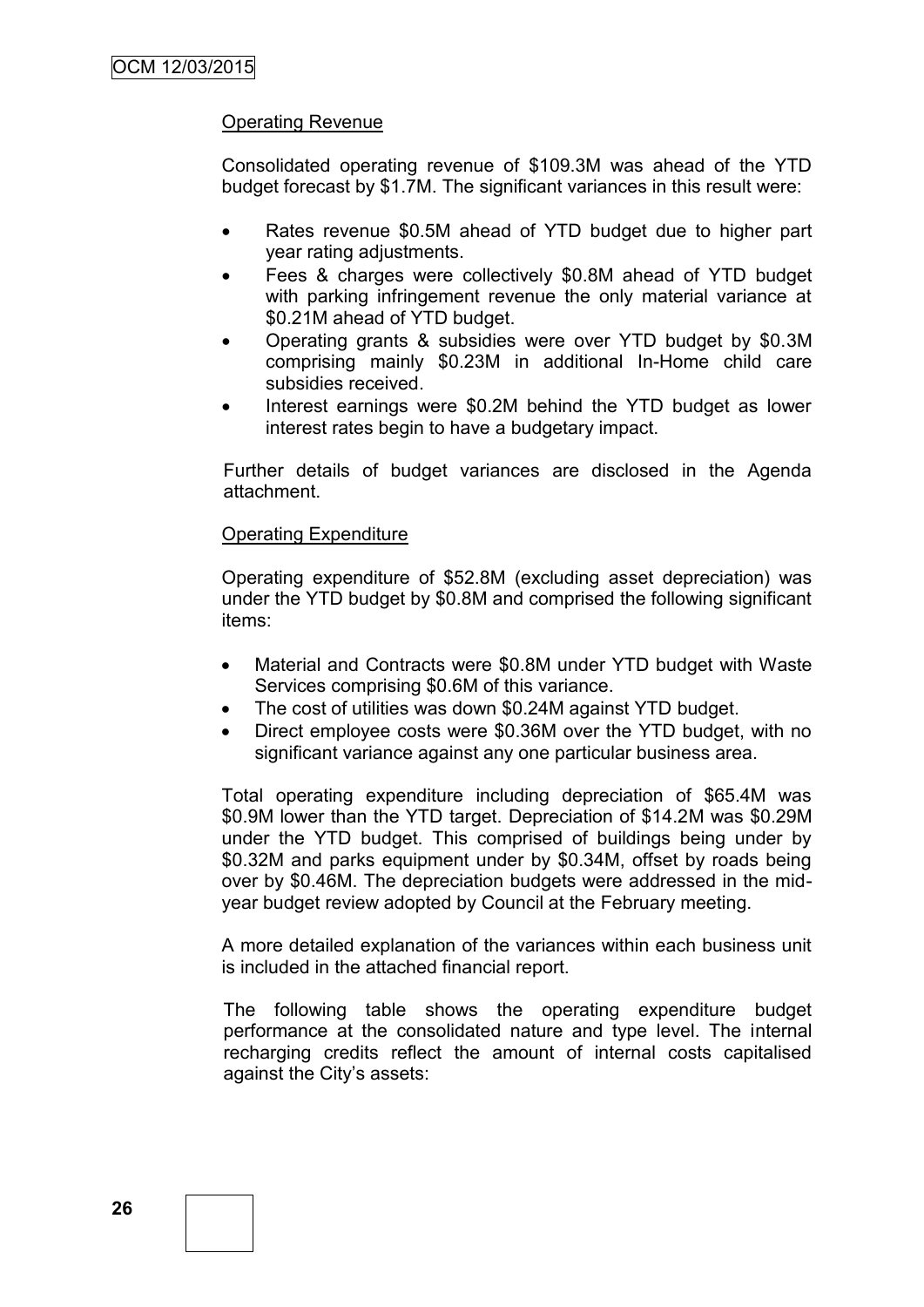| <b>Nature or Type</b><br><b>Classification</b> | Actual | Expenses Budget YTD YTD Budget | <b>Revised</b> Variance to | <b>FY Revised</b><br><b>Budget</b> |
|------------------------------------------------|--------|--------------------------------|----------------------------|------------------------------------|
| Employee Costs - Direct                        | 24.79  | 24 46                          | 0.33                       |                                    |
| Employee Costs - Indirect                      | በ 44   | 0.55                           | በ 1በ                       |                                    |
| <b>Materials and Contracts</b>                 | 19.66  | 20.31                          | 0 65                       | 35.12                              |
| <b>Utilities</b>                               | 2.39   | 2.69                           | በ 30                       |                                    |
| <b>Interest Expenses</b>                       | በ በ7   | በ በ7                           | n nn                       |                                    |
| Insurances                                     | 1.98   | 2 03                           | <u>በ በ5</u>                |                                    |
| <b>Other Expenses</b>                          | 3.52   | 3.58                           | 0 0 G                      |                                    |
| Depreciation (non-cash)                        | 14 24  | 14.53                          | በ 29                       |                                    |
| Internal Recharging-CAPEX                      |        |                                | 25                         |                                    |

#### Capital Expenditure

The City's total capital spend at month end was \$19.1M, representing an under spend of \$9.4M on the YTD budget of \$28.6M.

The following table shows the budget variance analysis by asset class:

| <b>Asset Class</b>        | YTD<br><b>Actuals</b><br>\$M | YTD<br><b>Budget</b><br>SΜ. | YTD<br><b>Variance</b><br>\$M | Annual<br><b>Budget</b><br>SΜ. | Commit<br><b>Orders</b><br>\$M |
|---------------------------|------------------------------|-----------------------------|-------------------------------|--------------------------------|--------------------------------|
| Roads Infrastructure      | 4.23                         | 6.44                        | 2.22                          | 16.42                          | 3.77                           |
| Drainage                  | 0.36                         | 0.71                        | 0.34                          | 1.60                           | 0.17                           |
| Footpaths                 | 0.73                         | 0.86                        | 0.13                          | 1.29                           | 0.02                           |
| Parks Hard Infrastructure | 1.85                         | 2.20                        | 0.35                          | 8.22                           | 0.92                           |
| Parks Soft Infrastructure | 0.36                         | 0.46                        | 0.10                          | 0.92                           | 0.08                           |
| Landfill Infrastructure   | 0.07                         | 0.18                        | 0.11                          | 1.49                           | 0.00                           |
| Freehold Land             | 0.93                         | 1.57                        | 0.64                          | 2.18                           | 0.05                           |
| <b>Buildings</b>          | 7.81                         | 11.81                       | 4.00                          | 31.70                          | 3.49                           |
| Furniture & Equipment     | 0.01                         | 0.01                        | 0.00                          | 0.01                           | 0.00                           |
| Computers                 | 0.55                         | 1.02                        | 0.47                          | 1.19                           | 0.08                           |
| Plant & Machinery         | 2.24                         | 3.32                        | 1.08                          | 5.58                           | 1.88                           |
| Total                     | 19.14                        | 28.58                       | 9.45                          | 70.61                          | 10.46                          |

The major variances are within the buildings, roads infrastructure and plant & machinery asset classes. Further details on the significant spending variances by project are disclosed in the attached CW Variance analysis report.

#### Capital Funding

Capital funding sources are highly correlated to capital spending, the sale of assets and the rate of development within the City (developer contributions received).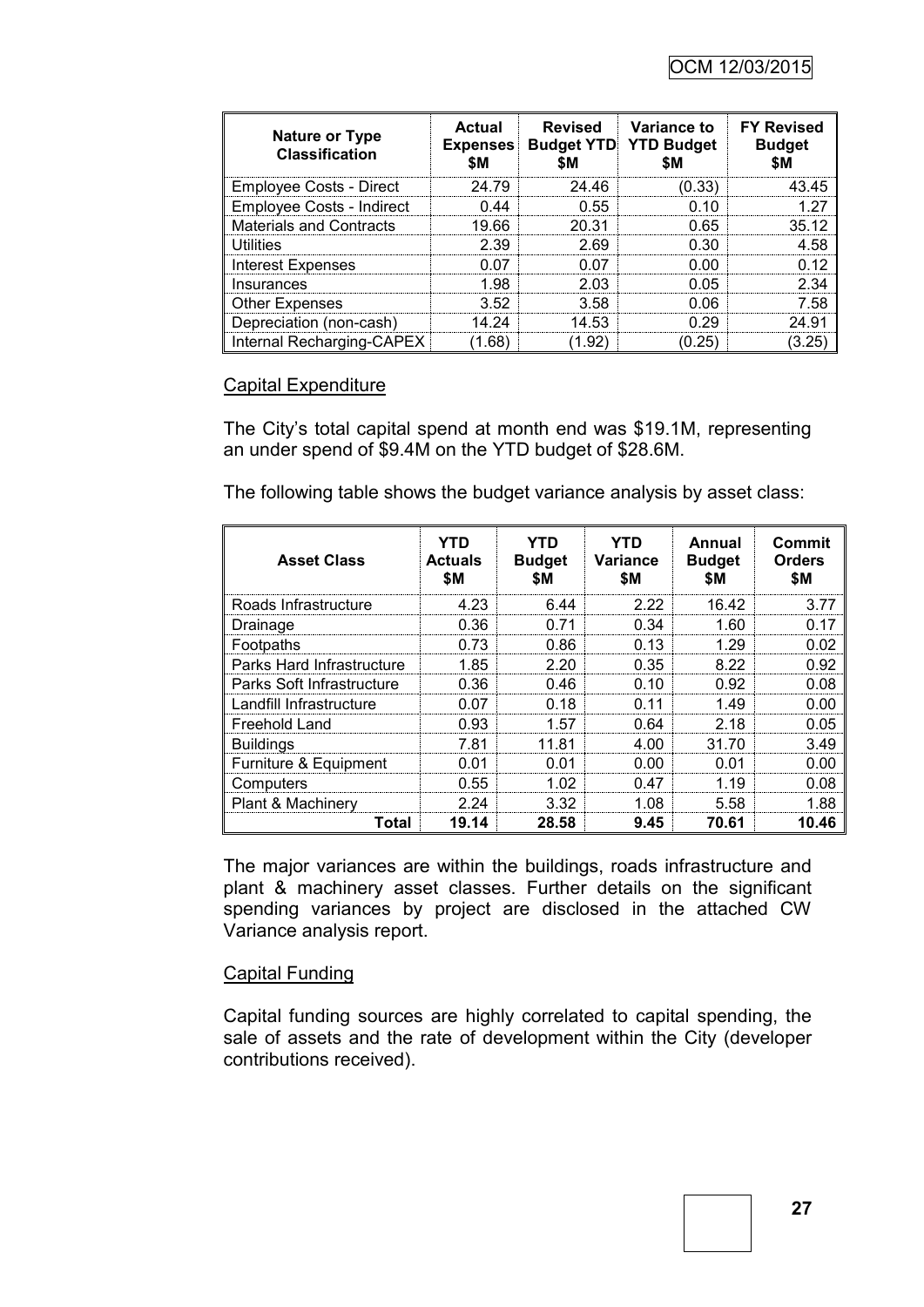Significant variances for the month include:

- Transfers from financial reserves were \$5.2M behind YTD budget due to the capital budget under spend.
- Developer contributions received under the Community Infrastructure plan were \$2.3M ahead of the YTD budget and the budget was increased in the mid-year budget review.
- Developer contributions of \$0.8M for roads infrastructure has been received for Success North, Munster Yangebup East and Packham North DCP areas ahead of the YTD budget setting.
- Fremantle Football Club contributions to the CCW Cockburn Regional Physical Activity and Education Centre exceeded the budget setting by \$0.5M
- Road project grant funding is \$1.7M ahead of YTD budget. This includes \$1.1M received of an additional grant of \$1.6M from Mains Road for the North Lake Road (Hammond to Kentucky) project. This was included in the mid-year budget review.
- The Lotteries Commission grant of \$0.5M towards the Cockburn Health & Community building project is yet to come in. This is now expected in February 2015.
- Proceeds from the sale of land from various sub-divisions were \$2.5M behind YTD budget settings. This included Lot 702 Bellier Pl/Lot 65 Erpingham Rd, Lot 1, 4218 and 4219 Quarimor Rd, Lot 23 Russell Road, Hammond Park and Lot 40 Cervantes Loop, Bellier/Erpingham will settle in June 2015.

#### Cash & Investments

Council's cash and financial investment holding at month's end totalled \$147.2M, up slightly from \$146.8M the previous month mainly due to payments received for the third rates quarterly instalment. Of this balance, \$82.1M represented the amount held in the City's cash backed financial reserves. Another \$4.5M represented funds held for other restricted purposes such as deposit and bond liabilities. The remaining \$60.6M represented the cash and financial investment component of the City's working capital, available to fund current operations, capital projects, financial liabilities and other financial commitments.

The City's investment portfolio made a weighted annualised return of 3.61% for January, minimally down from 3.62% in December and 3.63% in November. Whilst this result compares favourably against the BBSW 6 month annualised rate of 2.69%, it continues to trend downwards as a result of the falling Australian official cash rate. This was cut further by the Reserve Bank of Australia to 2.25% at its February meeting.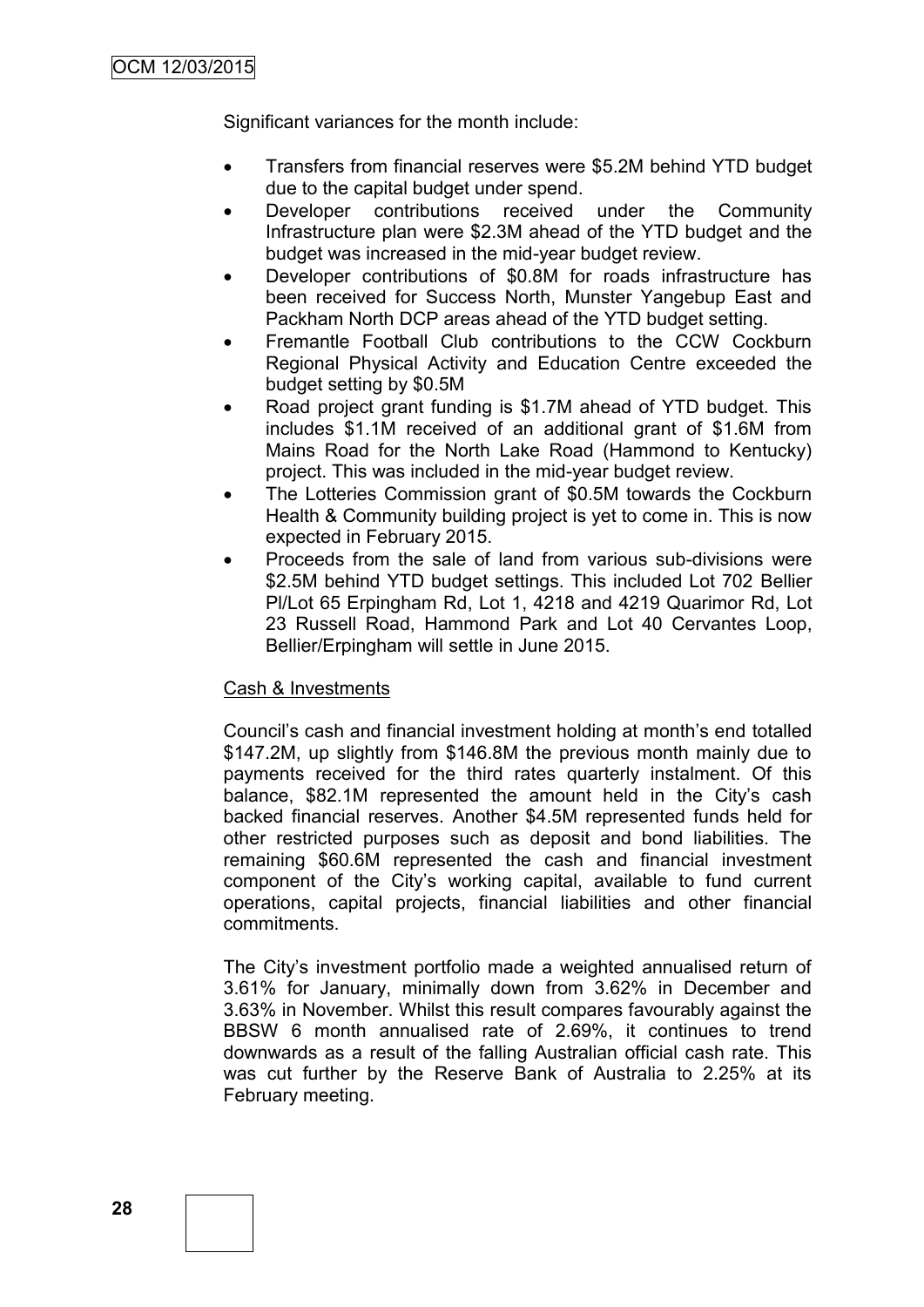OCM 12/03/2015

The majority of investments are held in term deposit (TD) products placed with highly rated APRA (Australian Prudential Regulation Authority) regulated Australian banks. These are invested for terms ranging between three and twelve months in order to lock in the most beneficial rate and meet the City's cash flow requirements. Factors considered when investing include maximising the value offered within the current interest rate yield curve and mitigating cash flow liquidity risks. All TD investments comply with the Council's Investment Policy and fall within the following risk rating categories:



*Figure 1: Council Investment Ratings Mix*

Given the uncertainty around the timing and extent of possible interest rate cuts this year, the current investment strategy aims to secure the best rate on offer, subject to cash flow planning requirements. The City's investment portfolio currently has an average duration of 145 days, graphically depicted below:



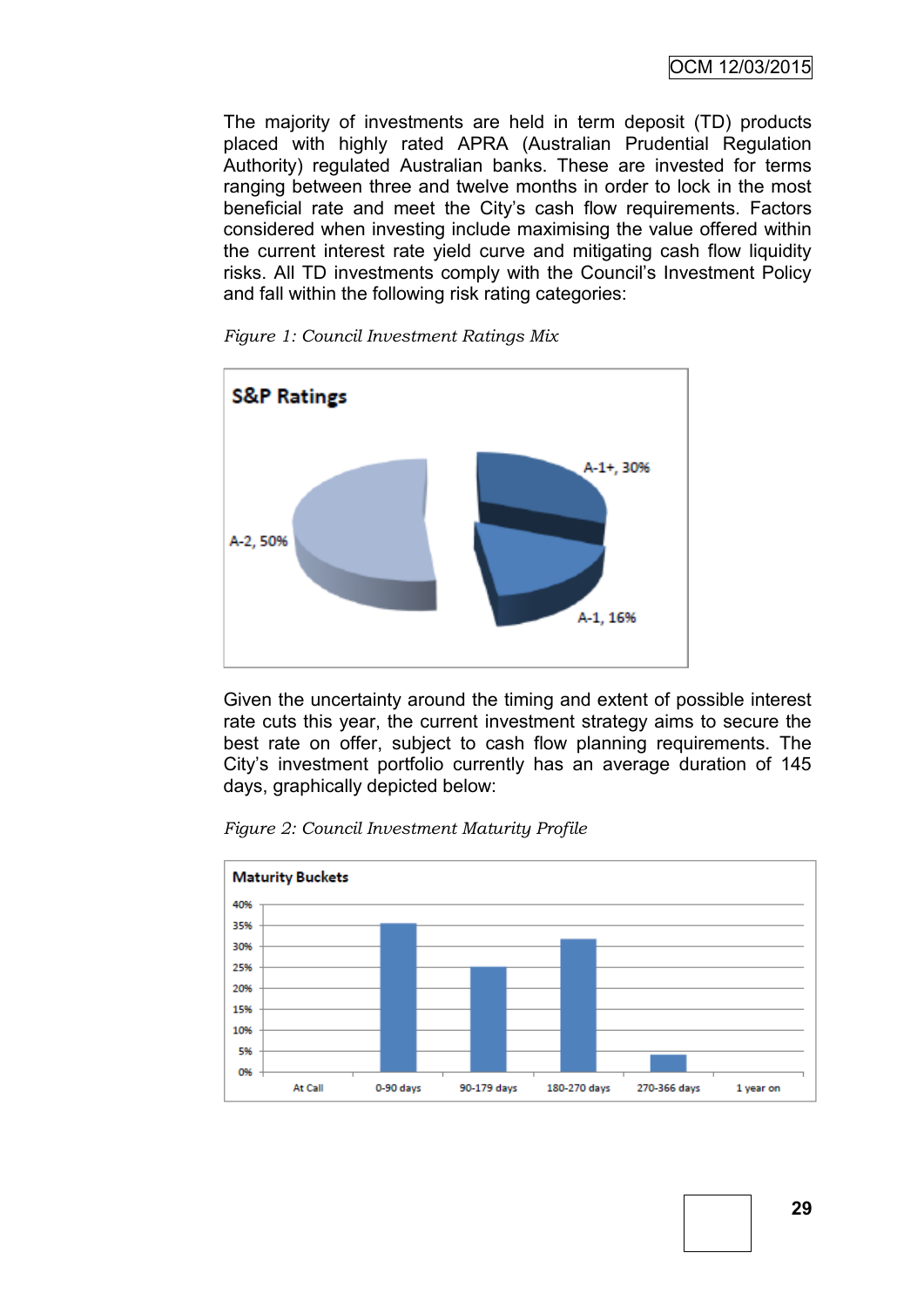#### Budget Revisions

At the December 2014 Council meeting, funding was provided for the construction of the Western Suburbs Skate Park for a total of \$344,000 funded by \$108,683 from the Developer Contribution Plan (DCP13) Community Infrastructure Reserve and the balance from the Community Infrastructure Reserve. Based on the approved works within DCP13, the amount of funding able to be provided towards the estimated cost of this project is up to \$124,790. Therefore an adjustment is required to the budgeted funding sources.

The City recently sold lot 133 Arthur Rd, Hamilton Hill for \$92,500 (under delegation) and this transaction needs to be reflected within the budget with the proceeds from the sale to be transferred into the Land Development & Investment Fund Reserve.

#### Description of Graphs and Charts

There is a bar graph tracking Business Unit operating expenditure against budget. This provides a very quick view of how the different units are tracking and the comparative size of their budgets.

The Capital Expenditure graph tracks the YTD capital spends against the budget. It also includes an additional trend line for the total of YTD actual expenditure and committed orders. This gives a better indication of how the capital budget is being exhausted, rather than just purely actual cost alone.

A liquidity graph shows the level of Council's net current position (adjusted for restricted assets) and trends this against previous years. This gives a good indication of Council's capacity to meet its financial commitments over the course of the year. Council's overall cash and investments position is provided in a line graph with a comparison against the YTD budget and the previous year's position at the same time.

Pie charts included show the break-up of actual operating income and expenditure by nature and type and the make-up of Council's current assets and liabilities (comprising the net current position).

#### **Strategic Plan/Policy Implications**

#### **Leading & Listening**

- A responsive, accountable and sustainable organisation.
- Manage our financial and infrastructure assets to provide a sustainable future.

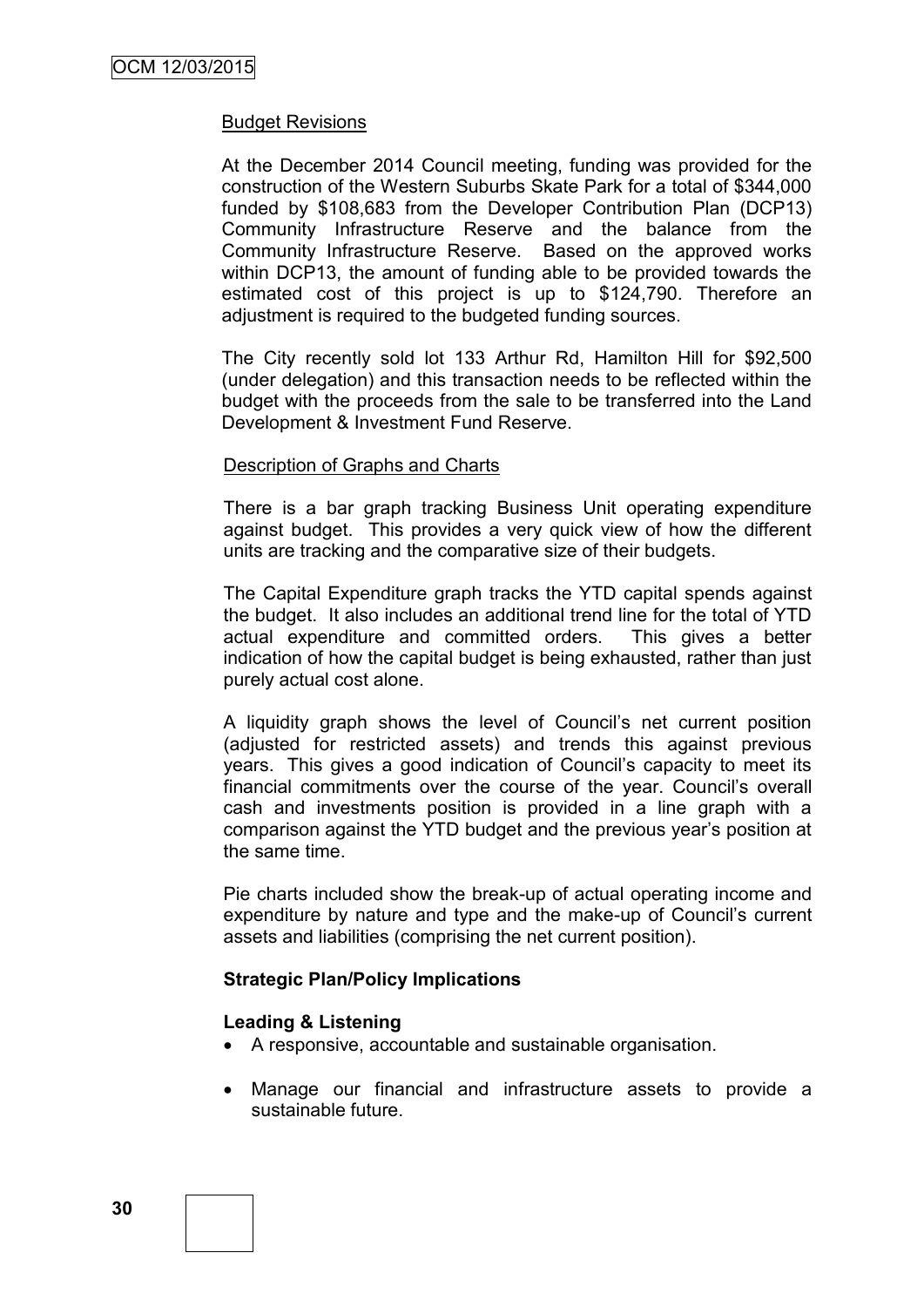A culture of risk management and compliance with relevant legislation, policy and guidelines

## **Budget/Financial Implications**

N/A

**Legal Implications**

N/A

## **Community Consultation**

N/A

#### **Attachment(s)**

Statement of Financial Activity and associated reports – January 2015.

## **Advice to Proponent(s)/Submissioners**

N/A

## **Implications of Section 3.18(3) Local Government Act, 1995**

Nil.

AT THIS POINT, CLR S PORTELLI LEFT THE MEETING, THE TIME BEING 7.24 PM.

#### **DECLARATION OF INTEREST – CLR S PORTELLI**

The Presiding Member read a declaration of Conflict of in Item 16.1 "Proposed Construction of Footpath along Chivalry Way Atwell" pursuant to Regulation 11 of the Local Government (Rules of Conduct) Regulations 2007.

The nature of his interest is that the instigator of the petition against the construction of the footpath is employed by Plunkett Homes, which is an affiliate of his employer, Domain Homes.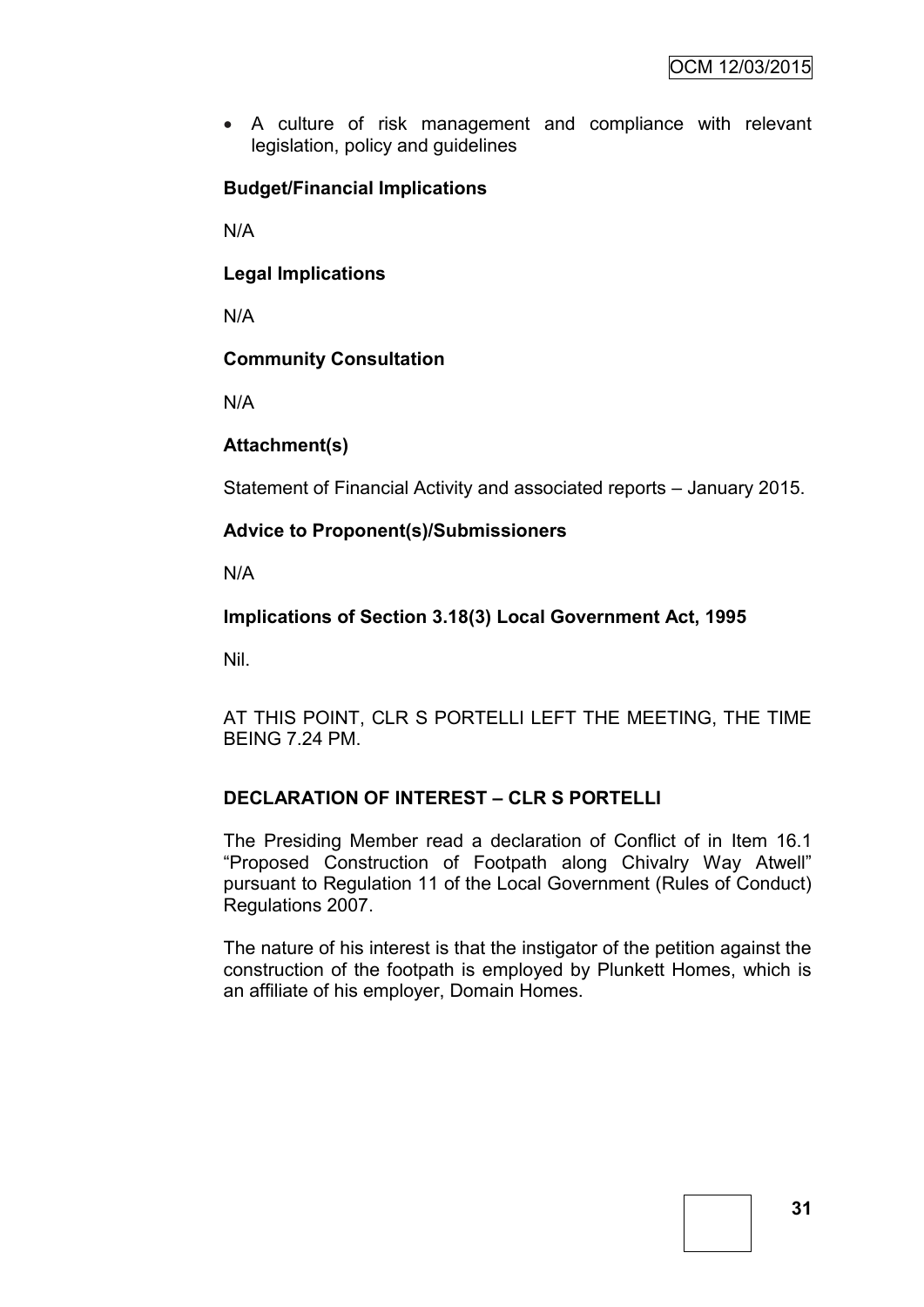#### **16. ENGINEERING AND WORKS DIVISION ISSUES**

## **16.1 (MINUTE NO 5470) (OCM 12/3/2015) - PROPOSED CONSTRUCTION OF FOOTPATH ALONG CHIVALRY WAY, ATWELL (J KIURSKI) (1031634) (ATTACH)**

**RECOMMENDATION** That Council

(1) supports the installation of the proposed footpath in Chivalry Way Atwell; and

(2) advise the residents of Chivalry Way of Council's decision.

#### **COUNCIL DECISION**

MOVED Clr Y Mubarakai SECONDED Clr L Wetton that the recommendation be adopted.

**CARRIED 7/0**

#### **Background**

At the Ordinary Council Meeting 3 February 2015, a motion was received to "stop the installation of the footpath along Chivalry Way Atwell". Council requested a report be prepared and presented to the March 2015 Ordinary Council Meeting detailing the process of the Chivalry Way footpath project in 2014/15 work program.

#### **Submission**

N/A

#### **Report**

Chivalry Way is classified as an Access Road under the road hierarchy classification of roads within the City of Cockburn. Access roads are generally streets where the residential environment is dominant. Traffic volumes and speed environment are low. They would generally connect only to a local distributor road.

A number of road management plans have been developed and adopted as a comprehensive strategic document to set reasonable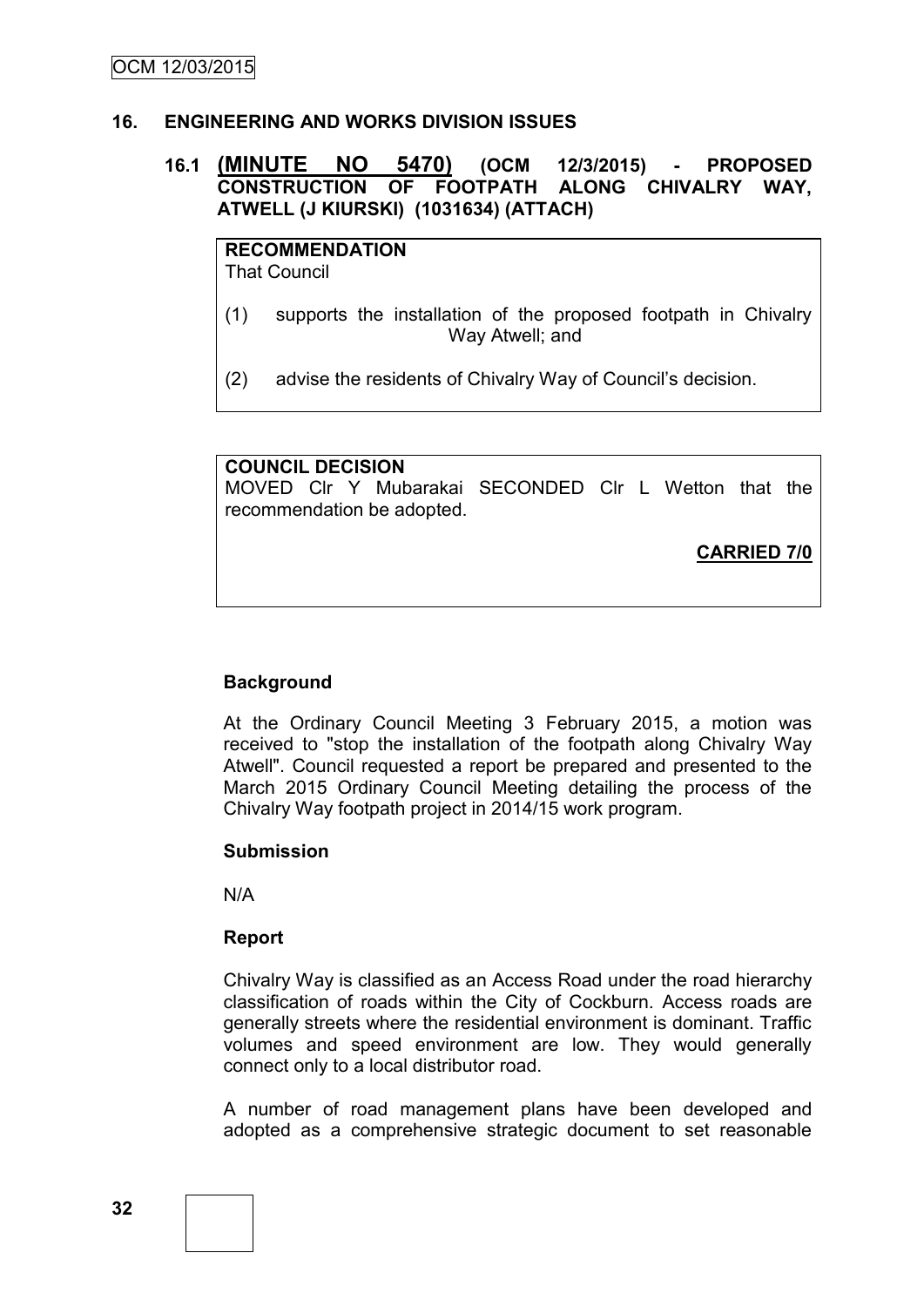standards in relation to the performance of road management functions and the maintenance of its public roads and associated road-related assets.

To define how travel and access within the City will be improved by considering all types of travel movement and improvements, the City engage a professional contractor to complete the community survey and collect major public concerns on existing transport conditions and develop an Integrated Transport Plan. An online Collaborative Map system used to obtain the mayor community concerns. More critical categories were Congestion with 26% and Road Safety 30% linked to driver behaviour, pedestrian crossing, walking and cycling.

The community has raised the issues within the current Cycling and Walking network. Cycling which has a combination of on-road and offroad cycling facilities has been poorly developed and needs a better connection to key destinations, such as education, recreation and commercial centres. The walking facility of footpaths and shared paths are also poorly connected within key destinations and some of them do not provide a safe crossing facility.

Actions centred on management, advocacy, policy/strategy development or education have generally been categorised as short term actions, under the assumption that the City will provide sufficient resources to drive these actions forward. One of the six ITP themes which address the key actions of transport network is 'Improving the opportunity to walk'.

Some of the key actions under this include:

- Improve and protect the quality of existing infrastructure;
- Improve pedestrian safety and network efficiency;
- Improve the permeability of the pedestrian infrastructure network;
- Promotion of walking as a travel mode;
- Improving access to recreational facilities, parks and reserves;
- Review existing footpath plan.

The City of Cockburn Bicycle Network and Bike Plan completed in 2010 undertake a high level assessment of the City's pedestrian and cyclist networks. The plan has been developed through on site investigations and consultation with the community and Council officers.

The plan identifies a range of built and non-built recommendations for improving the network, encouraging its use and monitoring future use. These have been prioritised as short (required with two years), medium (required within two to five years) or long term (not required for five or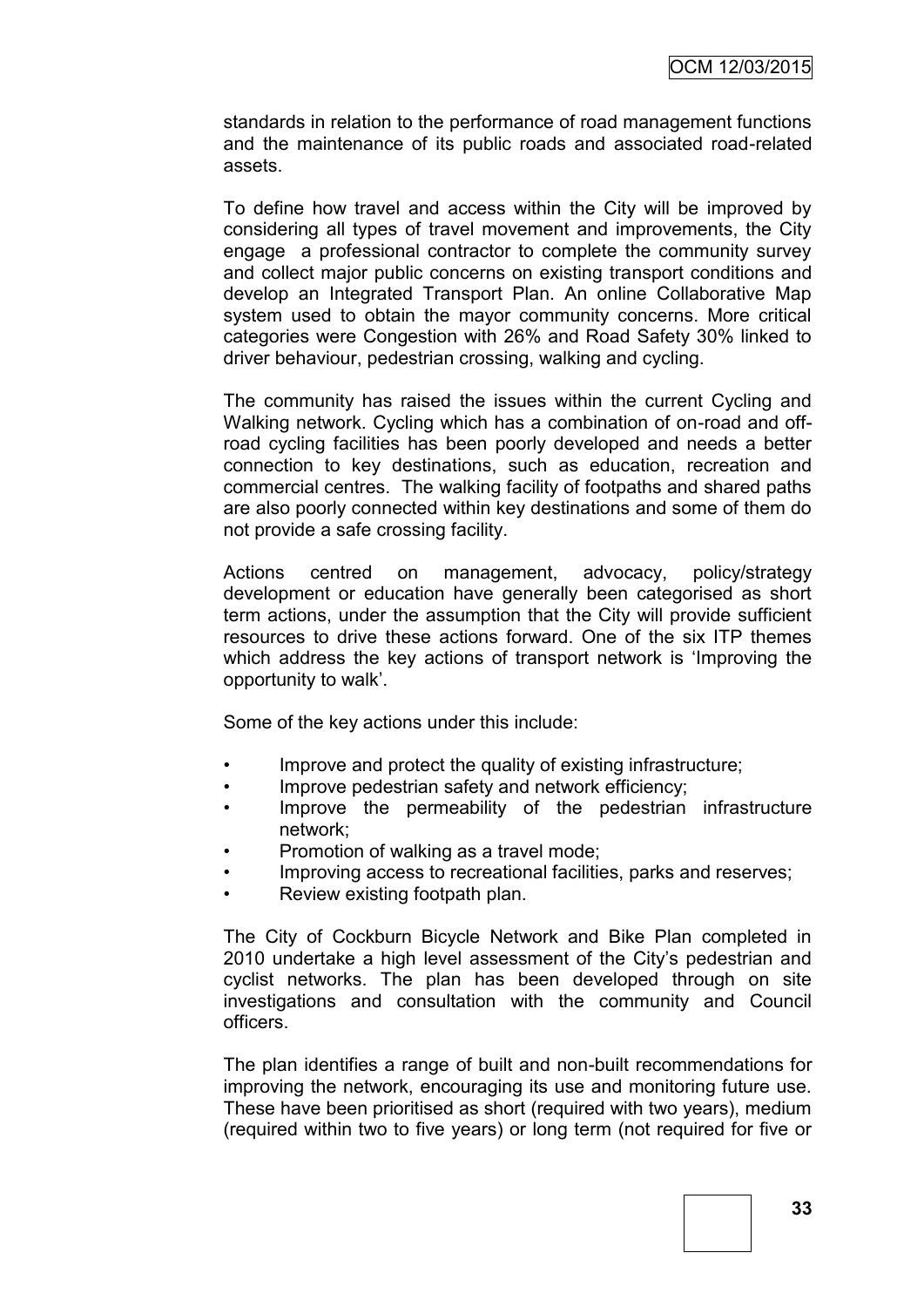more years) depending on their perceived need. These priorities were determined initially by the project team, based on a combination of community input and professional judgement and were then reviewed in consultation with City of Cockburn staff

The Chivalry Way footpath link has been nominated within the Bicycle Network and Bike Plan as a low priority, and implementation required in the longer term (5+ years).

The City received a petition in August 2013 from 226 residents requesting the installation of a footpath along Chivalry Way from Harmony Avenue to Jouissance Bend. The footpath would link to the existing footpath that resides on the eastern side of Chivalry Way, from Kinship Way to Harmony Ave.

A proposal was listed in the City's footpath and cycleway program funding was requested in the 2014/15 annual budget for the project. Council endorsed the expenditure and the project subsequently listed for commencement in the second half of the 2014/15 financial year.

On 27 January 2015 the City received another petition to stop the proposed installation of the footpath in Chivalry way Atwell. Of the 19 property owners that signed the petition, 15 stated that the footpath is not required and 4 supported the footpath installation. Eleven of the property owners (No's: 24, 26, 32, 36, 40, 42, 46, 48, 52, 56 and 58) who signed this petition had previously supported the footpath in the petition received in August 2013.The remaining property owners who supported the original proposal are still in support of the footpath: No 22, 44, 60, 62, 54 and 38 and it is these owners who have commenced removal of their irrigation to be ready for the footpath installation.

After considering all the petitions and feedback on footpath proposal, it is recommended that the City continue with the project delivery and install a footpath along Chivalry Way from Harmony Avenue to Jouissance Bend.

By completing this project Council will ensure that adequate opportunities are provided and use of alternative modes of transport to the private car and that an improve the permeability of the pedestrian infrastructure network to walking has been made.

#### **Strategic Plan/Policy Implications**

#### **Growing City**

 Development that is soundly balanced between new and existing areas.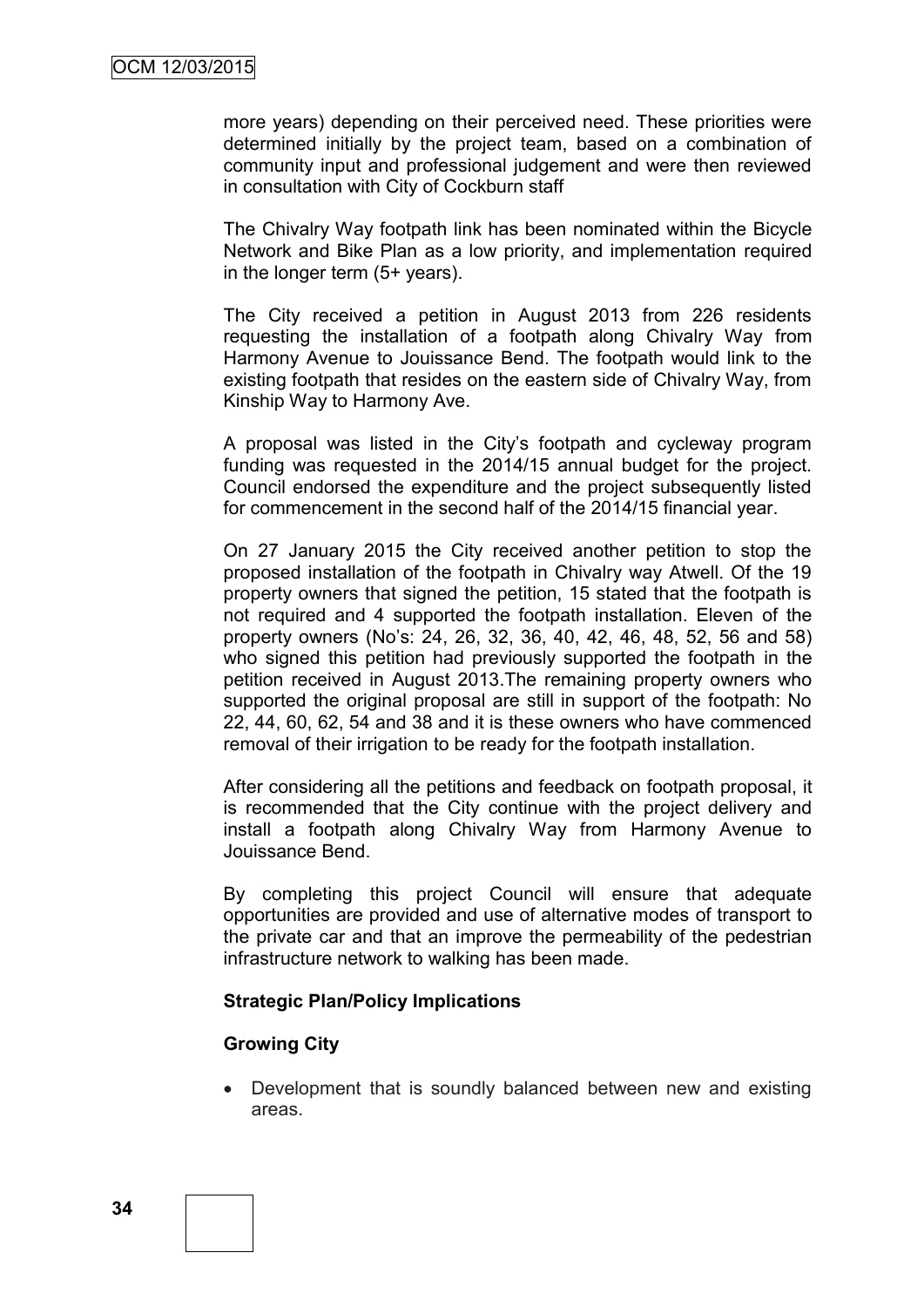## **Moving Around**

- An integrated transport system which balances environmental impacts and community needs.
- A safe and efficient transport system.
- Infrastructure that supports the uptake of public transport and pedestrian movement.

## **Budget/Financial Implications**

The cost of the footpath construction has been accommodated within the current 2014/15 adopted budget.

#### **Legal Implications**

N/A

## **Community Consultation**

The projects were listed on Council 2014/15 budget and an information letter was sent to all residents impacted by the proposal on Monday 12th January 2015 with information that the work of constructing the footpath will commence at the beginning of February 2015.

## **Attachment(s)**

- 1. Location Map Overview
- 2. Location Map Showing proposed footpath
- 3. Petition August 2013
- 4. Petition January 2015

## **Advice to Proponent(s)/Submitters**

The Proponent(s) and those who lodged a submission on the proposal have been advised that this matter is to be considered at the 12 March 2015 Ordinary Council Meeting.

#### **Implications of Section 3.18(3) Local Government Act, 1995**

Nil.

AT THIS POINT, CLR S PORTELLI RETURNED TO THE MEETING, THE TIME BEING 7.26 PM.

THE PRESIDING MEMBER ADVISED CLR PORTELLI OF THE DECISION OF COUNCIL THAT WAS MADE IN HIS ABSENCE.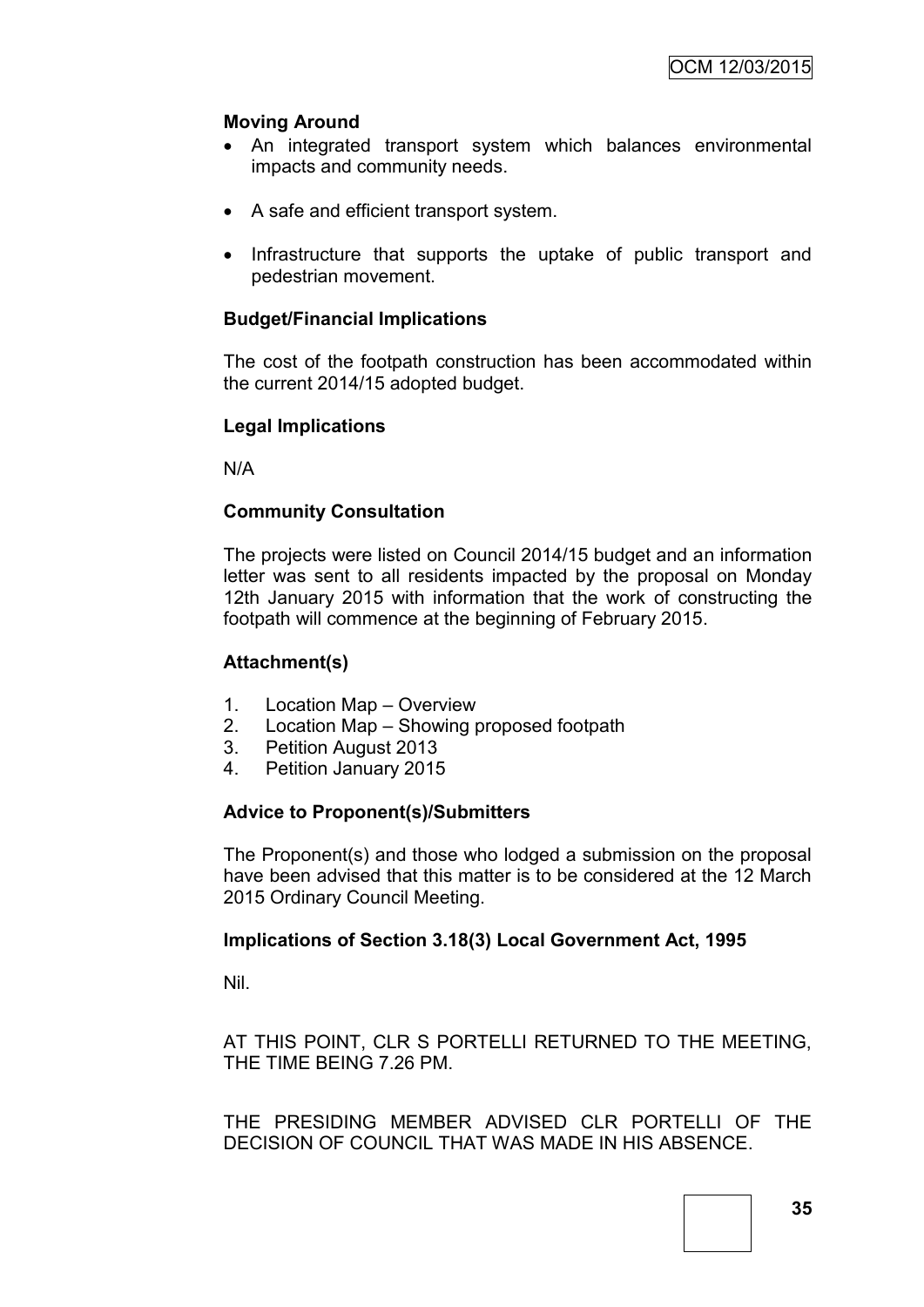#### **17. COMMUNITY SERVICES DIVISION ISSUES**

#### **17.1 (MINUTE NO 5471) (OCM 12/3/2015) - CITY OF COCKBURN PROPOSED COMMUNITY SAFETY & CRIME PREVENTION PLAN 2015-2018 (016/007; 027/014) (B MENTZ) (ATTACH)**

## **RECOMMENDATION**

That Council adopt the Community Safety and Crime Prevention Plan 2015 – 2018 and the strategies contained therein, as attached to the Agenda.

## **COUNCIL DECISION**

MOVED Deputy Mayor C Reeve-Fowkes SECONDED Clr L Wetton that the recommendation be adopted.

**CARRIED 8/0**

#### **Background**

Local Government has a responsibility to its local community for the quality of life issues that impact on its residents and businesses. Local Government has increasingly become more involved with crime prevention initiatives and prevention methods throughout Australia and this is in response to increasing community concerns.

In September 2004, the City was one of the first Western Australian Local Governments to sign a Partnership Agreement with the then Office of Crime Prevention to prepare a Community Safety and Crime Prevention Plan on behalf of the community and in accordance with WA Government guidelines.

Following the implementation of the initial plan (2004), a review was undertaken in 2010 in which a number of strategies were implemented providing direction to the City and its residents in addressing increasing concerns relating to crime.

To ensure that the plan continued to have substance, contained within this plan was a requirement that every 3-4 years the plan itself had to be reviewed, and in particular the strategies listed within the plan.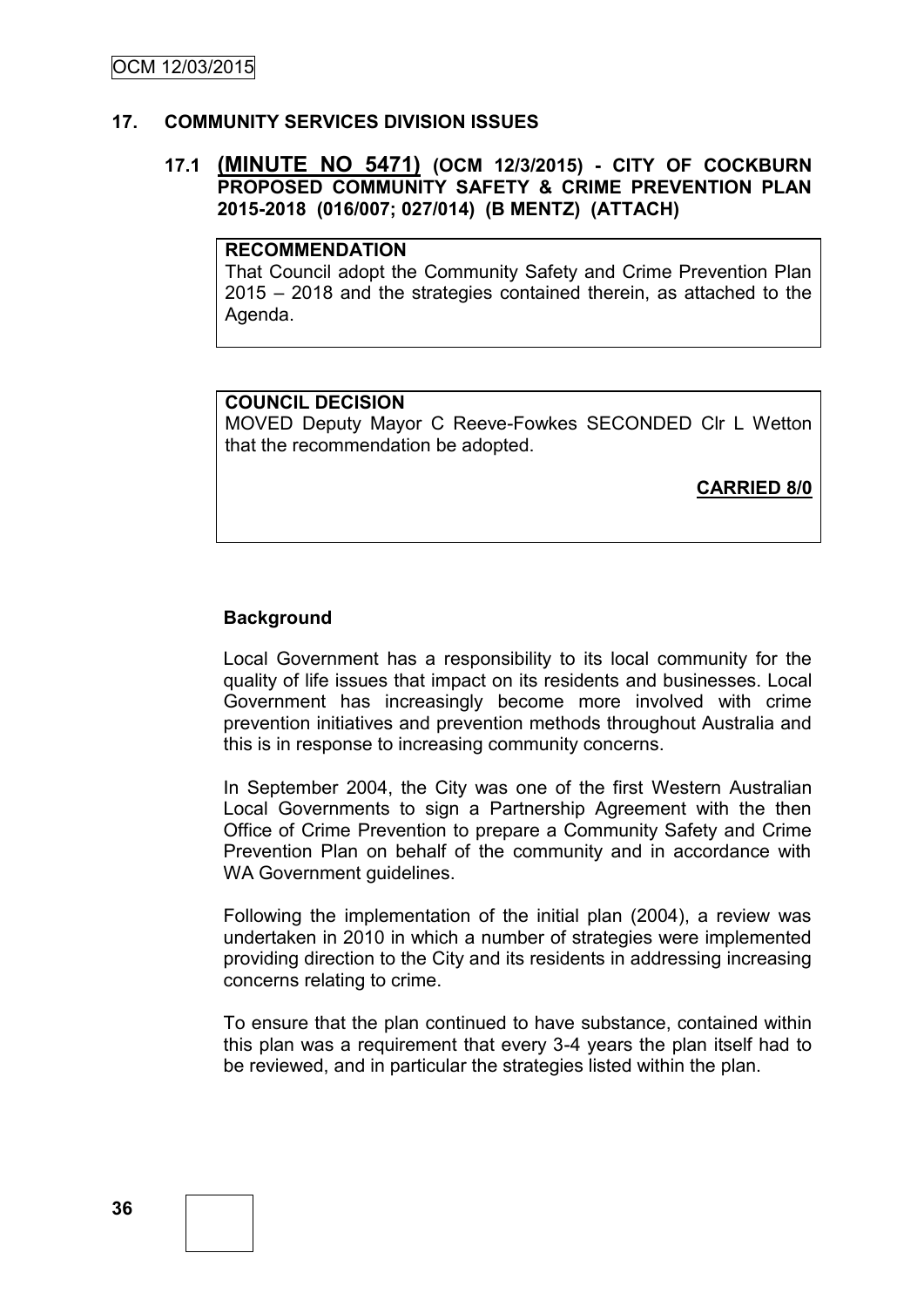Therefore as a result of this requirement a request is now being made to Council for adopting the new Community Safety Crime Prevention Plan 2015–2018.

#### **Submission**

N/A

#### **Report**

Following on from this direction contained within the Community Safety and Crime Prevention Plan 2011–2014, the City has now developed the third Community Safety and Crime Prevention Plan with the assistance of key state agencies and is a direct result of that existing and ongoing partnership agreement between the State Government and the City of Cockburn.

The City has an important role to play in reducing crime and improving community safety. The City, through effective planning, community development and consultation and its commitment to environmental sustainability, aims to present Cockburn as a vibrant, innovative and diverse City in which to live, work and invest in. These types of surveys provide the City and the CCICPG with a snap shot of what it believes are the City's residential and commercial concerns within the City of Cockburn.

A survey was distributed to 1200 properties; 1000 residential and 200 commercial; the survey was placed on the City's website for online completion and was also made available at the City's libraries and Administration Office.

The City had received 317 completed survey forms via post/online, which is a response of approximately 24%, compared with 35% of responses from the 2010 survey.

It is perceived that this reduction in response is also matched by a recently conducted 'perception' survey carried out independently on behalf of the City which indicated that whilst Security and Crime Prevention was still regarded as a concern for the City, the level of concern had somewhat reduced.

Most business owners, who responded, live and work in the City of Cockburn, and 86% of total respondents owned their own property.

In the area of Quantitative outcomes, in this category we looked at age, gender, and years lived in the area and safety perception.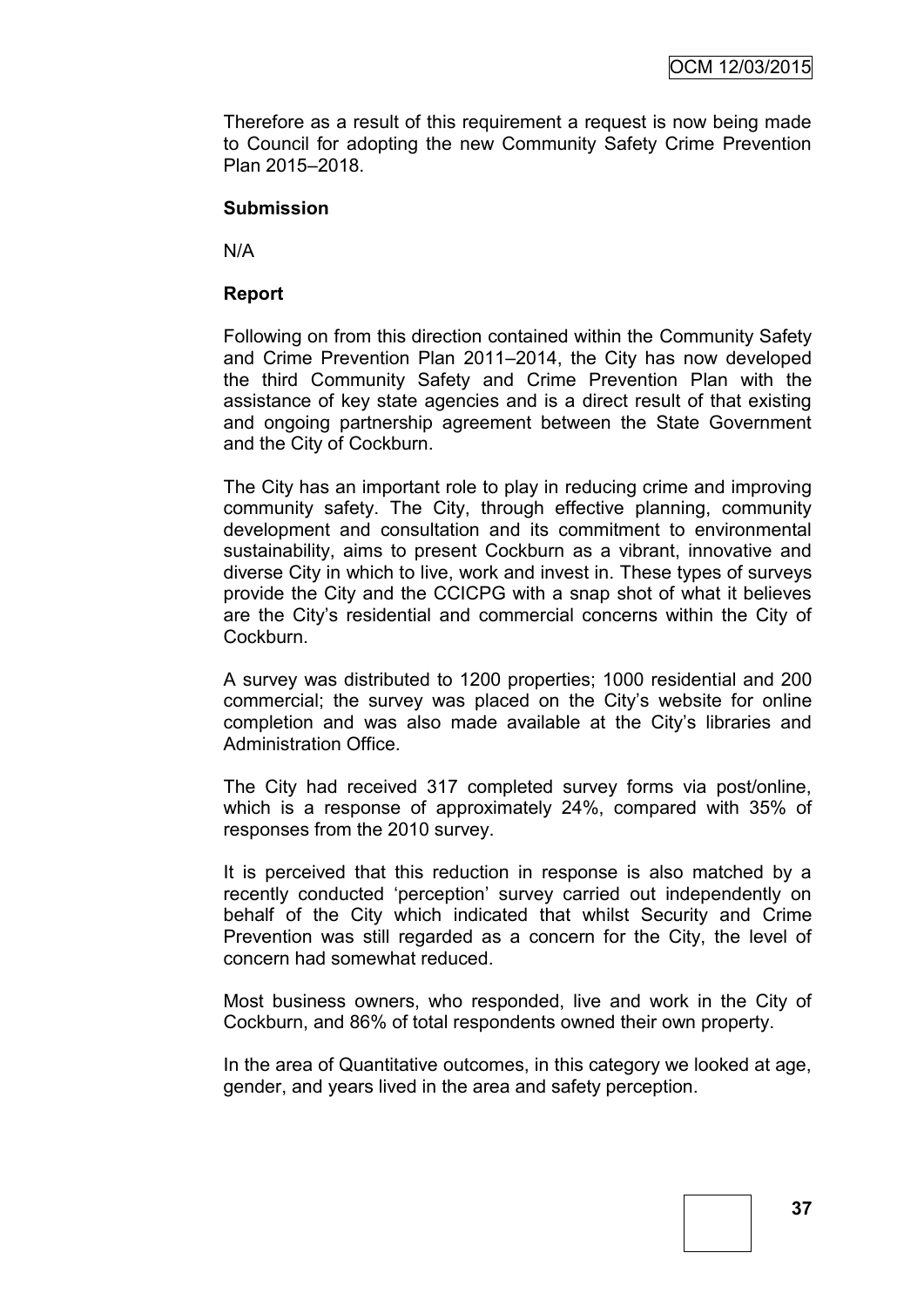There was a good age distribution of respondents, and the gender split was fairly even.

Cockburn is one of the fastest growing/developing areas in WA however 70% of respondents had lived/worked in the City for 3 years or more, with 42.3% having lived in the City 10 years or longer.

The responses from suburbs was evenly spread with the younger/newer developed suburbs i.e. Aubin Grove, Beeliar, Hammond Park, Success forming 48% of respondents, with 70% of respondents "feel safe living and working in the City of Cockburn", with 25% disagreeing with this statement and 5% strongly disagreeing.

Six (6) areas of concern were listed in this category:

- 1. Hooning,
- 2. Violence,
- 3. Anti-social behaviour,
- 4. Graffiti,
- 5. Theft/damage to vehicle and
- 6. Theft/damage to property.

We then asked their perception 'in their street' & 'in their suburb'. Whilst hooning was clearly the main concern in both street and suburb, the other five listed in this category were very close together.

What has also become apparent is that graffiti is no longer the concern it was in 2010. Hooning has recently received a lot of publicity in our local newspapers and this could be reflected in these results. In 2010 graffiti was a much publicised matter.

Where a crime had been committed, surprisingly 60% of the time it is not reported to the police and this figure rises to 75% for theft/damage of vehicle and violence.

From the 2014 survey compared with the 2010 survey people significantly now feel more vulnerable at night. This would also be supported by Co-Safe statistics where calls at night far exceed calls during the day for anti-social behaviour and suspicious activity.

It is hoped that the strategies determine in the plan will assist in addressing a number of these concerns identified in the community consultation. It has also been determined that whilst these strategies have been determined at this stage, these strategies must be consider a working document and obtain the flexibility to change with changing crime and community trends now and in the future.

To achieve this, the City of Cockburn is committed in its continued development of community safety and crime prevention initiatives that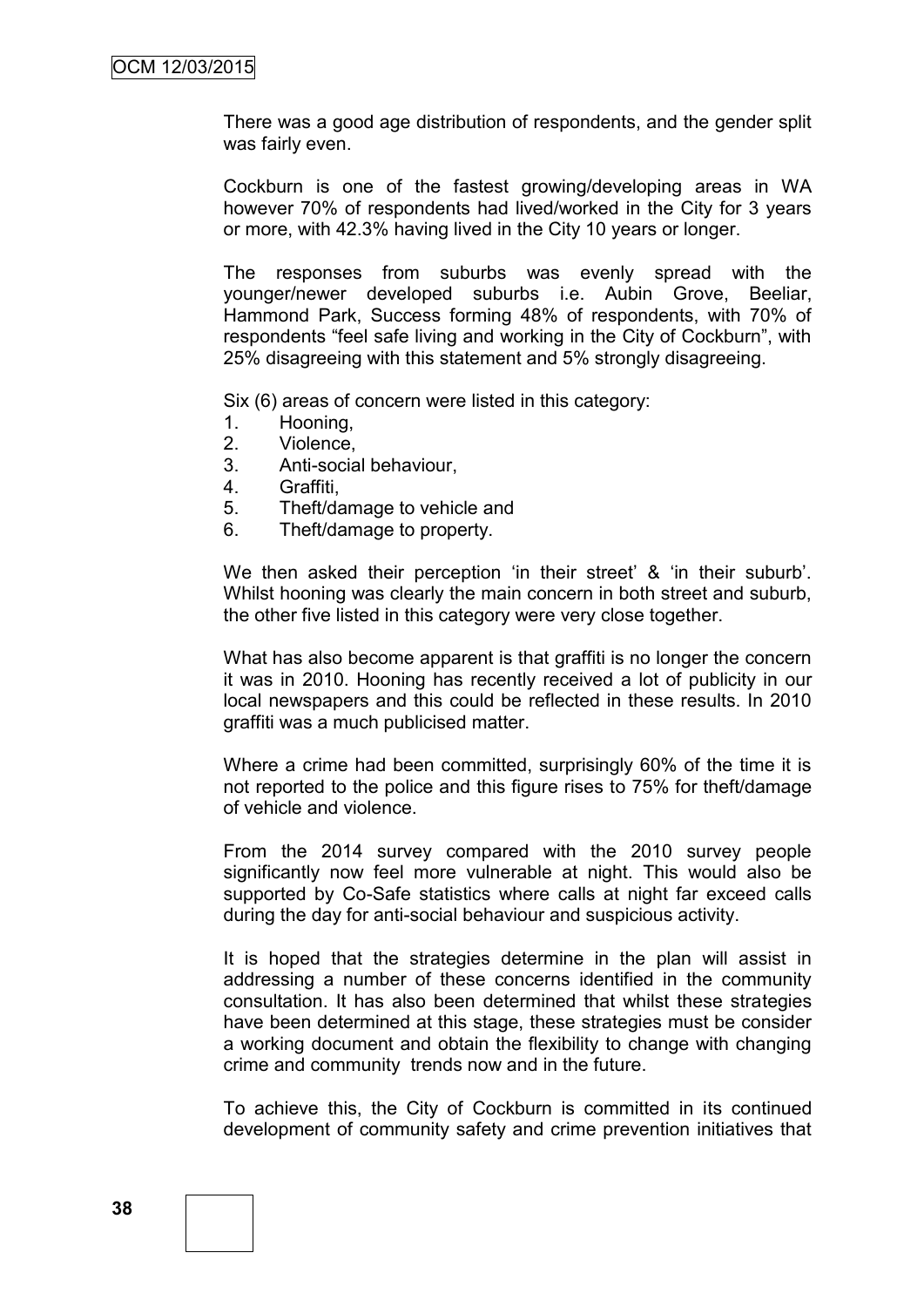enhance existing strategies and collaboration between Government and Non-Government agencies and community groups.

One of these is the City's Co-Safe service which since 1 July 2010, has been operating an independent mobile Community Safety and Security Service through Wilson Security; an experienced and accredited security provider and this continues to form part of the City's Community Safety and Crime Prevention Plan 2015–2018.

## **Strategic Plan/Policy Implications**

#### **Community & Lifestyle**

• Safe communities and to improve the community's sense of safety.

#### **Budget/Financial Implications**

The adoption of the Community Safety Crime Prevention Plan 2015– 2018 by Council will require continued funding at current levels. New initiative and strategies included in the Plan will be considered in the Council's annual budgeting process.

This plan if approved will also provide the basis for grant application by the City to key funding bodies so that additional identified strategies could be rollout to the City's community members and families over the coming years.

#### **Legal Implications**

N/A

#### **Community Consultation**

Prior to finalising the crime prevention plan, the CCICPG undertook a random survey of its residents and business owners. The survey was undertaken to determine the community attitudes and perceptions toward crime within the City.

#### **Attachment(s)**

Community Safety & Crime Prevention Plan 2015–2018.

#### **Advice to Proponent(s)/Submitters**

N/A

#### **Implications of Section 3.18(3) Local Government Act, 1995**

Nil.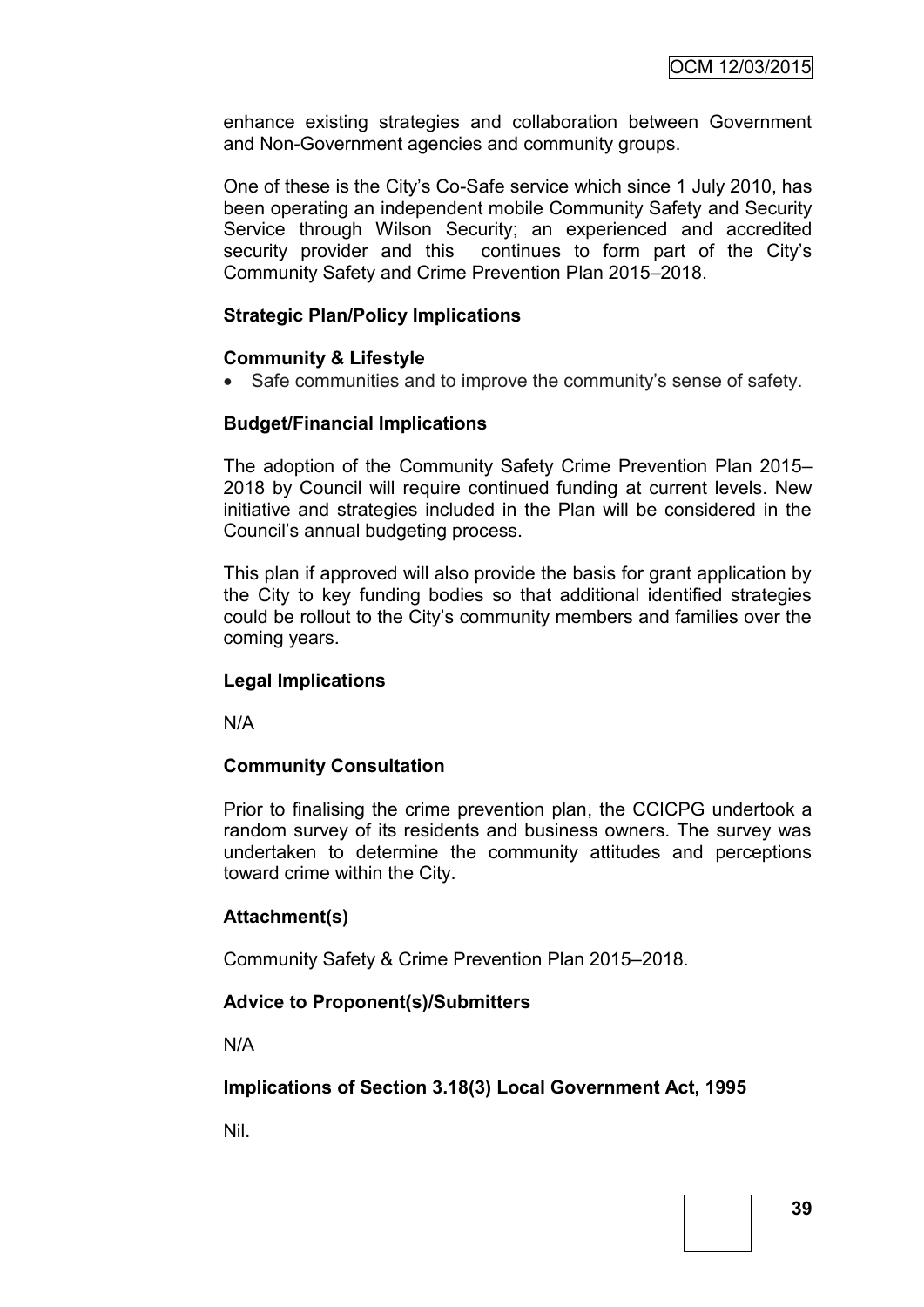## **17.2 (MINUTE NO 5472) (OCM 12/3/2015) - AMENDMENT TO DISABILITY ACCESS AND INCLUSION PLAN 2012-2017 (016/002) (G BOWMAN) (ATTACH)**

## **RECOMMENDATION**

That Council

- (1) include the new Outcome 7 Strategies in the Disability Access and Inclusion Plan 2012-2017, as attached to the Agenda;
- (2) require an annual progress report of the Disability Access and Inclusion Plan to be provided by 31 July each year to the Disability Services Commission;
- (3) require progress on the Implementation of the Disability Access and Inclusion Plan to be included in the City of Cockburn Annual Report; and
- (4) review the Disability Access and Inclusion Plan by July 2017.

## **COUNCIL DECISION**

MOVED Deputy Mayor C Reeve-Fowkes SECONDED Clr L Wetton that the recommendation be adopted.

**CARRIED 8/0**

#### **Background**

The Disability Services Act (1993) was amended in December 2004, and requires public authorities to develop and implement Disability Access and Inclusion Plans (DAIPs). The requirements of DAIPs build on those of Disability Service Plans, so that people with disabilities can access services provided by public authorities in Western Australia in a way that facilitates increased independence, opportunities and inclusion within the community.

Access and inclusion is about ensuring that all public services, facilities and information are available to all community members, including those who have a disability, so that they have the opportunity and choice to participate in all aspects of community life.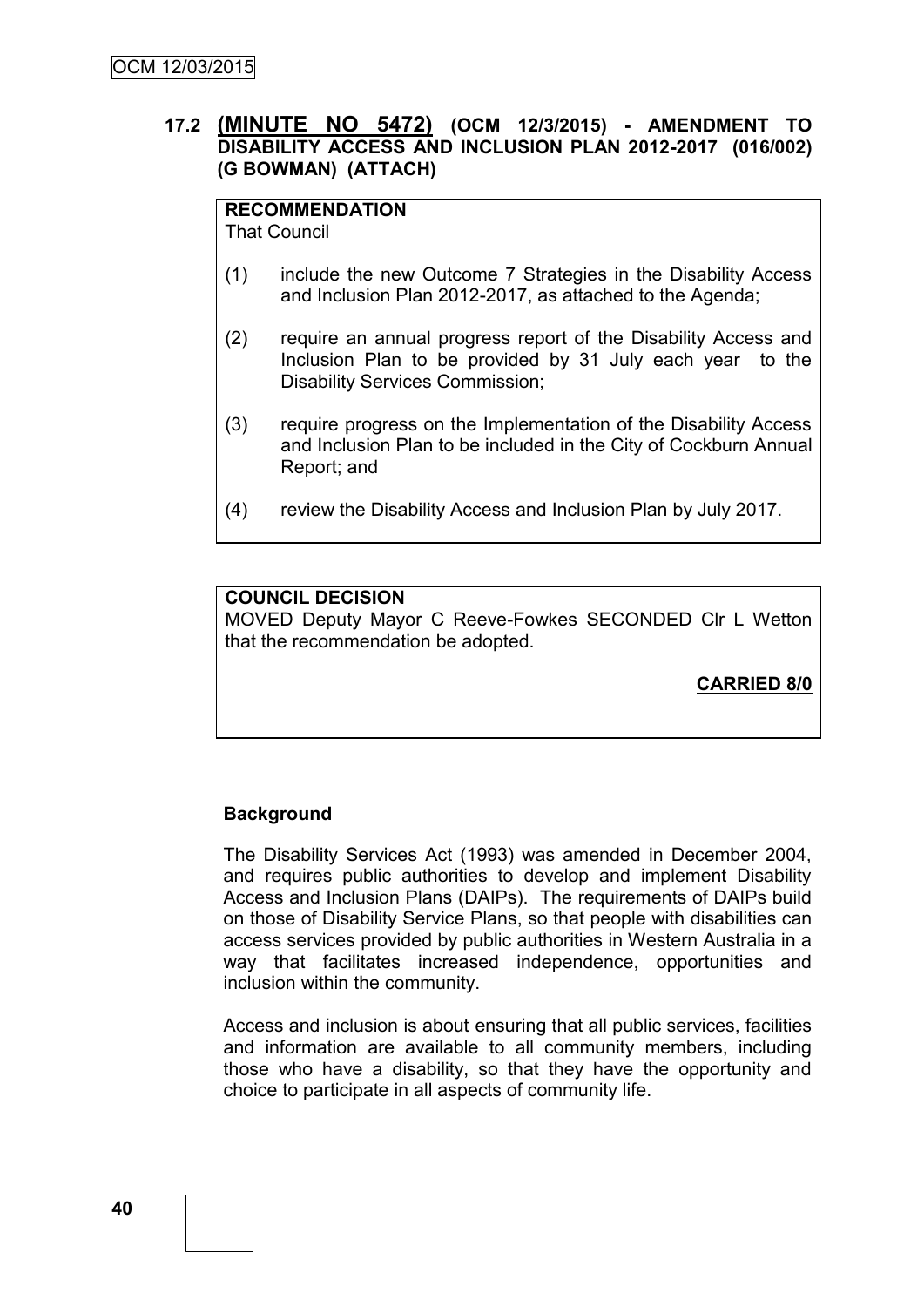## **Submission**

N/A

## **Report**

Council adopted the City of Cockburn Disability Access and Inclusion Plan at its Ordinary Council Meeting in July 2012.

Since this time the Disability Services Act was reviewed in 2013, resulting in a key change for public authorities. The introduction of Outcome 7 into Disability Access and Inclusion Plans (DAIPs) requires agencies to include information in the DAIP about how they will improve employment opportunities for people with disability and break down existing barriers.

In June 2013, The Disability Services Commission invited all Local Government Authorities to attend a presentation surrounding an amendment to the Disability Access and Inclusion Plan. Local Government Authorities were informed of the compulsory requirement of amending their current DAIP's by adding Outcome 7. All Local Government Authorities have until 1 July 2015 to make this amendment. It is a Legislative requirement to:

- (1) include the new Outcome 7 Strategies in the Disability Access and Inclusion Plan 2012-2017, as attached to the Agenda;
- (2) require an annual progress report of the Disability Access and Inclusion Plan to be provided by 31 July each year to the Disability Services Commission;
- (3) require progress on the Implementation of the Disability Access and Inclusion Plan to be included in the City of Cockburn Annual Report; and
- (4) review the Disability Access and Inclusion Plan by July 2017 for the below statement to be included with outcomes and actions demonstrating how a public authority will implement it:

*People with disability have the same opportunities as other people to obtain and maintain employment with a public authority.*

The Council's Disability Access and Inclusion Officer worked in conjunction with the Human Resources Department to carry out the following tasks:

 Consulted relevant Council staff, consumers, community organisations and Service Providers to identify existing and potential areas of improvement in relation to employment of people with Disability within the City.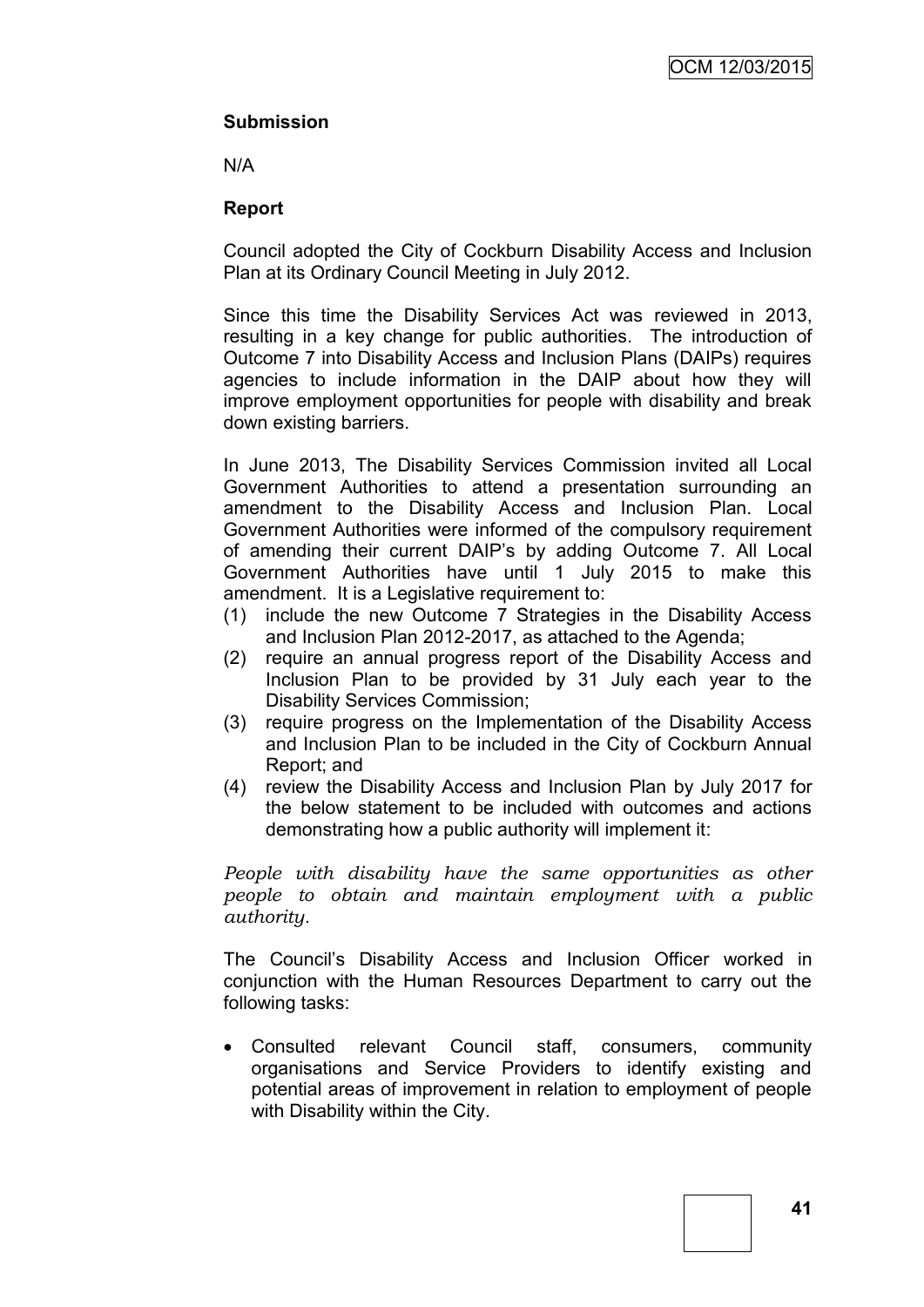- Reviewed existing Council Position Statements and strategies in relation to employment for people with disabilities.
- Advertised and conducted public consultation sessions to gauge the needs of the community.
- Consulted the Disability Reference Group.

The new Outcome 7 - *People with disability have the same opportunities as other people to obtain and maintain employment with a public authority*

This outcome has two strategies with 11 actions.

One existing action contained in another section of the DAIP has also been moved into the new Outcome 7 area.

*Strategy 7.1 Recruitment policies and selection processes are accessible and supportive of people with disability.* The actions in this strategy address the City's Recruitment policies and selection processes ensuring they are accessible and supportive of people with disability.

*Strategy 7.2 Facilitate increased employment opportunities for people with disability.* The actions in this strategy facilitate increased employment opportunities for people with disability including an action that relates to the provision of a dedicated traineeship for a person with a disability.

The new Outcome 7 has been attached to this report, and the full amended version of the DAIP 2012-2017 has also been attached to this report.

The Disability Services Act also requires that Council review the DAIP in full every five years, include progress of the DAIP implementation in the City's annual report, and provide an annual DAIP progress report to the Disability Services Commission

#### **Strategic Plan/Policy Implications**

#### **Community & Lifestyle**

- Communities that are connected, inclusive and promote intergenerational opportunities.
- People of all ages and abilities to have equal access to our facilities and services in our communities.

#### **Leading & Listening**

A skilled and engaged workforce.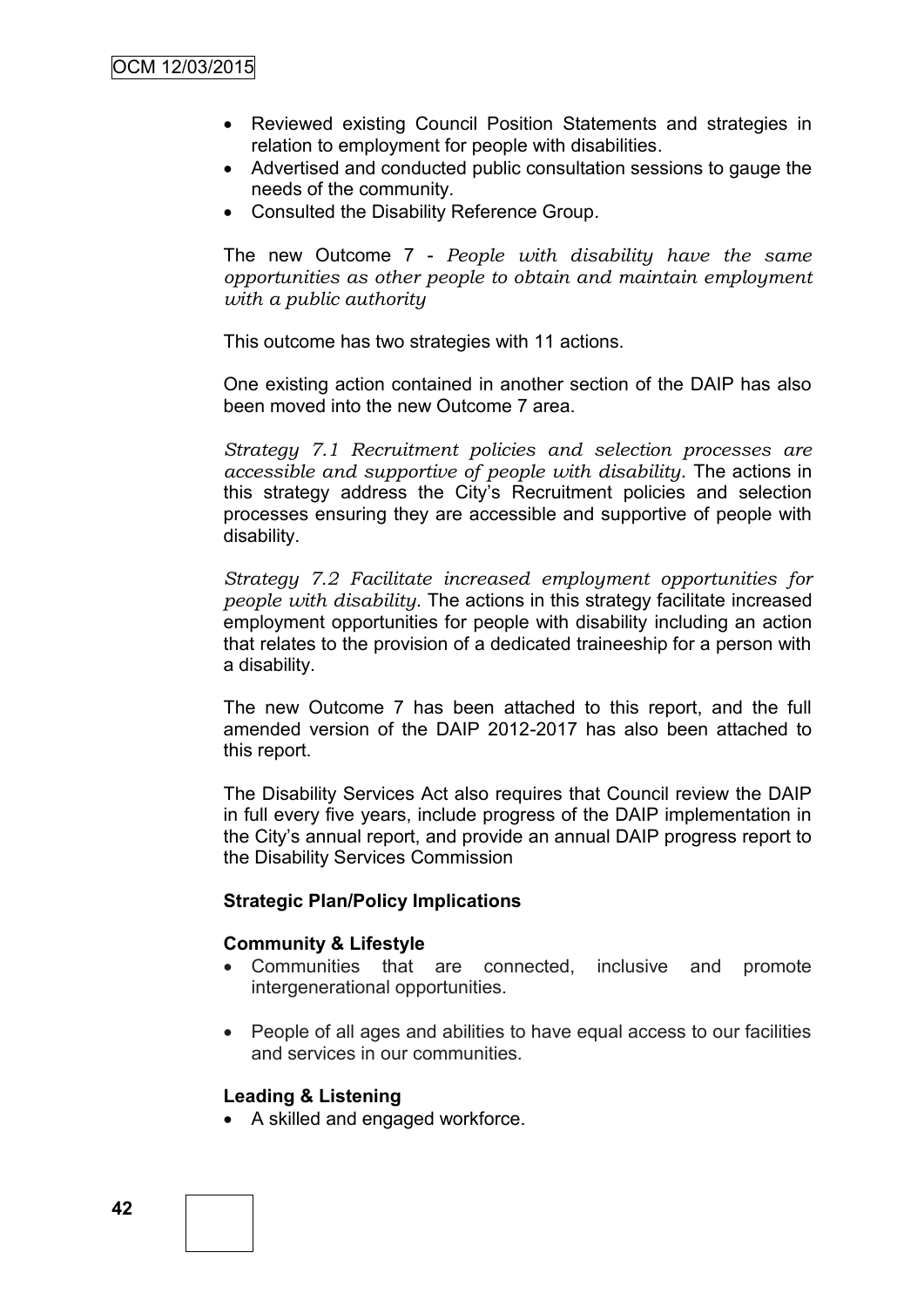## **Budget/Financial Implications**

It is required that Council take all practicable measures to ensure that the DAIP is implemented by the authority, its officers, employees, and relevant agents and contractors, subsequent to its being accepted by Disability Services Commission.

All actions which require additional Municipal resources will need to be considered by Council through Council's strategic and annual budget process.

The majority of resource implications for the new Outcome 7 actions are minor in nature and could be achieved within existing budgets.

#### **Legal Implications**

People with disabilities and their families and carers have the same rights as other people to access services within the community. These rights are built into State and Commonwealth legislation which makes it unlawful to discriminate against a person with a disability.

The Western Australian Disability Services Act (1993) amended 2004 part 5 requires state government agencies and local governments to:

- $\bullet$  develop a  $7<sup>th</sup>$  outcome to be added to the current DAIP. The Outcome will centre around people with disability obtaining and maintaining employment within a public authority;
- lodge the finalised amended plan with the Disability Services Commission by 1 July 2015;
- take all practicable measures to ensure that the plan is implemented by the authority, its officers, employees, and relevant agents and contractors;
- review their plan at least every five years;
- lodge review reports, amended plans or new plans with the Disability Services Commission;
- report to the Commission by 31 July each year about their progress in achieving the seven desired DAIP outcomes, progress made by any of their agents and contractors in achieving the desired DAIP outcomes and the strategies used to inform agents and contractors about the plan; and
- report in their annual report about the implementation of their plan.

#### **Community Consultation**

Public authorities are required to undertake public consultation, as specified in the regulations, when preparing, reviewing or amending their disability access and inclusion plan (DAIP).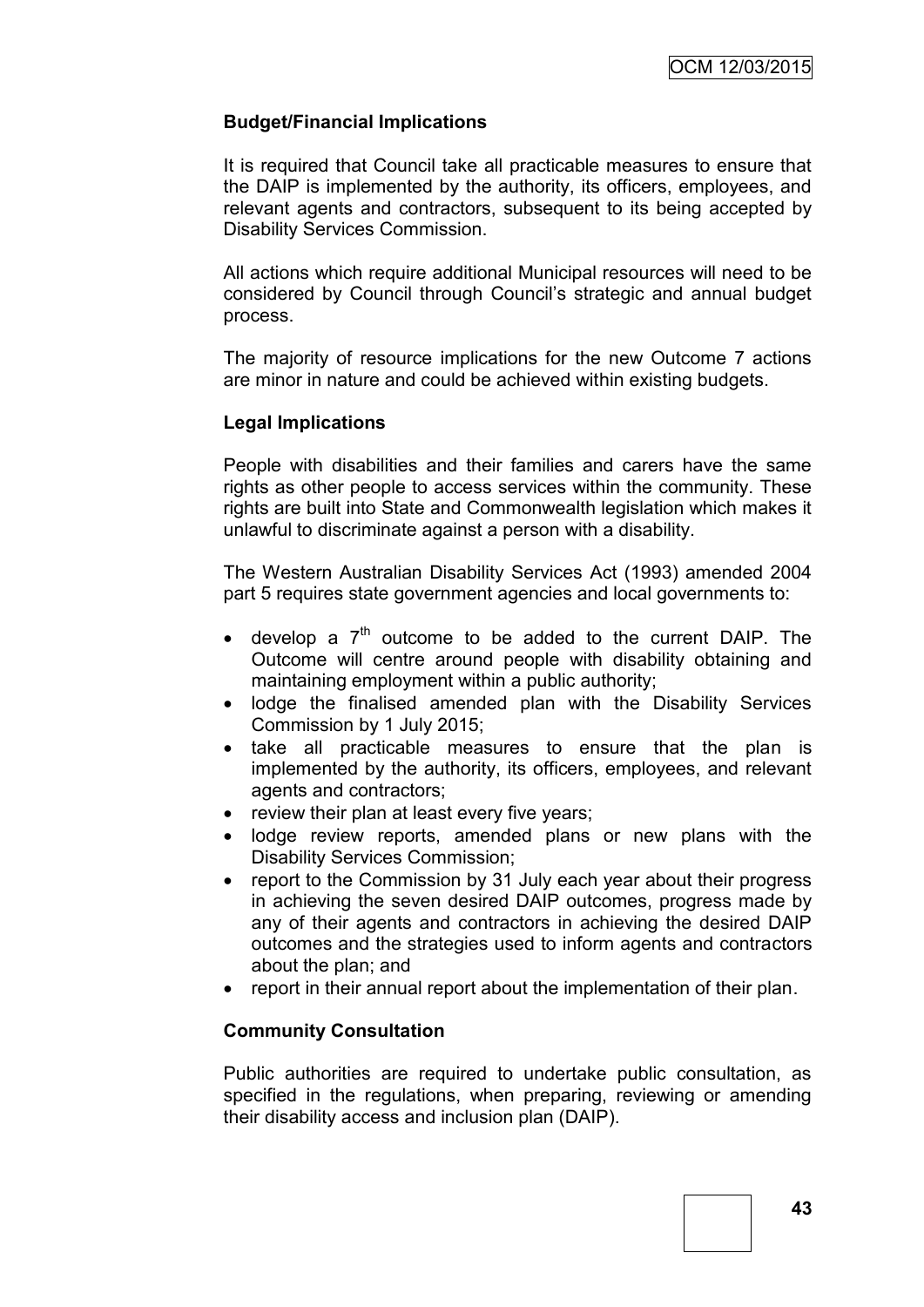Community consultation has been undertaken in the development of the amended DAIP throughout 2014 via:

- Advertisements in Cockburn Soundings and the Cockburn Gazette newspaper regarding the new outcome 7 area
- A survey placed on Council website and distributed through service providers. Sixteen respondents to the survey.
- Group consultation meetings held at the City of Cockburn Youth Centre. Six people attended this consultation.
- Posts relating to the topic were placed on Facebook and Twitter.
- The Disability Reference Group was consulted.
- Disability Employment Service Providers and the Disability Services Commission were consulted

#### *Key Findings*

The general consensus from the consultation process was that the City of Cockburn is an inclusive employer of choice for many people living with a disability.

The majority of people searching for employment with the City do so through the City's website. They appreciate the simplicity in finding the employment page and they feel it caters to their accessibility needs. Disability Employment Services have enquired as to whether they may have a separate method of applying for jobs for their clients with a disability.

Some suggested improvements that the City can make to improve employment opportunities for people with disability at the City of Cockburn have been:

- More entry level jobs for people with a disability and a dedicated traineeship for a person with a disability
- Increased championing employment internally for people with disability.
- Viewing volunteer/work experience roles as a pathway to employment.
- Early notification of roles to be given to Disability Employment Service providers.

When looking at the interview process for people with disability within the City a suggestion was made that all disabilities are taken into account. It was acknowledged that the City does a good job in this area, and an *"Information for applicants with a disability"* tab has been created on the City's Employment page after consultation with the groups to improve the availability of information.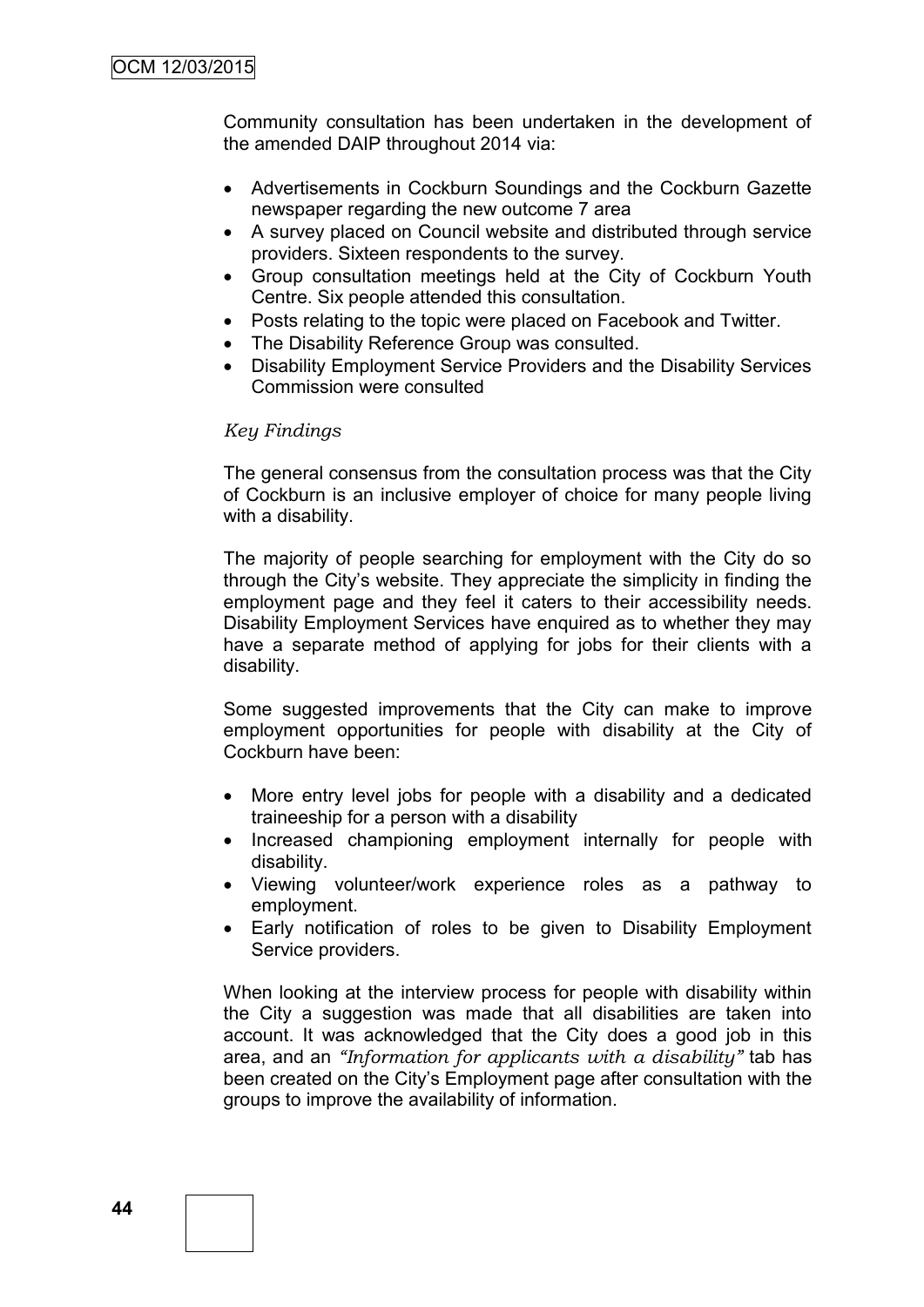The overall consensus regarding maintaining employment for people with a disability was that although the City has many long term employees with a disability, Disability Employment Service Providers would like to work more closely with the City to assist in increasing opportunities and stability. Flexibility is also required for employees with a disability as they may be required to attend appointments more regularly than someone without a disability.

The City has taken into account the consultation findings in the development of the Outcome 7 Strategies and actions.

#### **Attachment(s)**

Outcome & Strategies

#### **Advice to Proponent(s)/Submissioners**

N/A

**Implications of Section 3.18(3) Local Government Act, 1995**

Nil.

**17.3 (MINUTE NO 5473) (OCM 12/3/2015) - PROPOSED CITY OF COCKBURN PARKING AND PARKING FACILITIES LOCAL LAW 2007 AMMENDMENT TO CREATE PARKING STATION 2 COOGEE BEACH - POWELL ROAD COOGEE (082/013 & 025/001) (R AVARD) (ATTACH)**

**RECOMMENDATION** That Council

- (1) pursuant to Section 3.12 of the Local Government Act 1995 proceed to make a Local Law to amend the City of Cockburn Parking and Parking facilities Local Law 2007, as shown in the attachment to the Agenda and advertise the proposed amendment for a minimum period of six(6) weeks; and
- (2) pursuant to Clause 9(1) of the City of Cockburn Parking and Parking Facilities Local Law 2007 establish a Parking Station on Lot 172;171 and 207 4-6 Powell Road Coogee, as shown in the attachment to the Agenda.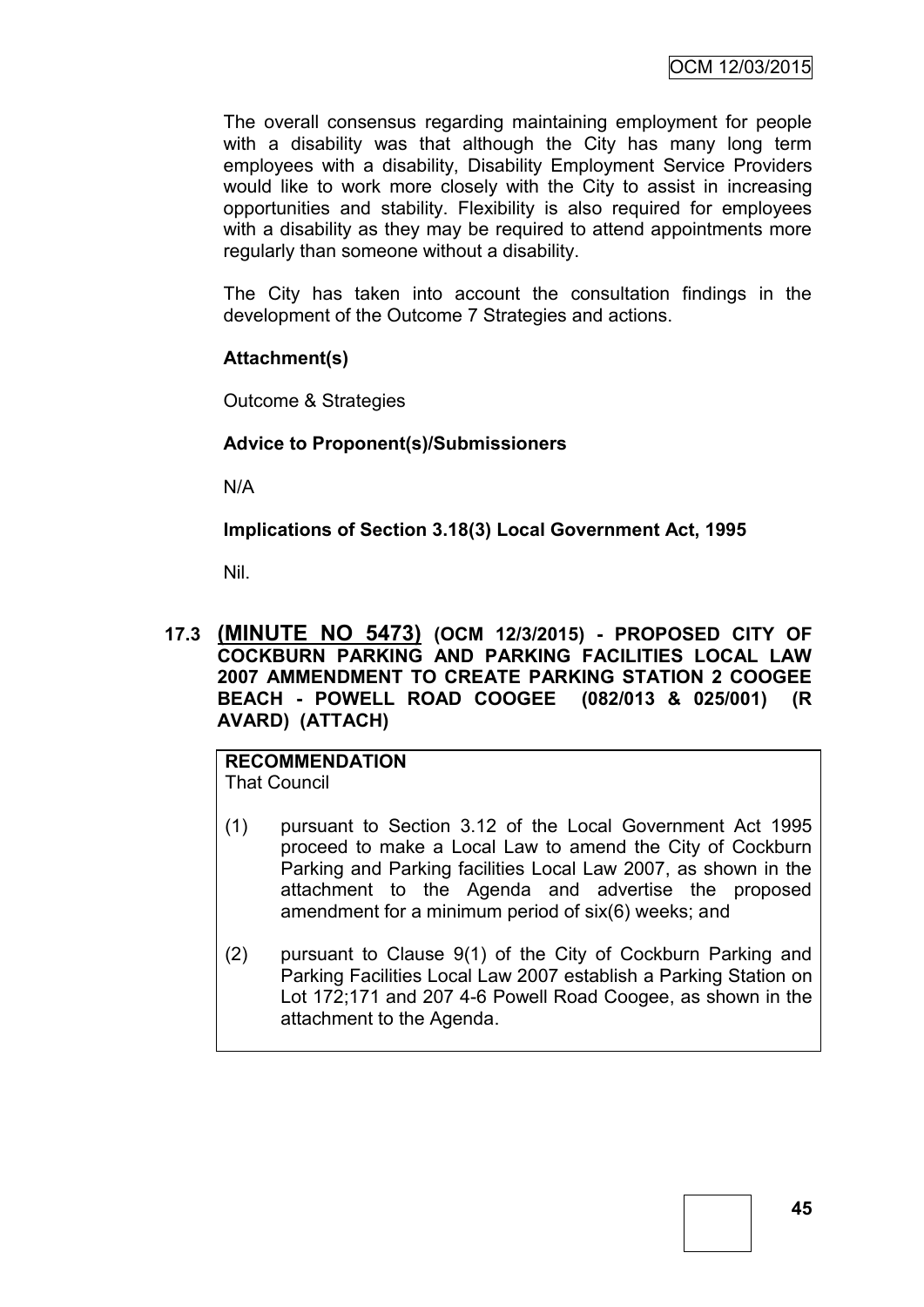#### **COUNCIL DECISION**

MOVED Deputy Mayor C Reeve-Fowkes SECONDED Clr Y Mubarakai that defer this item for further consideration at the April 2015 Ordinary Council Meeting.

**CARRIED 8/0**

#### **Reason for Decision**

Since this item was prepared, it has been identified that the Disability Parking provisions have been amended and should be incorporated into Council's Parking Local Laws. Given the complex process involved in amending Local Laws, it is recommended that this item be deferred to enable a new report to be prepared and presented to the April 2015 Council Meeting, to include details of both matters which are subject to amendment.

#### **Background**

There has been a progressively increasing demand for parking at the area around Coogee Beach Reserve resulting in cars parking in dangerous positions for traffic and pedestrians in the area. Cars are also driving over and parking in locations that damage vegetation and parks infrastructure such as sprinklers and services.

The creation of a parking station under the City of Cockburn Parking and Parking facilities Local law 2007 will allow parking to be readily controlled in the prescribed area and reduce the need for numerous signs and bollards.

#### **Submission**

N/A

#### **Report**

There are a concentration of attractions to the Coogee Beach Reserve area in including a café, jetty, shark net and extensive grassed picnic areas which appeal to a growing population in the south west metropolitan area of Perth that has limited beach access points. To ensure that the area remains an attractive place to visit the City needs to ensure that access to the area is orderly and safe.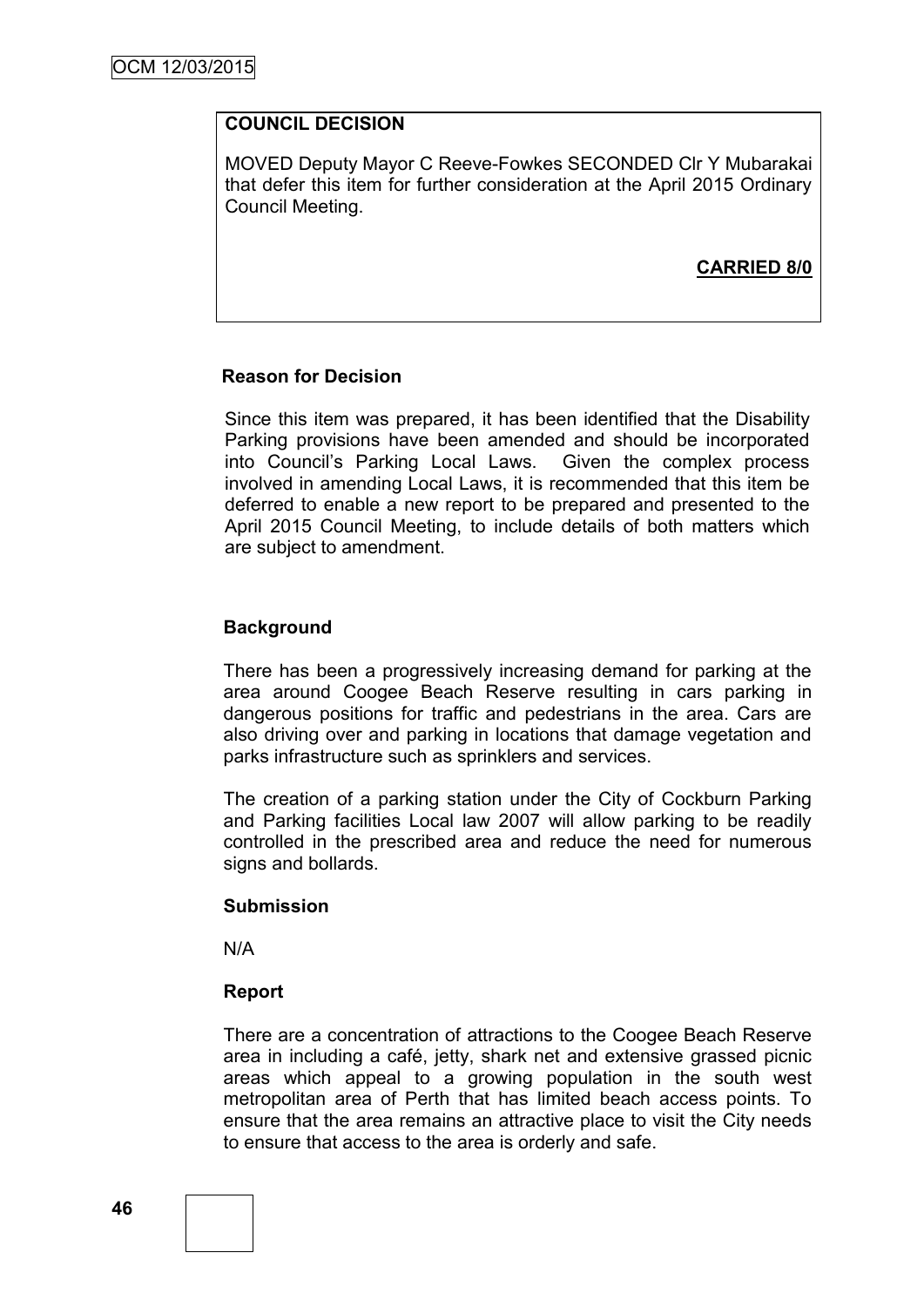Council at its meeting of the  $8<sup>th</sup>$  May 2014 adopted the Coogee Beach Landscape Master Plan which provides for an attractive and orderly beach front. The creation of a parking station will ensure that the landscape improvements in the area will be maintained.

As it is unclear on what parking is permitted and not permitted there is a great number of complaints from those who have been infringed. The creation of a parking station will allow the City to erect a sign which says simply that parking is only permitted in designated parking bays. There are a number of areas where additional bays can be located to marginally increase the number of bays in the area. Parking can still occur on identified areas of the Cockburn Road Reserve where it is safe as this area as not under the City's control and outside of the Parking station area.

#### Purpose

To amend the City of Cockburn Parking and Parking Facilities Local Law 2007 to establish a new parking station at Coogee Beach.

#### **Effect**

To more effectively control parking at Coogee Beach Reserve to enhance traffic and pedestrian safety in the area particularly doing hot summer days when the beach is very popular to visit.

#### **Strategic Plan/Policy Implications**

#### **Moving Around**

- A safe and efficient transport system.
- Infrastructure that supports the uptake of public transport and pedestrian movement.

#### **Budget/Financial Implications**

N/A

#### **Legal Implications**

Amendments to the local laws are to be in accordance with section 3.12 of the Local Government Act 1995.

#### **Community Consultation**

Section 3.12 stipulates the procedure for advertising for public comment for a minimum period of six (6) weeks and subsequent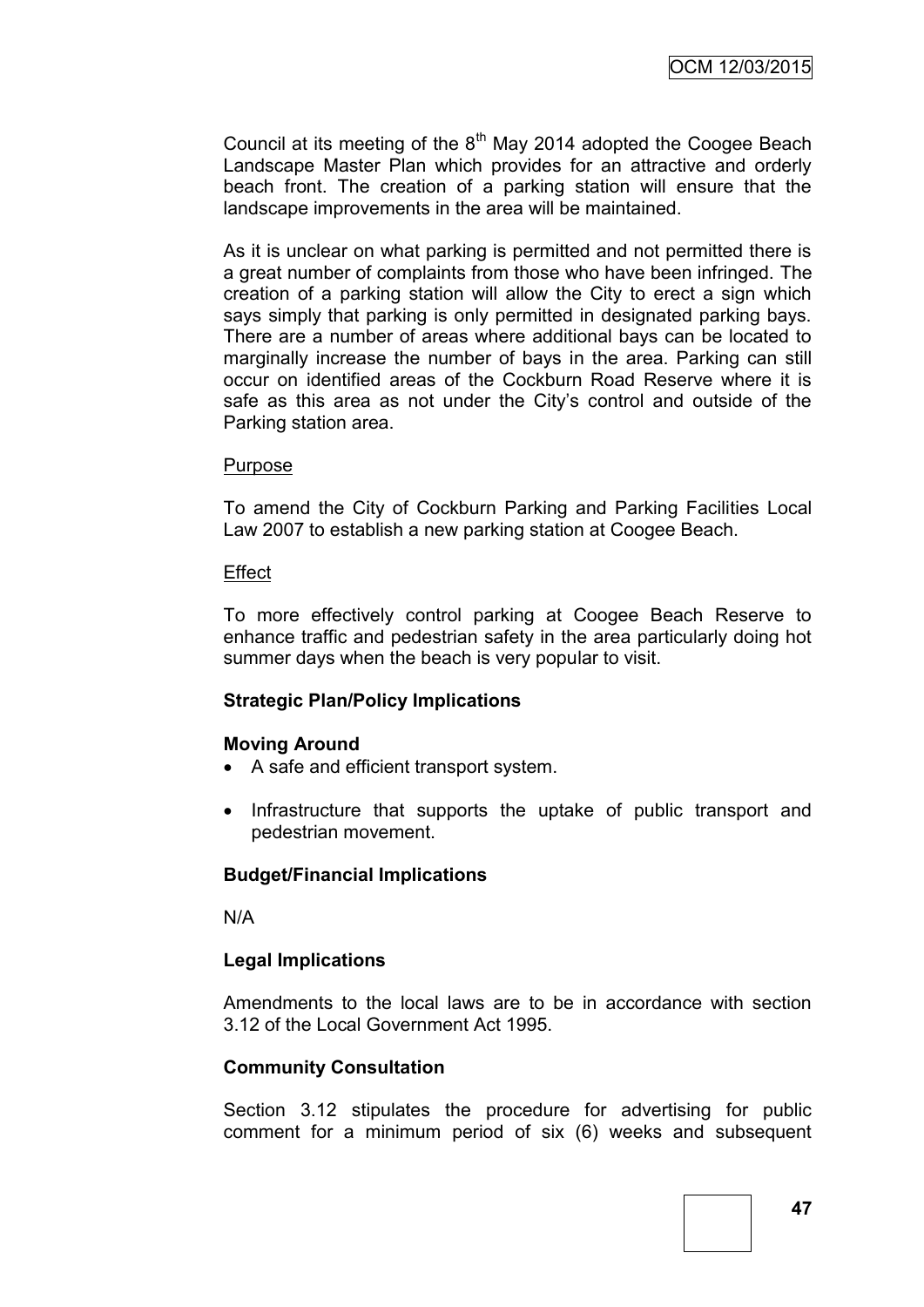Council consideration for the amendments to a Local Law to become effective.

## **Attachment(s)**

- 1. Draft Proposed City of Cockburn Parking and Parking Facilities Amendment Local Law 2015.
- 2. Map identifying extent of new Parking station.

## **Advice to Proponent(s)/Submitters**

N/A

**Implications of Section 3.18(3) Local Government Act, 1995**

Nil.

## **18. EXECUTIVE DIVISION ISSUES**

Nil

## **19. MOTIONS OF WHICH PREVIOUS NOTICE HAS BEEN GIVEN**

#### ADDENDUM – ORDINARY COUNCIL MEETING 12/3/2015

**19.1 (MINUTE NO 5474) (OCM 12/3/2015) - NOTICE OF MOTION - MAYOR HOWLETT - PROPOSED AMENDMENTS TO THE CONTROL OF VEHICLES (OFF ROAD AREAS) ACT AND REGULATIONS (025/004; 112/007 ) (D GREEN)**

#### **RECOMMENDATION** That Council

- (1) call on the State Government to review/create specific legislation on the use of off-road vehicles (trail bikes, quad bikes etc.) to:
	- 1. Require compulsory registration of those vehicles;
	- 2. Establish/increase the range of penalties that apply for a breach of the law;
	- 3. Provide Rangers and other authorised officers with increased powers to 'police' the unauthorised use of trail bikes, quad bikes etc.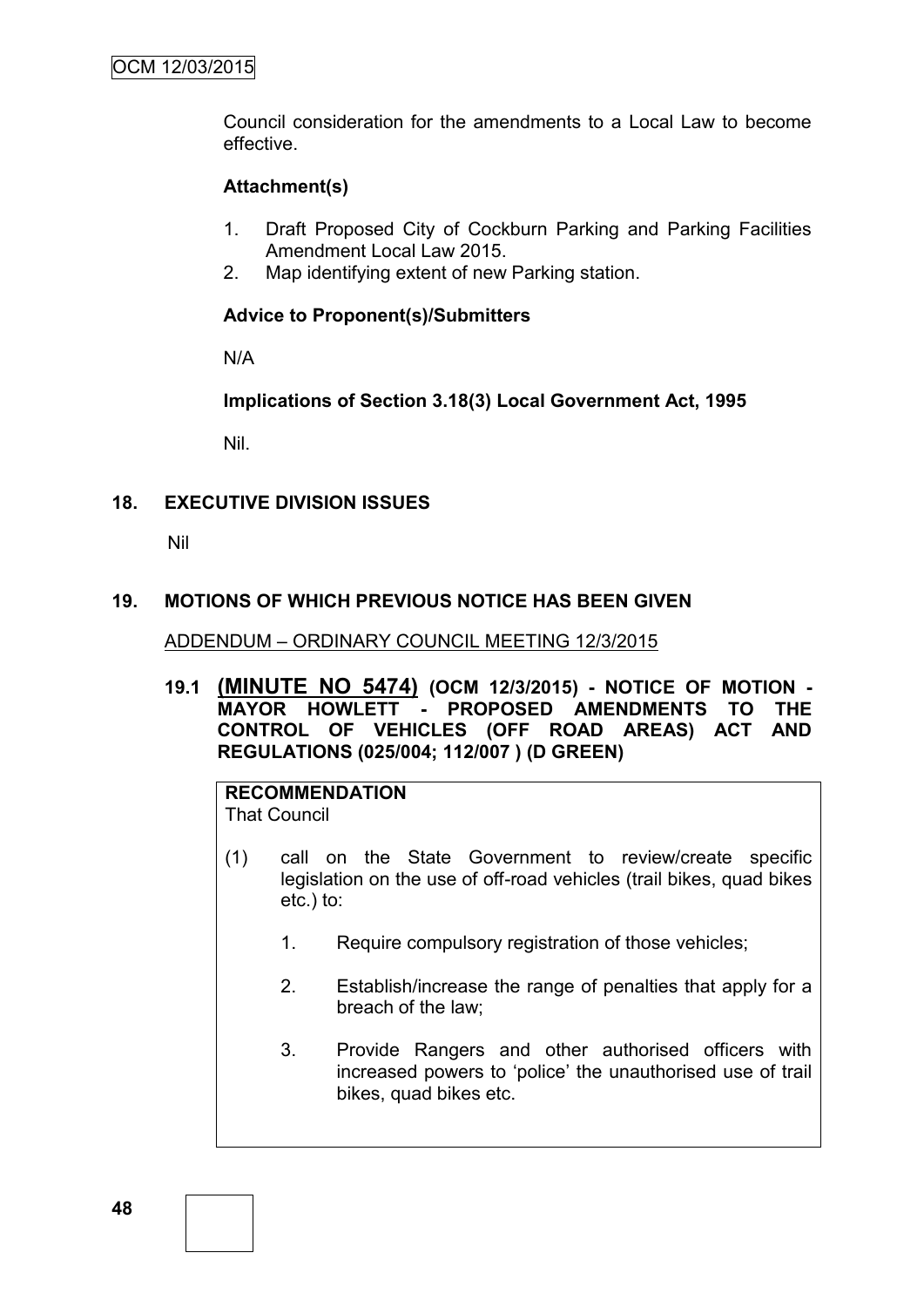| (2) | write to Brookfield Rail requesting that they take immediate<br>action to: |                                                                                                                                                                            |  |  |  |
|-----|----------------------------------------------------------------------------|----------------------------------------------------------------------------------------------------------------------------------------------------------------------------|--|--|--|
|     | $1_{-}$                                                                    | Fence and maintain that fencing along the railway<br>reserves that they control in the Perth Metropolitan area<br>in order to restrict access to unauthorised persons; and |  |  |  |
|     | 2.                                                                         | Install and maintain suitable signage at intervals along<br>the railway reserve advising of the restricted access and<br>outlining penalties that may apply for a breach.  |  |  |  |
| (3) |                                                                            | submit the matter as an Agenda item for the next WALGA South<br>West Metropolitan Zone Meeting.                                                                            |  |  |  |

## **COUNCIL DECISION**

MOVED Deputy Mayor C Reeve-Fowkes SECONDED Clr L Wetton that the recommendation be adopted.

**CARRIED 8/0**

## **Background**

Mayor Howlett provided the following Notice of Motion on 4 March 2015:

*That Council:*

- *(1) call on the State Government to review/create specific legislation on the use of off-road vehicles (trail bikes, quad bikes etc.) to:*
	- *1. Require compulsory registration of those vehicles;*
	- *2. Establish/increase the range of penalties that apply for a breach of the law;*
	- *3. Provide Rangers and other authorised officers with increased powers to 'police' the unauthorised use of trail bikes, quad bikes etc.*
- *(2) write to Brookfield Rail requesting that they take immediate action to:*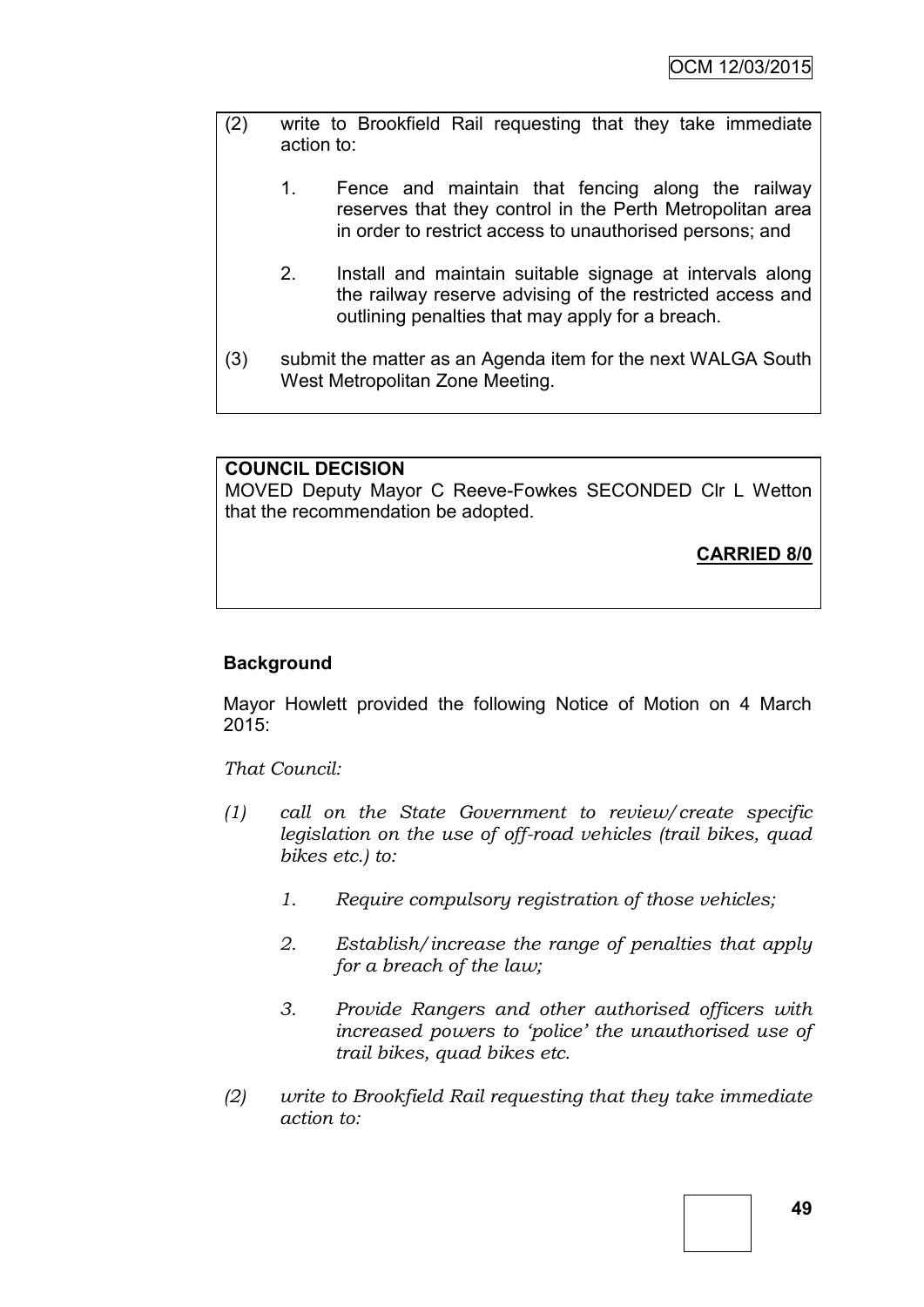- *1. Fence and maintain that fencing along the railway reserves that they control in the Perth Metropolitan area in order to restrict access to unauthorised persons; and*
- *2. Install and maintain suitable signage at intervals along the railway reserve advising of the restricted access and outlining penalties that may apply for a breach.*
- *(3) submit the matter as an Agenda item for the next WALGA South West Metropolitan Zone Meeting.*

The following information was provided by Mayor Howlett in support of the motion:

*The episodes of off road vehicles creating problems for residents within the District culminated in a public meeting being held at Visco Park, Yangebup on Saturday, 27 February 2015.*

*The Hon Francis Logan, MLA, Member for Cockburn was in attendance together with representatives from WA Police and Cockburn Elected Members (Councillors Steve Portelli, Lyndsey Wetton, Philip Eva, Kevin Allen and myself) and a large number of the local community.*

*It was evident that the community is demanding action to have the riders of a variety of off ride motorised vehicles stopped from creating mayhem in their community.*

*Damage to local parks, placing community members at risk by their unlawful behaviour, noise and other activities that take place on local and main roads, railway reserve land and other localities are all causing concern and need to be addressed wherever possible by those in authority*

#### **Submission**

N/A

#### **Report**

The issue of off road vehicles (in particular trail bikes) has been a constant issue for residents in the growth areas of the district for many years now. This has resulted in an increase in the number of calls to Rangers, Co – Safe and Police for action to be taken.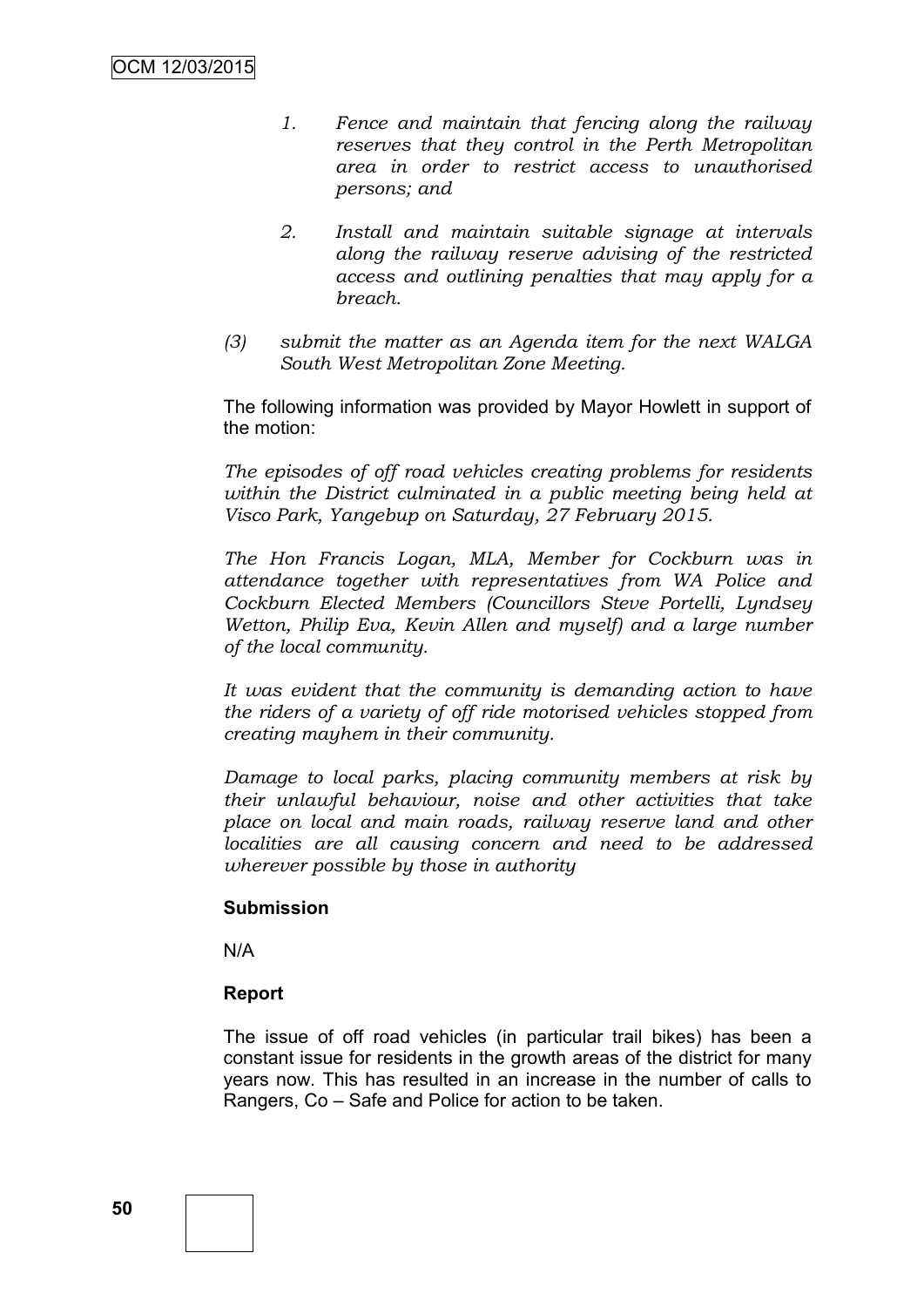The relevant controlling legislation is the Control of Vehicles (Off Road Areas) Act 1978. When enacted, this legislation had as one of its primary intentions, the identification and promotion of suitable land and facilities across the state to be gazetted and utilised for the purpose of recreational use for (usually unlicensed) motor vehicles, including trail bikes. This outcome hardly eventuated with only a small number of local authorities choosing to do this, as it soon became apparent that there were a number of problems associated with this process, not the least of which was damage to the natural environment.

Even those authorities which have identified suitable areas for the purpose of providing facilities for off road vehicles are finding that many people do not utilise them for various reasons, such as distance from their residence, unavailability of suitable transport for their vehicles to the gazetted sites or too much competition for space at these areas. Accordingly, there is a growing tendency for people to seek their own areas to satisfy their needs which is more convenient for them.

Unfortunately, this usually involves the creation of nuisance noise interfering with people`s amenity, particularly in the quickly developing urban fringe areas, such as Cockburn. There is also a growing trend of trail bike users, who are typically teenage or young adult males, who participate in the activity. This becomes a particular problem when the bikes are ridden (illegally) from a property and along public roads to their destination point, which could be a nature reserve or makeshift track at a nearby location. Generally, the mufflers of these bikes are not fitted with a suitable noise control device and create excessive noise. People who report these incidents generally are not able to identify the offender, because they quickly disappear from sight on the way to their destination. Once reported, it is virtually impossible for Police or Rangers to intercept the offender/s, either because they are no longer in the area, or are operating in an inaccessible area.

Even on the rare occasions where the offenders are identified or detained, the legislation is very lenient in its penalties. Effectively, authorised officers (including police) can only issue \$50 - \$100 infringements for offences against the Act or Regulations. It is only where damage to property can be established when more forceful penalties can be administered and restitution sought. There is no capacity to seize and detain / destroy vehicles, unless they have been abandoned and / or the owner is not known, under the current statute. Given this low discouragement factor, it is unacceptable for this situation to remain and the legislation should be amended to reflect the contemporary expectation of the wider community that the threat of seizure and detention of vehicles should provide a reasonable deterrent for would be offenders who continue to flout the current laws.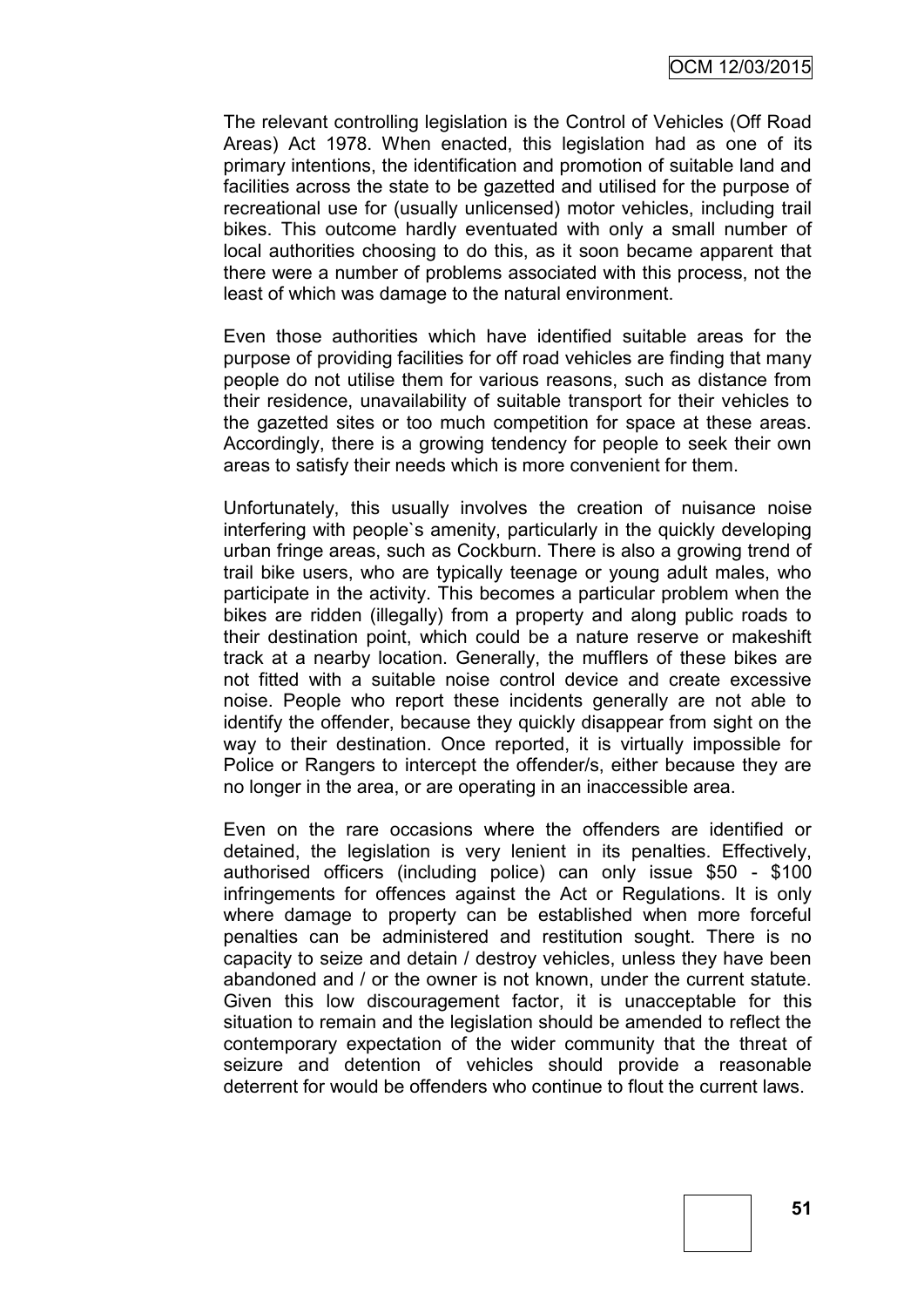Given this is state government legislation that has obviously not been seriously reviewed for many years, it is timely that the government be urged to overhaul the statute to make it reasonable for compliance to be enforced where there are circumstances which warrant intervention.

As this is a matter which affects many parts of the metropolitan area (and beyond), it is suggested that the WA Local Government Association be encouraged to support this position and demonstrate its importance.

#### **Strategic Plan/Policy Implications**

#### **Growing City**

 To grow our City in a sustainable way by: using land efficiently, protecting the natural environment and conserving biodiversity.

#### **Community & Lifestyle**

• Safe communities and to improve the community's sense of safety.

#### **Leading & Listening**

 Effective advocacy that builds and manages relationships with all stakeholders.

#### **Environment & Sustainability**

 To protect, manage and enhance our natural environment, open spaces and coastal landscapes.

#### **Budget/Financial Implications**

N/A

#### **Legal Implications**

Control of Vehicles (Off Road Areas) Act 1978 and Regulations 1979 refer.

#### **Community Consultation**

A community rally was held in Yangebup on 28 February 2015, the primary purpose of which was to raise attention to continual trail bike usage in the area and allegations of damage being caused to the grass surface of Visko Park, for which the City of Cockburn is the responsible authority.

Any amendments to state legislation will require adequate opportunity for widespread community feedback to be provided.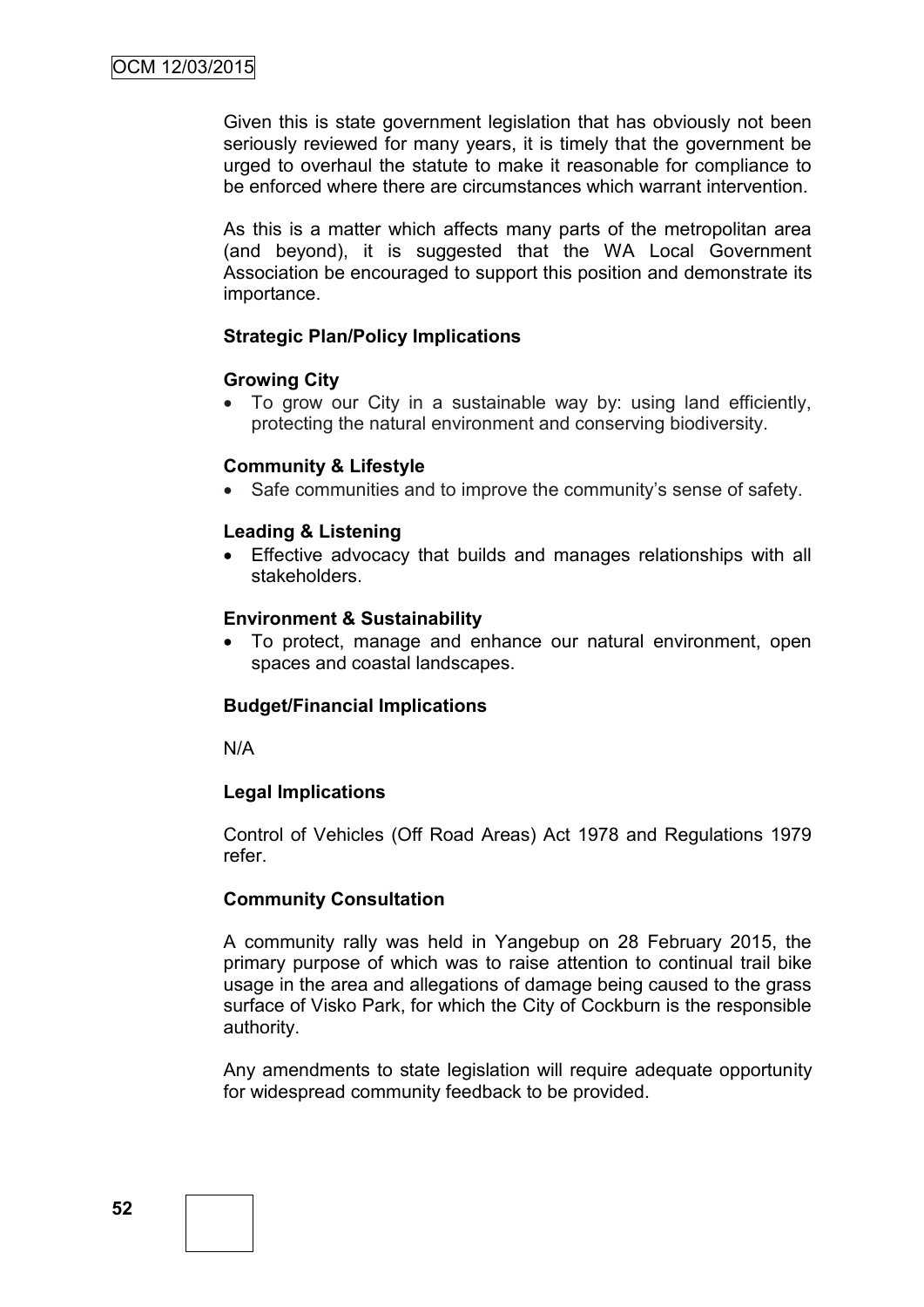## **Attachment(s)**

N/A

## **Advice to Proponent(s)/Submissioners**

N/A

**Implications of Section 3.18(3) Local Government Act, 1995**

Nil.

## **20. NOTICES OF MOTION GIVEN AT THE MEETING FOR CONSIDERATION AT NEXT MEETING**

Nil

## **21. NEW BUSINESS OF AN URGENT NATURE INTRODUCED BY COUNCILLORS OR OFFICERS**

Nil

#### **22 (OCM 12/3/2015) - MATTERS TO BE NOTED FOR INVESTIGATION, WITHOUT DEBATE**

- **22.1** MAYOR LOGAN HOWLETT requested that a report be brought back to Council as soon as possible on the following Motions that were passed at the Banjup Resident's Group Annual General Meeting of 8 March 2015, relating to:
	- 1. Risk Management being included as a specific item for each Ordinary Council Meeting, and
	- 2. Liddelow Road and Beenyup Road, Banjup being reclassified as "Local Distributor" roads."
- **22.2** CLR PORTELLI requested that a report be brought to Council on Chivalry Way – Community consultation. A report on what specific contact and community engagement was undertaken? What steps can be made so this does not repeat itself.

## **23. CONFIDENTIAL BUSINESS**

Nil